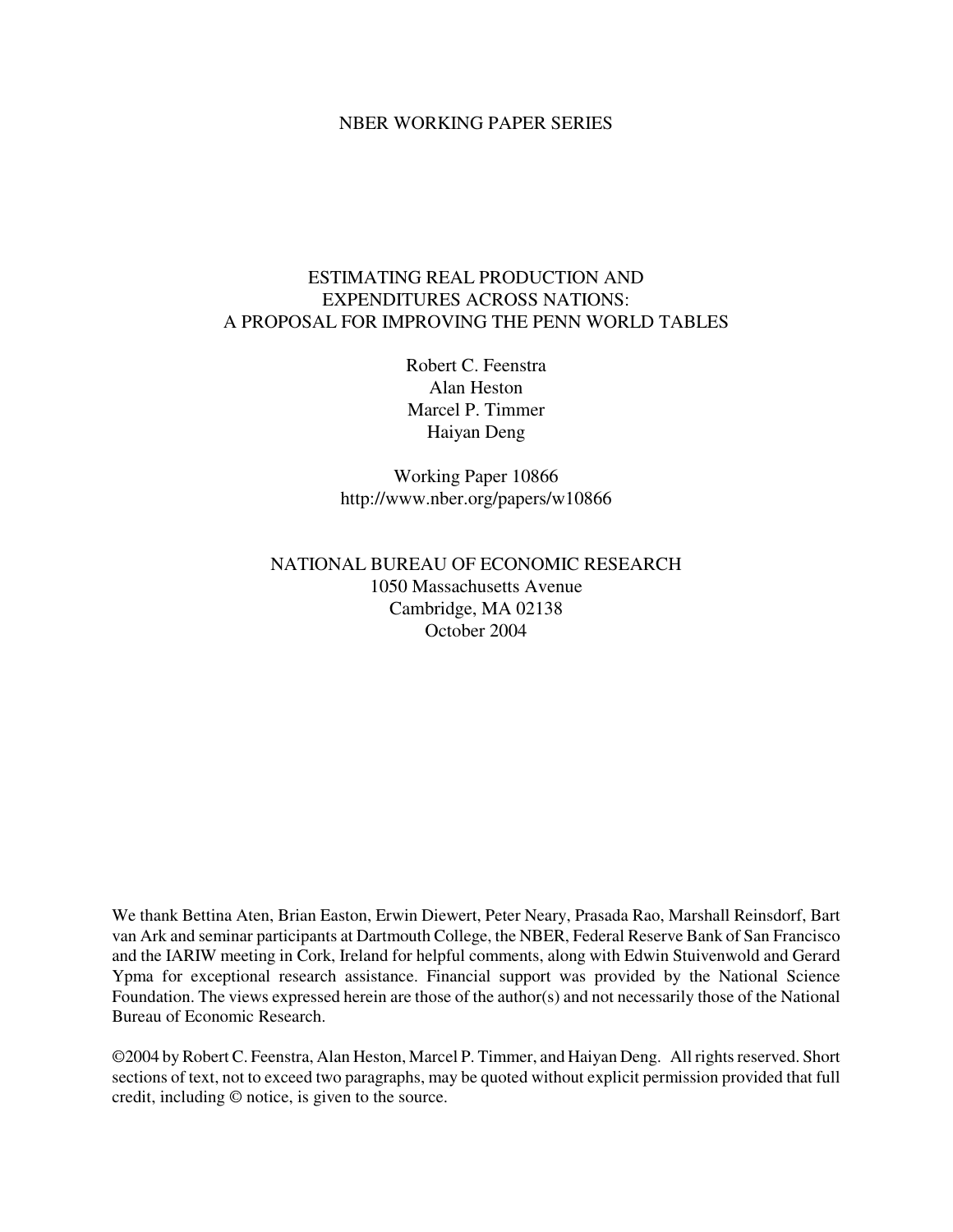Estimating Real Production and Expenditures Across Nations: A Proposal for Improving the Penn World Tables Robert C. Feenstra, Alan Heston, Marcel P. Timmer, and Haiyan Deng NBER Working Paper No. 10866 October 2004 JEL No. F41, O47

### **ABSTRACT**

In this paper we propose a new approach to international comparisons of real GDP measured from the output-side. The traditional Geary-Khamis system to measure real GDP from the expenditureside is modified to include differences in the terms of trade between countries. It is shown that this system has a strictly positive solution under mild assumptions. On the basis of a set of domestic final output, import and export prices and values for 14 European countries and the U.S. it is shown that differences between real GDP measured from the expenditure and output-side can be substantial, especially for small open economies.

Robert C. Feenstra Department of Economics University of California Davis, CA 95616 and NBER rcfeenstra@ucdavis.edu

Alan Heston Department of Economics University of Pennsylvania Philadelphia, PA 19104 aheston@econ.upenn.edu

Marcel P. Timmer Faculty of Economics University of Gronigen P.O. Box 800 9700 AV Gronigen The Netherlands m.p.timmer@eco.rug.nl

Haiyan Deng The Conference Board 845 Third Avenue New York, NY 10022 haiyan.deng@conference-board.org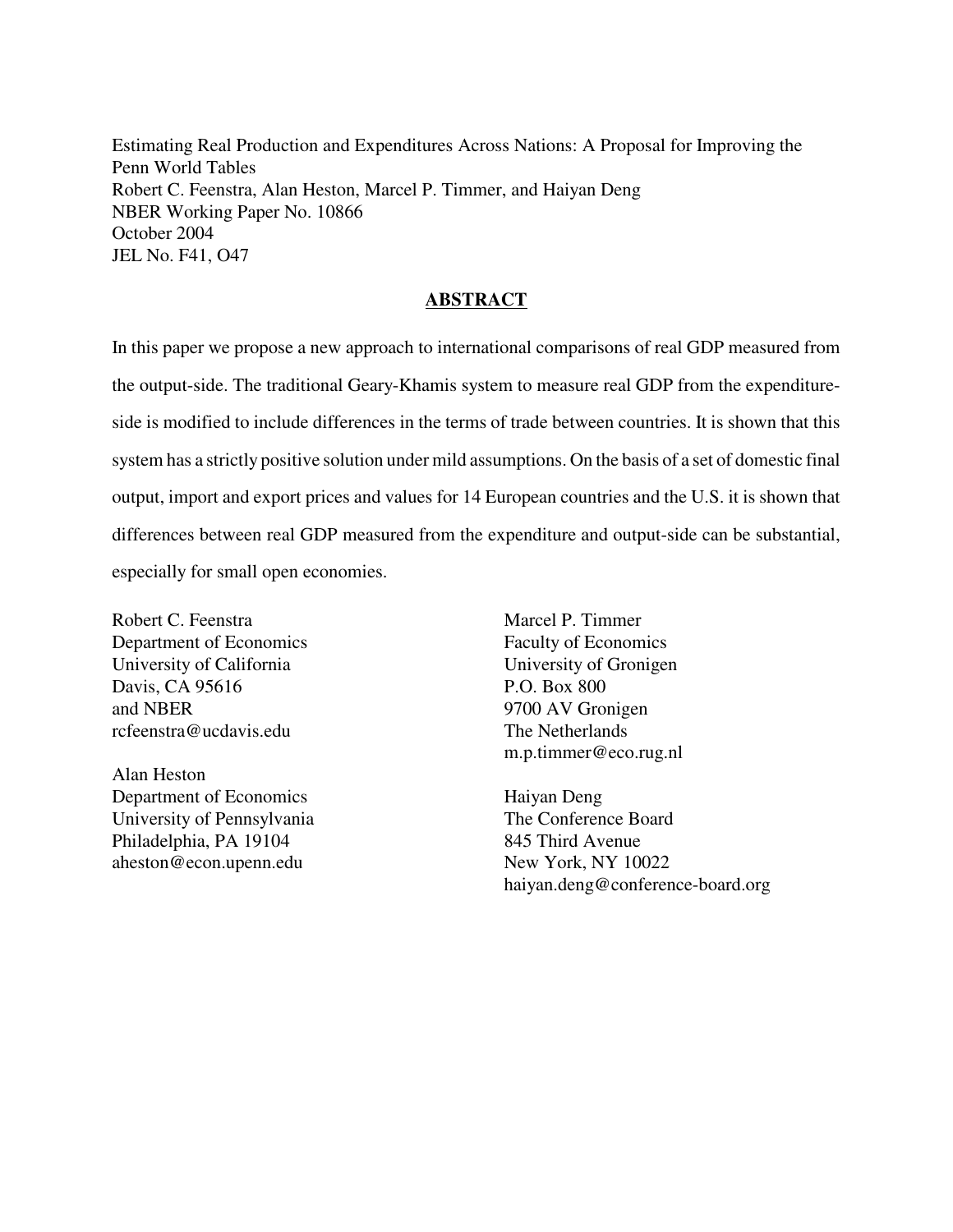#### **1. Introduction**

<u>.</u>

1

From its inception, the Penn World Tables (PWT), building on the International Comparisons Program (ICP) of the United Nations, has sought to compare the *standard of living* of individuals in different countries. That is, the term "real GDP per capita" as reported in the PWT is intended to represent the ability to purchase goods and services by a representative agent in the economy. The same is true of benchmark comparisons as published by the United Nations, Eurostat or OECD. But this expenditure-side interpretation of real GDP is quite different from the uses to which benchmark ICP and PWT data are frequently applied, such as in the "millions" of growth regressions (Sala-i-Martin, 1997), where "real GDP" is intended to reflect the production-side of the economy. $<sup>1</sup>$ </sup>

The goal of this paper is to carefully distinguish the production or output-side measure of real GDP, denoted *real GDP<sup>o</sup>*, from the expenditure-side measure, denoted *real GDP*<sup>*e*</sup>. Real  $GDP<sup>o</sup>$  reflects the production possibilities of an economy, whereas real  $GDP<sup>e</sup>$  measures real expenditures which includes an adjustment for the trade balance.<sup>2</sup> The reason these concepts were not distinguished in the ICP and PWT is that these projects treat the net foreign balance in an unsatisfactory way. While there may have been some data justifications for that treatment in benchmark studies of the 1970s, this is no longer the case. The treatment of exports and imports proposed in this paper will not only remove the ambiguity presently surrounding real GDP $^e$  and real GDP<sup>o</sup> in the ICP and PWT, but provides a rich new international measure, namely the difference between them. Essentially, these two concepts differ by the *terms of trade* in the economy, i.e. the prices at which goods are exported and imported.

<sup>&</sup>lt;sup>1</sup> There are many other applications where expenditure-side real GDP is used when output-side real GDP is really needed. Recent examples are Bernard and Jones (1996), Jones and Hall (1999) and Acemoglu and Ventura (2002). 2 Note that we do not deal with differences in *nominal* GDP which arise when measured from either the expenditure,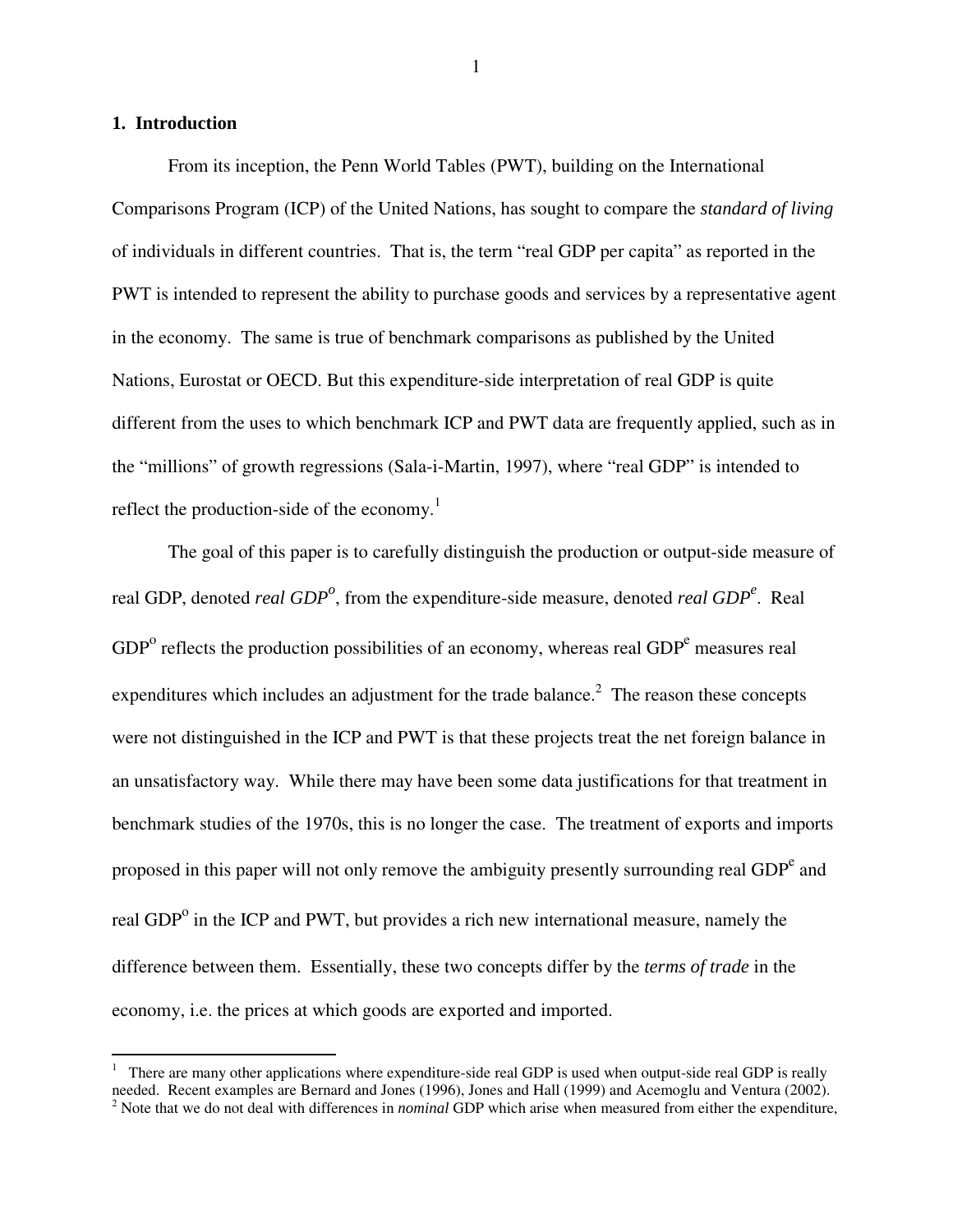In the first section of the paper we provide a brief background on how the ambiguous treatment of foreign trade arose during the development of the various benchmark studies and the extensions in PWT. In section 2, the distinction between real GDP on the output-side and expenditure-side is set out conceptually, followed by a discussion of how they can be separately measured in time series data. In order to incorporate these concepts into the PWT, however, we need to have a *cross-country* measure of their difference.

To achieve this, we propose a measure of the purchasing power parity for outputs  $(PPP<sup>o</sup>)$ rather than expenditures (PPP<sup>e</sup>). Currently the cornerstone of the ICP and PWT is the PPP for final expenditures (PPP<sup>e</sup>), used to deflate nominal national income to obtain real GDP<sup>e</sup>. This is described in Section 3. If instead we want to deflate nominal GDP to obtain *real GDP*<sup>o</sup>, then we need to use PPP<sup>o</sup>, which incorporates prices for exports and imports including both final goods and intermediate inputs. In section 4 we show how  $PPP<sup>o</sup>$  can be computed using the Geary (1958)-Khamis (1970,1972) (GK) system, and further broken down into separate PPP's for final expenditures, exports and imports. It should be emphasized that by working at the level of entire economies, rather than sectors, some of the difficulties with measuring output-based PPP's are avoided. In particular, we find that while the international prices of intermediate inputs (from trade statistics) are used, the corresponding domestic prices of intermediates are not needed at all. In this sense, our use of trade data provides a *short cut* to obtain output-based deflators for the entire economy.<sup>3</sup>

 $\overline{a}$ 

income or output side. In the remainder of the paper we assume that nominal GDP is given.

<sup>&</sup>lt;sup>3</sup> The International Comparisons of Output and Productivity (ICOP) project at the University of Groningen constructs real GDP by sector from the output side using the industry-of-origin approach. This requires comparison of sectoral output prices across countries (see van Ark and Timmer, 2004, for example). Sectoral real output can be aggregated to obtain real output GDP , but his has only been done for a limited number of countries so far. The short-cut proposed here, which uses international rather than domestic prices of intermediates, is much easier to implement for a larger set of countries.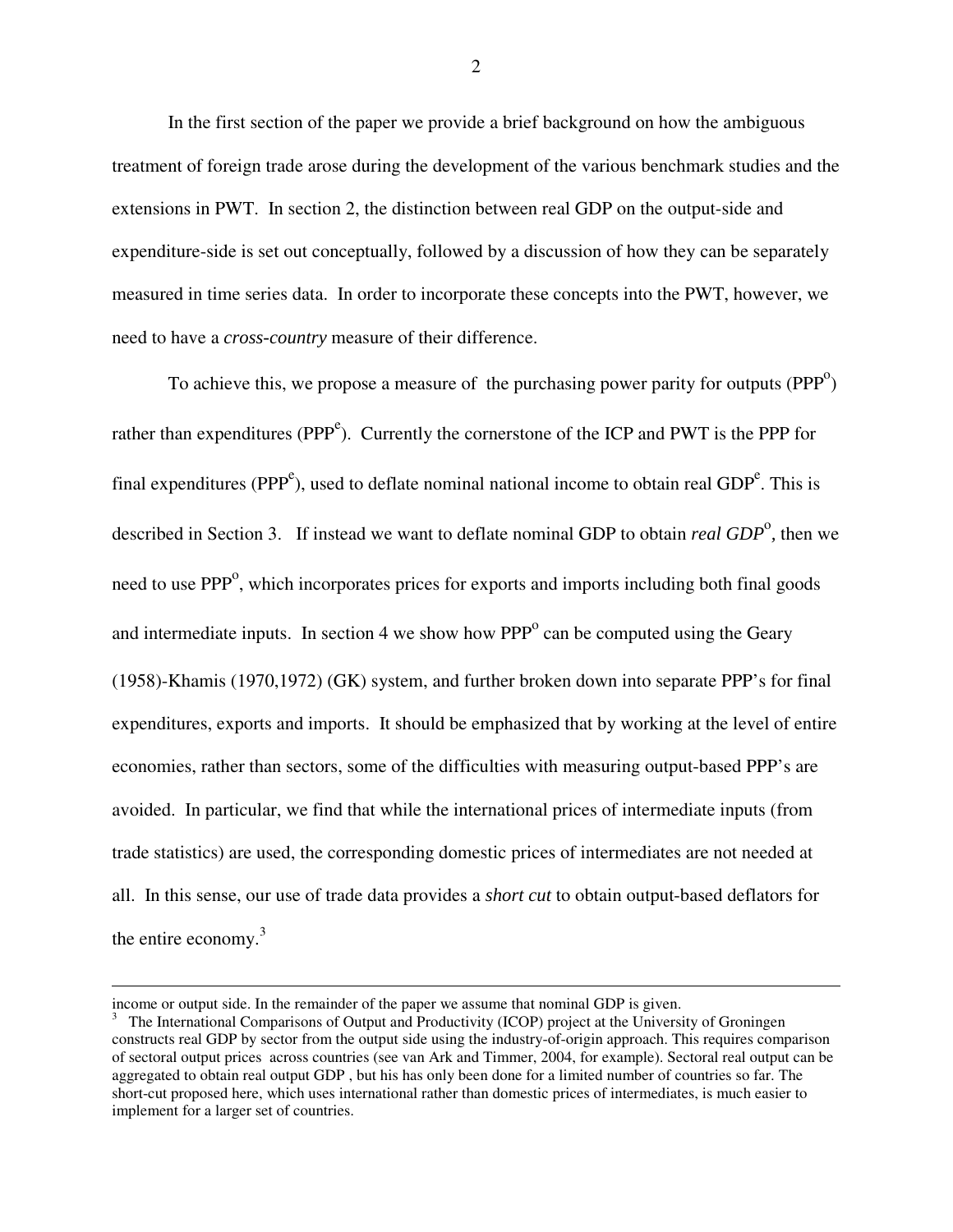In section 5, we provide an empirical application of our techniques. The data used for this illustration are from the 1996 and 1999 OECD benchmark comparison and trade data for 14 European countries plus the United States. It would be desirable to apply the methods to other benchmark comparisons and to time series as in PWT, but that is future work. It seems to us very useful to gain some quantitative insight into the importance of this change in method at an early stage so that if it is not second order effect, then international organizations can begin considering its adaptation.

It turns out that real  $GDP<sup>o</sup>$  differs significantly from real  $GDP<sup>e</sup>$  for a number of European countries. For example, Portugal and Greece face terms of trade that are below the average for countries in our sample, so that real GDP<sup>e</sup> is less than real GDP<sup>o</sup>, by 4% or more in 1996 and 1999. Ireland also has a low terms of trade in 1996, with real  $GDP<sup>e</sup>$  less than real  $GDP<sup>o</sup>$ , but its export PPP grows rapidly over 1996-99 which substantially narrows the gap between these two GDP measures. Since real  $GDP<sup>e</sup>$  is close to that reported by the OECD, we are finding that countries with low terms of trade have *higher* real GDP when estimated from the output-side than currently reported: these countries are more productive than the existing cross-country real GDP figures suggest. This applies especially to Portugal, Greece, and Ireland, and to a lesser extent to Austria, Belgium, Italy, the Netherlands and Spain. Our results suggest that the difference between real GDP measured from the expenditure and output side diminishes when countries become richer, and their terms of trade improve. Germany and the U.K. are prominent examples of the reverse pattern, whereby they have higher than average terms of trade and therefore real GDP $^e$  exceeds real GDP $^o$ . Directions for further research are given in section 6, and include: extending the empirical results to more countries and years; correcting for the use of unit-values for exports and imports; and theoretical extensions to our results.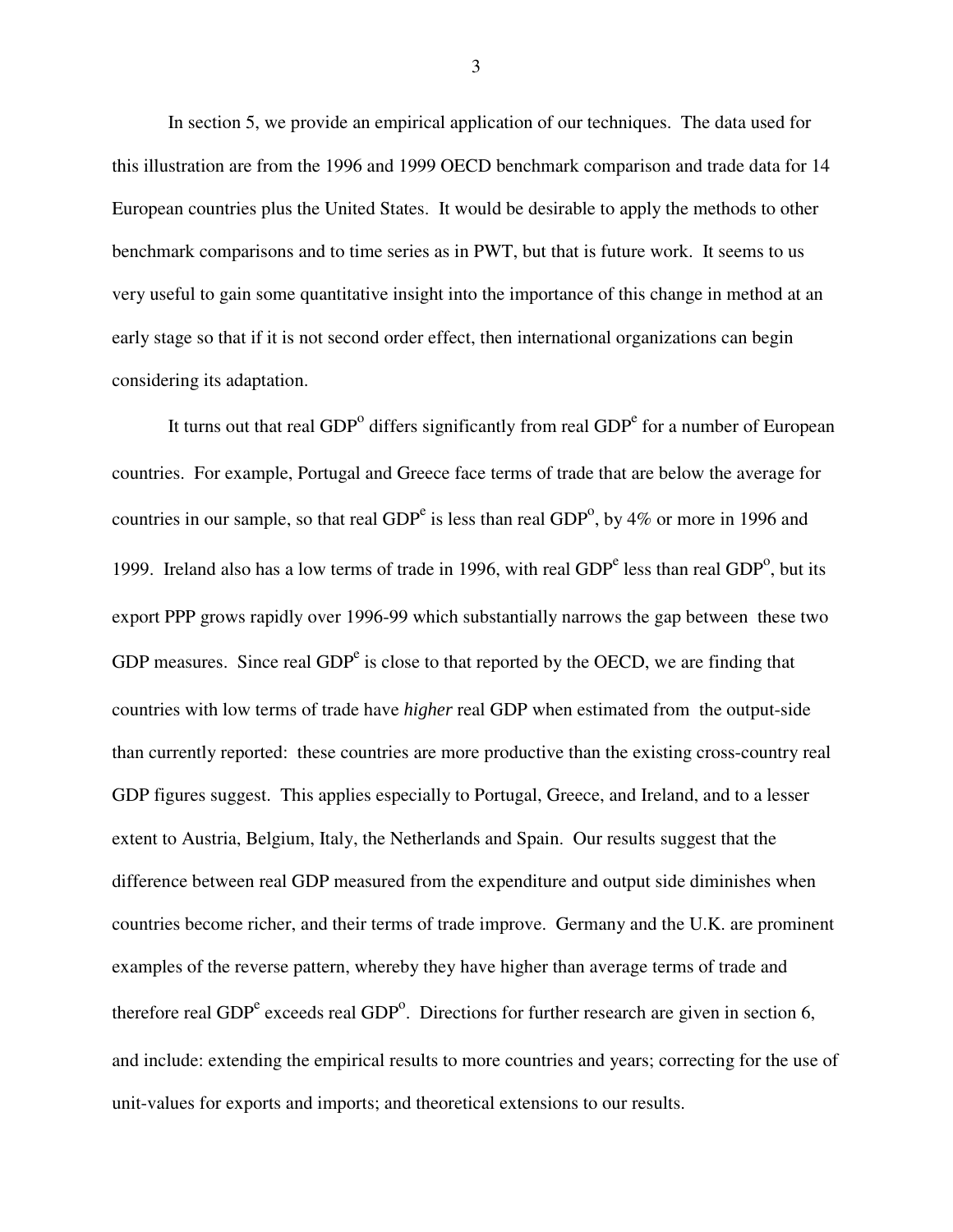#### **2. Present Practice**

 When the International Comparison Program began in 1968 there was some experience with purchasing power comparisons, including the expenditure side efforts of Gilbert and Kravis (1954) for the OEEC, and several bilateral comparisons with the USSR for the Comecon countries, and the study of Paige and Bombach  $(1959)$ .<sup>4</sup> Paige and Bombach carried out a comparison from the output side between the U.S. and the U.K. in which they encountered a number of difficulties, one of which was the need for double deflation for purposes of comparing value-added across sectors. That was a formidable task at the time and has become easier only to the extent that data are more available. Further Paige and Bombach realized that to make full comparisons it was necessary to collect prices on both final and intermediate products. Comparisons from the expenditure side appeared to require much less in the way of price collection. Thus when the United Nations International Comparisons Project began in 1968 it endorsed comparisons from both the output and expenditure sides, but recognized that it would be easier to carry out expenditure side comparisons.

 While the expenditure side comparison does appear much easier than output side of national accounts, this is in part because the net foreign balance was treated in an *ad hoc* fashion. In benchmark comparisons the practice in Eurostat and the OECD has been to value the net foreign balance at exchange rates. Unfortunately, use of the exchange rate of one country, a practice in the EU, is not base-country invariant. The present practice in PWT is to value the net foreign balance at the *PPP for domestic absorption*, which is simple and is base country invariant. In many discussions over the years, it was generally recognized that the appropriate way to value trade would be at export and import prices. But certainly in the early years of the

<sup>4&</sup>lt;br><sup>4</sup> Still earlier work had been carried out by Colin Clark (1940) who prepared PPP and real GDP comparisons for a wide variety of countries which he was to expand and improve in a 1957 edition.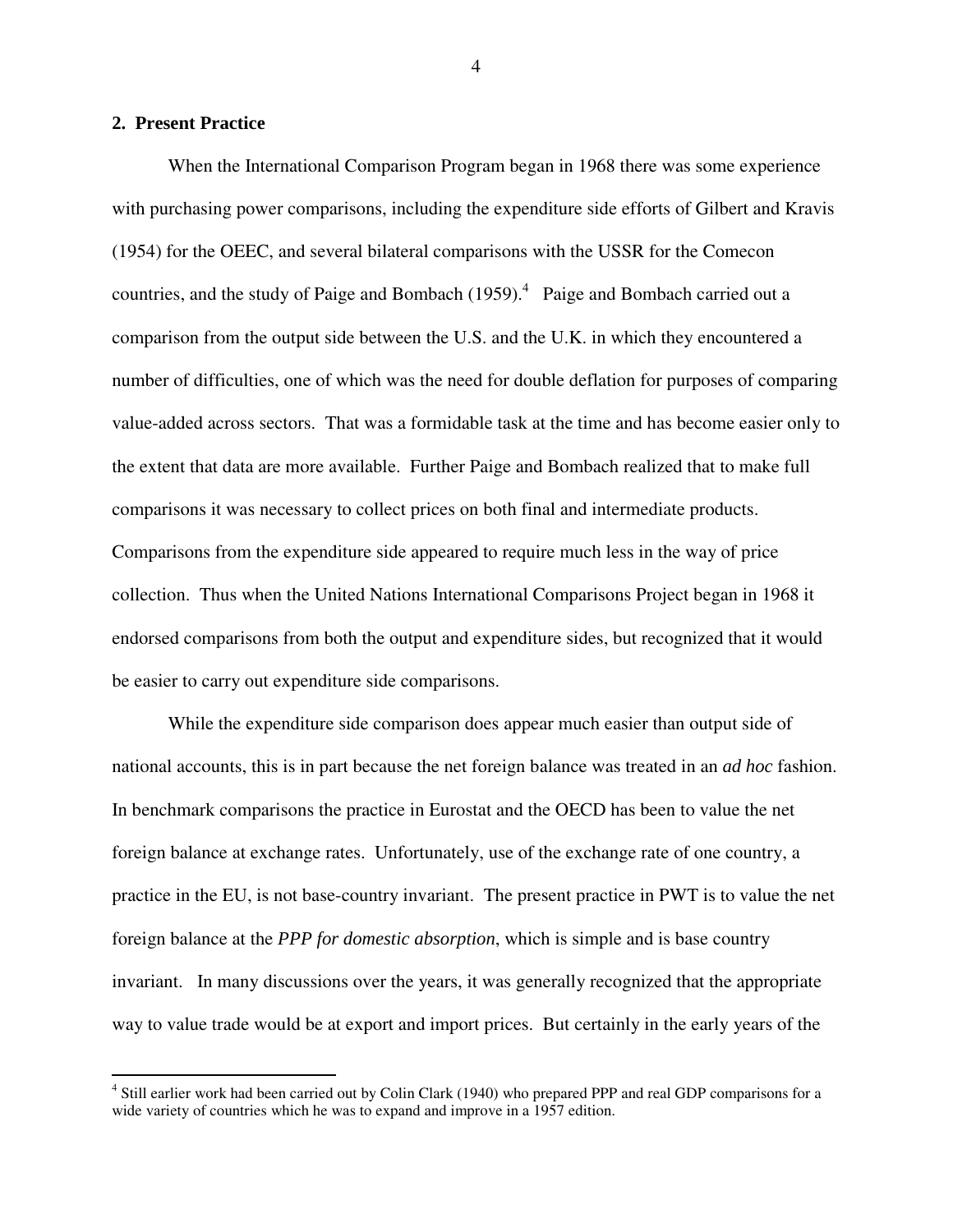ICP this did not appear feasible from the standpoint of available data.

 What was not really appreciated in these discussions is that valuing exports and imports at comparable prices was the only way to accurately compare the real output across countries, a central point of this paper. And once a comparison is made of real GDP on the output-side, it is possible to compare it to real GDP on the expenditure-side across countries. This difference turns out to not only be of analytic interest, but also to be a very revealing indicator of the extent to which the terms of trade differentially impact countries within any group like the OECD.

The distinction between real GDP on the output and expenditure-side can be illustrated by a simple diagram in a two-good economy, shown in Figure 1. We suppose that the production possibilities frontier shifts out due to technological change. At unchanged prices, production would increase from point A to point B. Suppose, however, that the relative price of good 1 falls due to its increased supply, so that the new prices are shown by the slope of the line  $P_3P_3$ . Production now occurs at B' rather than B. We have drawn the case where the budget lines  $P_1P_1$  and  $P_3P_3$  are both tangent to an indifference curve U, at points C and D, indicating that the utility of the representative consumer is unchanged.

In the case we have illustrated, the production points A and B' lie on the same ray from the origin so that the *relative outputs* of the two goods are unchanged. This means that any index of real output would be identical, and would simply equal  $0B/0A > 1$ , which is the proportional increase in both outputs. This is the increase in real  $GDP<sup>o</sup>$  as measured on the output-side.

 Now suppose we pose a different question, and ask what has happened to the welfare of the representative consumer, with indifference curve shown by U in Figure 1. An exact measure of consumer welfare, or real GDP<sup>e</sup> measured on the expenditure-side, would be *unchanged* since the consumer has the same utility at the two prices. This occurs because there has been a fall in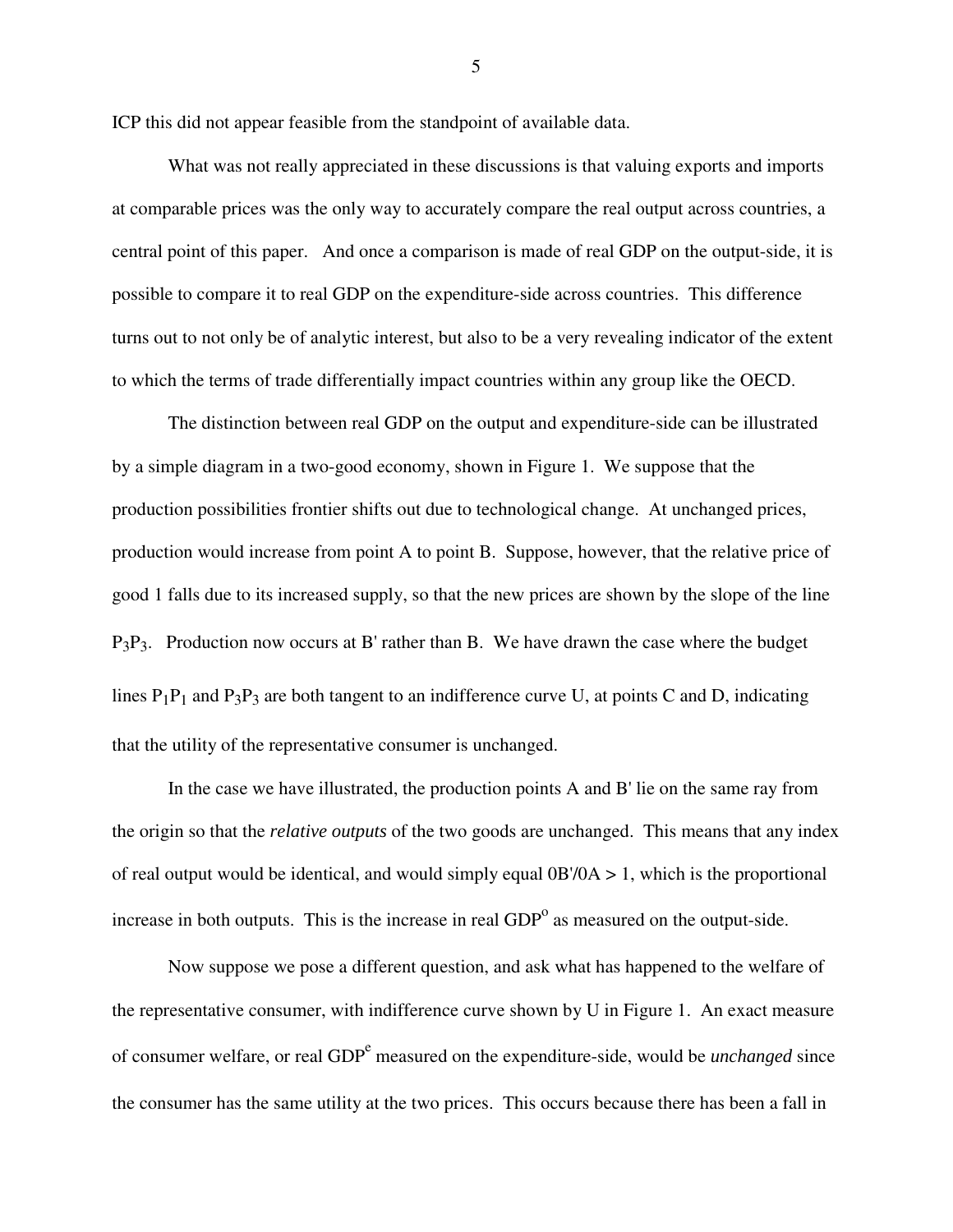the price of the exportable good 1. The change in real  $GDP<sup>e</sup>$  could be measured by the change in nominal expenditure deflated by an *exact consumer price index,* constructed with the same prices as real GDP<sup>o</sup> but using *consumption quantities* rather than *production quantities* in the index. This illustrates the most important difference between real  $GDP<sup>e</sup>$  and real  $GDP<sup>o</sup>$ , i.e. the use of consumption quantities rather than production quantities in the index. The difference between these is exports and imports, of course, but for production quantities we also need to include the imports and exports of all *intermediate inputs,* as well as their prices. These data are not currently used by the ICP, which restricts its attention to final goods.

This distinction between real GDP on the expenditure and output-side is recognized by the United Nations 1993 System of National Accounts (SNA). The former is called real Gross Domestic Income (GDI), while the latter is real GDP. One definition<sup>5</sup> of real GDI is:

Real GDI = (Nominal GDP)/(Domestic absorption price index), 
$$
(1)
$$

as compared to,

$$
Real GDP = (Nominal GDP)/(GDP price index). \tag{2}
$$

Nominal GDP, of course, is domestic absorption (C+I+G) adjusted for the trade balance (X–M). The "domestic absorption price index" in (1) is constructed over the components of (C+I+G). By *excluding* export and import prices from this price index, changes in the terms of trade (which affect nominal GDP) are then reflected in real GDI, as demonstrated by Diewert and Morrison (1986). An improvement in the terms of trade, for example, would cause real GDI to grow faster than real GDP. Kohli (2004) has shown that this pattern holds for Switzerland, due

 $\frac{1}{5}$  See http://unstats.un.org/unsd/sna1993/introduction.asp , paragraph 16.154. The other definitions of real GDI depend on the deflator used for (X-M). Other than the domestic absorption price index, we might use the import price index, export price index, or an average of these, as recommended by Geary; see Neary (1997).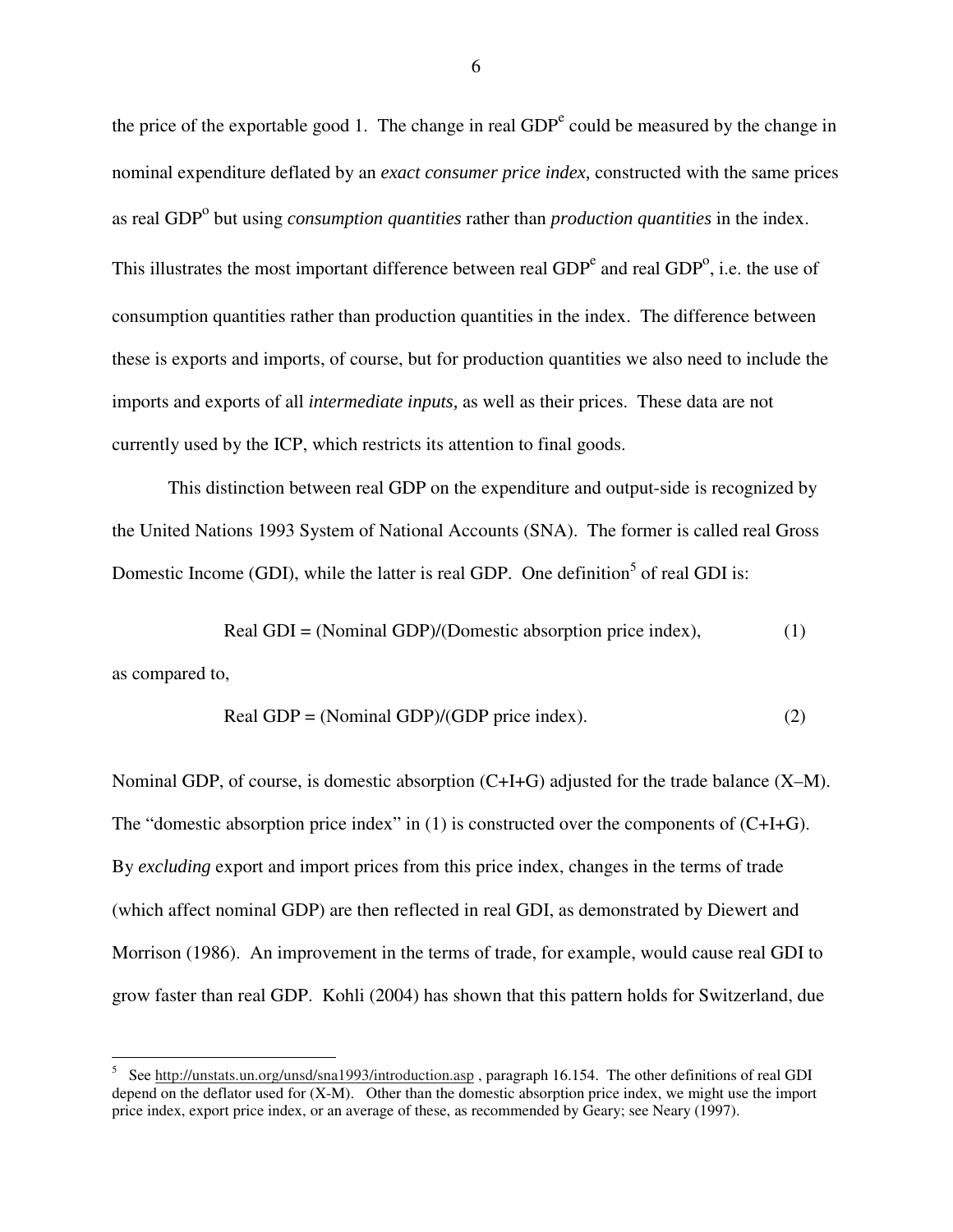to its terms of trade improvement. We shall avoid the term "real GDI," because it is suggestive of the income-approach to measuring GDP (through adding up the earnings of factors) which we do not use. Instead, we use real  $GDP^e$  to reflect the expenditure-side concept like (1). This is essentially the same as "real expenditure", except that by using nominal GDP rather than nominal expenditures in the numerator of (1) we are adjusting for the net foreign balance.

 Now we come to the key question motivating this paper: which concept does the PWT use as "real GDP" – the output-side measure real  $GDP<sup>o</sup>$ , or the expenditure-side measure real GDP<sup>e</sup>? It turns out that the answer is unclear: the ICP constructs real GDP<sup>e</sup> in *benchmark years*, but then to interpolate between these years, the PWT must reconcile these changes in real GDP<sup>e</sup> with the national accounts data reports on countries real GDP growth. Since national accounts real GDP growth is closer to real  $GDP<sup>o</sup>$ , which is being compared to benchmark estimates of real GDP<sup>e</sup>, the distinction between these becomes lost in the reconciliation.<sup>6</sup> In other words, the differences between real  $GDP<sup>e</sup>$  (using ICP data) and real  $GDP<sup>o</sup>$  (using national accounts data) is eliminated, and the year-to-year growth of real GDP from the national accounts is used to impute real GDP in the PWT for all years in-between the benchmark years. The fact that the distinction between real  $GDP<sup>e</sup>$  and  $GDP<sup>o</sup>$  is not clearly made is a limitation of previous versions of the PWT that future revisions intend to improve upon. 7

<u>.</u>

<sup>&</sup>lt;sup>6</sup> Real GDP in the national accounts always includes a measure of terms of trade losses or gains, although the deflator used might differ (see previous footnote). The process of reconciling the initial PWT estimates (in benchmark years) and the national accounts data for each country is described in Summers and Heston (1991, pp. 339-341).

<sup>7</sup> For example the title of the Phase III report of the ICP was *World Product and Income* (Kravis, Heston and Summers, 1982). This clearly implied a treatment of GDP converted at PPPs of countries as interchangeable with what is termed *output* and *expenditure* in this paper. Further the provision of output per worker figures in PWT, though provided because users were taking per capita real GDP as a labor productivity measure, clearly implies that the real GDP number is an output measure.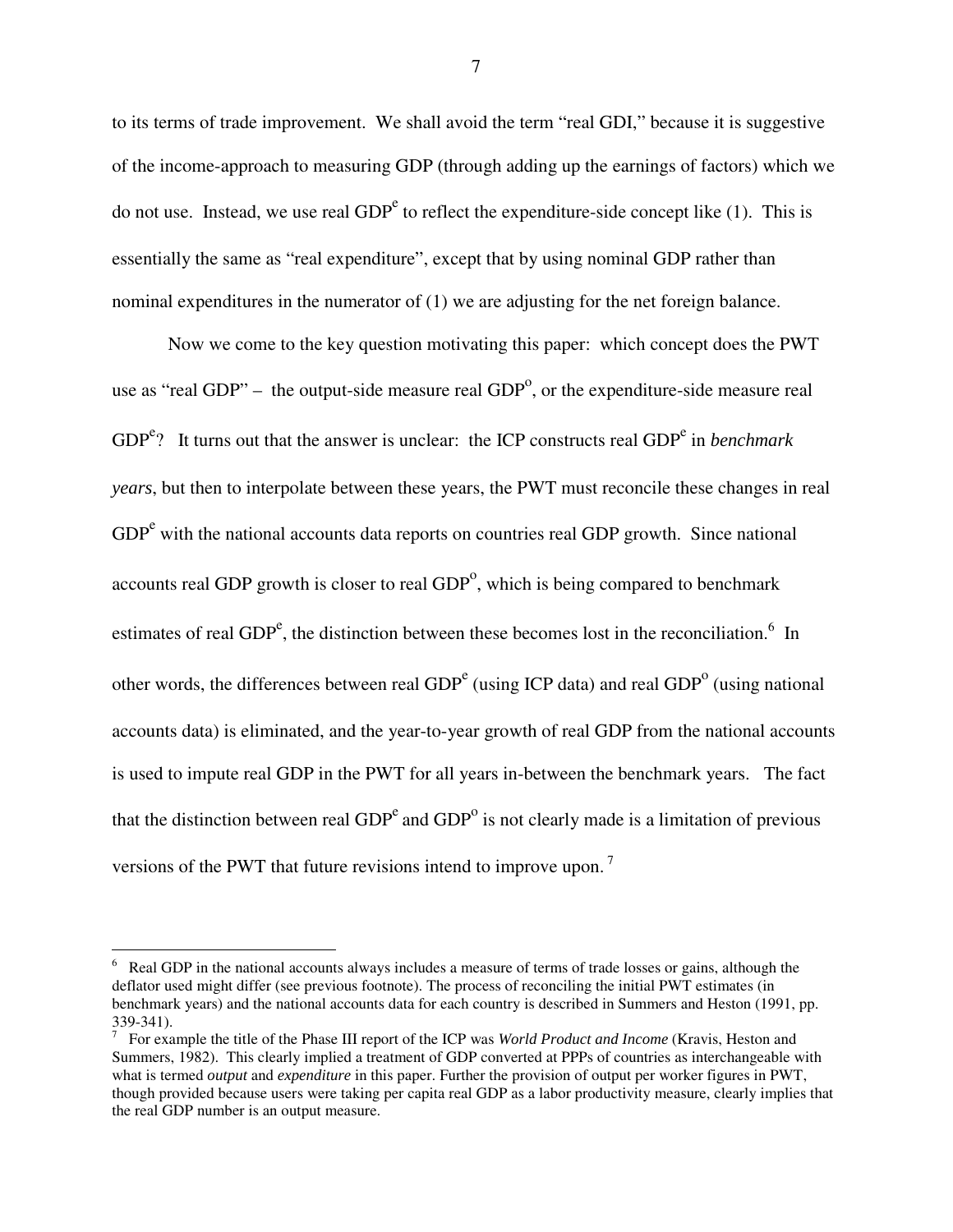#### **3. Measurement of real GDP on the Expenditure Side**

Suppose there are  $i = 1, \ldots, M$  final goods, such as the categories of goods currently collected by the ICP, of which the first  $M_0$  are non-traded. These final goods may also be used as intermediate inputs, and there are another  $i = M+1, \ldots, M+N$  goods that are exclusively intermediate inputs; for convenience we treat these all as traded internationally. To treat domestic demand, trade and production in a consistent framework, an input-output analysis must be used. In this framework the fundamental equality is between total demand and total supply of each good. For each country  $j = 1,...,C$ , denote final demand by  $q_{ii}$ , intermediate demand by  $z_{ii}$ , output by  $y_{ij}$ , exports by  $x_{ij}$  and imports by  $m_{ij}$ , for  $i = 1,...,M+N$ . We assume that all of these quantities are *nonnegative,* but many can be zero: in particular, the intermediate inputs i = M+1,…,M+N have  $q_{ij} = 0$ , and the non-traded goods = 1,…,M<sub>0</sub> have  $x_{ij} = m_{ij} = 0$ . Total demand in country j is given by  $q_{ij} + x_{ij} + z_{ij}$ , and total supply by  $y_{ij} + m_{ij}$ . Hence the equality between demand and supply is:

$$
q_{ij} + x_{ij} + z_{ij} = y_{ij} + m_{ij}, \ i = 1,...,M+N.
$$
 (3)

Re-arranging terms, we obtain:

$$
q_{ij} + x_{ij} - m_{ij} = y_{ij} - z_{ij}, \ i = 1,...,M+N.
$$
 (4)

where we refer to  $y_{ij} - z_{ij}$  as "net output" of each good, i.e. gross output minus intermediate demand.

Multiplying by prices and summing over goods  $i = 1, \ldots, M+N$ , nominal GDP can be measured either from the expenditure side (left-hand side of (4)) or from the production side (right-hand side), where the units are the national currency. We presume that for a particular product, the prices of exports and imports can differ from domestic output and consumption. Such price differences always occur in practice, which is why we incorporate them here, without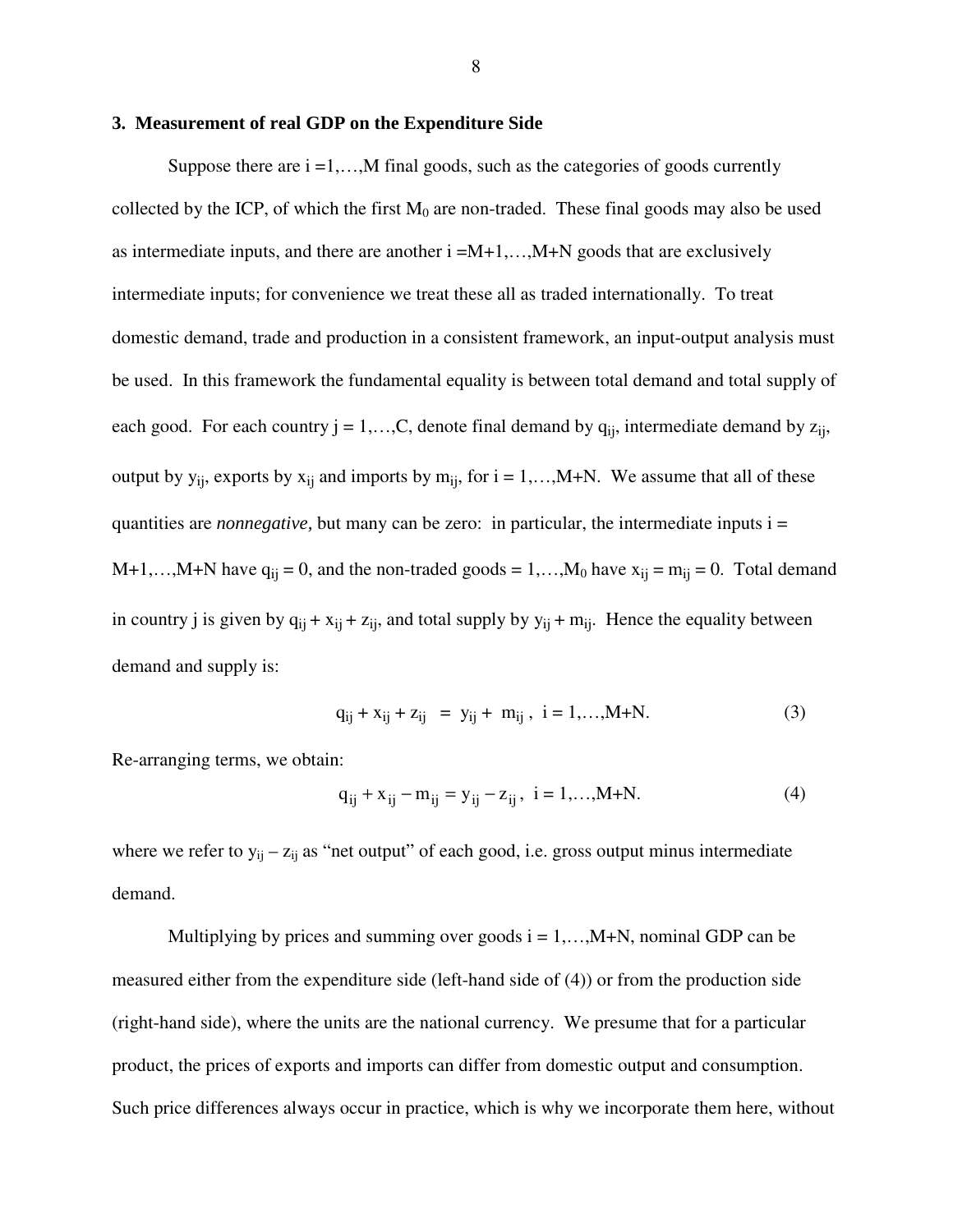considering why the price differences arise. We distinguish the prices  $p_{ij} > 0$  for domestic output and consumption, used to multiply  $q_{ij}$ ,  $i = 1,...,M+N$ , from those for exports and imports,  $p_{ij}^x > 0$ and  $p_{ij}^m > 0$  respectively.<sup>8</sup> Consistent with the System of National Accounts (SNA), the export prices are measured *net of tariffs and freight, including any subsidy to the buyer but not to the* seller, i.e. as the f.o.b. (freight on board) price in the exporting country.<sup>9</sup> Likewise, the import prices are also measured *net of tariffs.10*

With these conventions for  $p_{ij}^m$  and  $p_{ij}^x$ , let  $X_j = \sum_{i=M_0+1}^{M+N} p_{ij}^x x_{ij}$ x  $X_j = \sum_{i=M_0+1}^{M+N} p_{ij}^x x_{ij}$  and  $M_j = \sum_{i=M_0+1}^{M+N} p_{ij}^m m_{ij}$ m  $M_{j} = \sum_{i=M_0+1}^{M+N} p_{ij}^{m} m_{ij}$ denote the value of exports and imports at tariff-free prices, so that nominal GDP measured on the expenditure side is:

$$
\text{Nominal GDP}_{j}^{e} \equiv \sum_{i=1}^{M} p_{ij} q_{ij} + (X_{j} - M_{j}) \,. \tag{5}
$$

Using  $(4)$ , we can re-write  $(5)$  as:

-

$$
\sum_{i=1}^{M} p_{ij} q_{ij} + (X_j - M_j) = \sum_{i=1}^{M+N} p_{ij} [(y_{ij} - z_{ij}) - (x_{ij} - m_{ij})] + \sum_{i=M_0+1}^{M+N} (p_{ij}^x x_{ij} - p_{ij}^m m_{ij})
$$
  

$$
= \sum_{i=1}^{M+N} p_{ij} (y_{ij} - z_{ij}) + \sum_{i=M_0+1}^{M+N} [(p_{ij} - p_{ij}^m) m_{ij} - (p_{ij} - p_{ij}^x) x_{ij}], \qquad (6)
$$

where the first line is obtained by using  $q_{ij} = (y_{ij} - z_{ij}) - (x_{ij} - m_{ij})$  for the final goods i=1,...,M, whereas the intermediates have  $q_{ii} = 0$ , so that  $[(y_{ii} - z_{ii}) - (x_{ii} - m_{ii})] = 0$  for  $i=M+1,...,M+N$ .

<sup>8</sup> In principle we should also distinguish producer from consumer prices, which can differ due to taxes and retail margins, but do not incorporate that distinction here.

<sup>9</sup>

See http://unstats.un.org/unsd/sna1993/introduction.asp, paragraphs 6.235, 6.237 and 15.35.<br>The SNA also recommends that import prices are also measured by the f.o.b. prices, though when this is not possible, then c.i.f. (cost, insurance, and freight) import prices can be used instead. We will use the convention that if the importing country hires the freight services of another country, then we use the c.i.f. import prices (importing both the good and the freight services), but if it uses its own carriers then the f.o.b. prices are used instead (since the freight charges are a part of domestic GDP).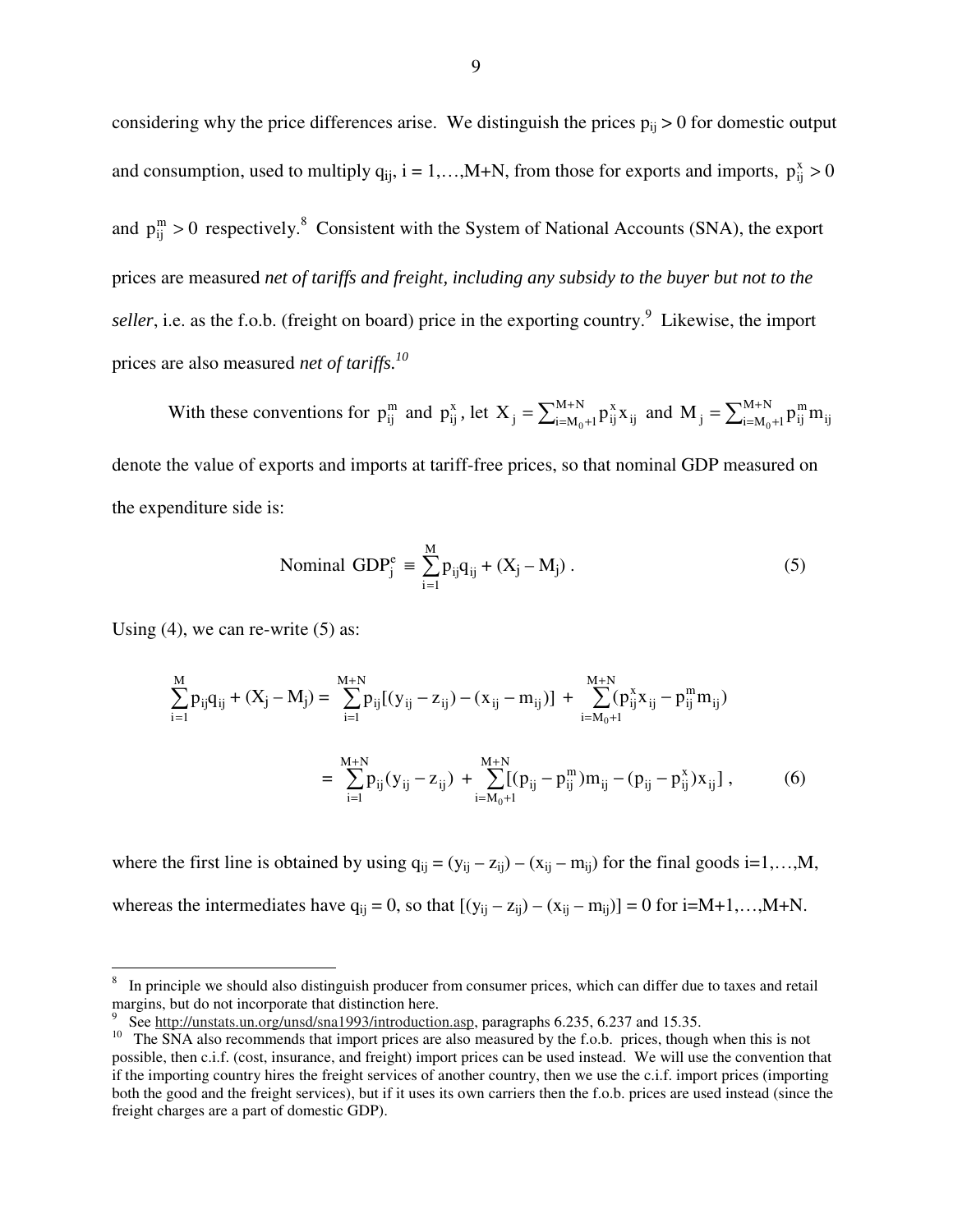Then the second line follows because  $x_{ij} = m_{ij} = 0$  for the non-traded goods  $i=1,...,M_0$ . We can interpret  $(p_{ij} - p_{ij}^m)$  as import tariffs (subsidies if negative), and  $(p_{ij} - p_{ij}^x)$  as exports subsidies (taxes if negative). So the final summation on the second line is interpreted as import revenue less export subsidies.<sup>11</sup> Adding this to the value of net output  $\sum_{i=1}^{M+N} p_{ij} (y_{ij} - z_{ij})$  as in (6) gives us nominal GDP measured on the production or output side:  $12$ 

$$
\text{Nominal GDP}_{j}^{\text{o}} = \sum_{i=1}^{M+N} p_{ij} (y_{ij} - z_{ij}) + \sum_{i=M_{0}+1}^{M+N} [(p_{ij} - p_{ij}^{m}) m_{ij} - (p_{ij} - p_{ij}^{x}) x_{ij}], \tag{7}
$$

which clearly equals nominal GDP measured on the expenditure side, from  $(6)$ .

The real counterpart to GDP measured on the expenditure-side in the PWT is obtained by using data for many countries, and computing average "reference price" for goods according to the Geary-Khamis (GK) system. The reference prices  $\pi_i^e$  for final goods and the purchasing power parities  $PPP_i^e$  for each country are obtained from the simultaneous equations:

$$
\pi_{i}^{e} = \sum_{j=1}^{C} (p_{ij} / PPP_{j}^{e}) q_{ij} / \sum_{j=1}^{C} q_{ij} , \qquad i = 1,...,M,
$$
\n(8)

and,

<u>.</u>

$$
PPP_j^e = \sum_{i=1}^{M} p_{ij}q_{ij} / \sum_{i=1}^{M} \pi_i^e q_{ij} , \qquad j = 1,...,C.
$$
 (9)

In (8), the nominal prices  $p_{ii}$  of final goods are deflated by the PPP exchange rate, and then averaged across countries. The exchange rates are obtained from (9), as the ratio of nominal to real final expenditure, where real expenditure is evaluated using the reference prices.

<sup>&</sup>lt;sup>11</sup> If the country is using its own transportation services for imports, so f.o.b. export prices are used for  $p_{ij}^m$ , then what we are calling tariff revenue includes the transportation services, which are a part of GDP.

<sup>12</sup> The SNA makes it clear that when measuring the trade balance in (5) at exporter prices, then tariffs less export subsidies need to be added to the value of net output as in (6) and (7) to obtain equality between GDP<sup>e</sup> and GDP<sup>o</sup>.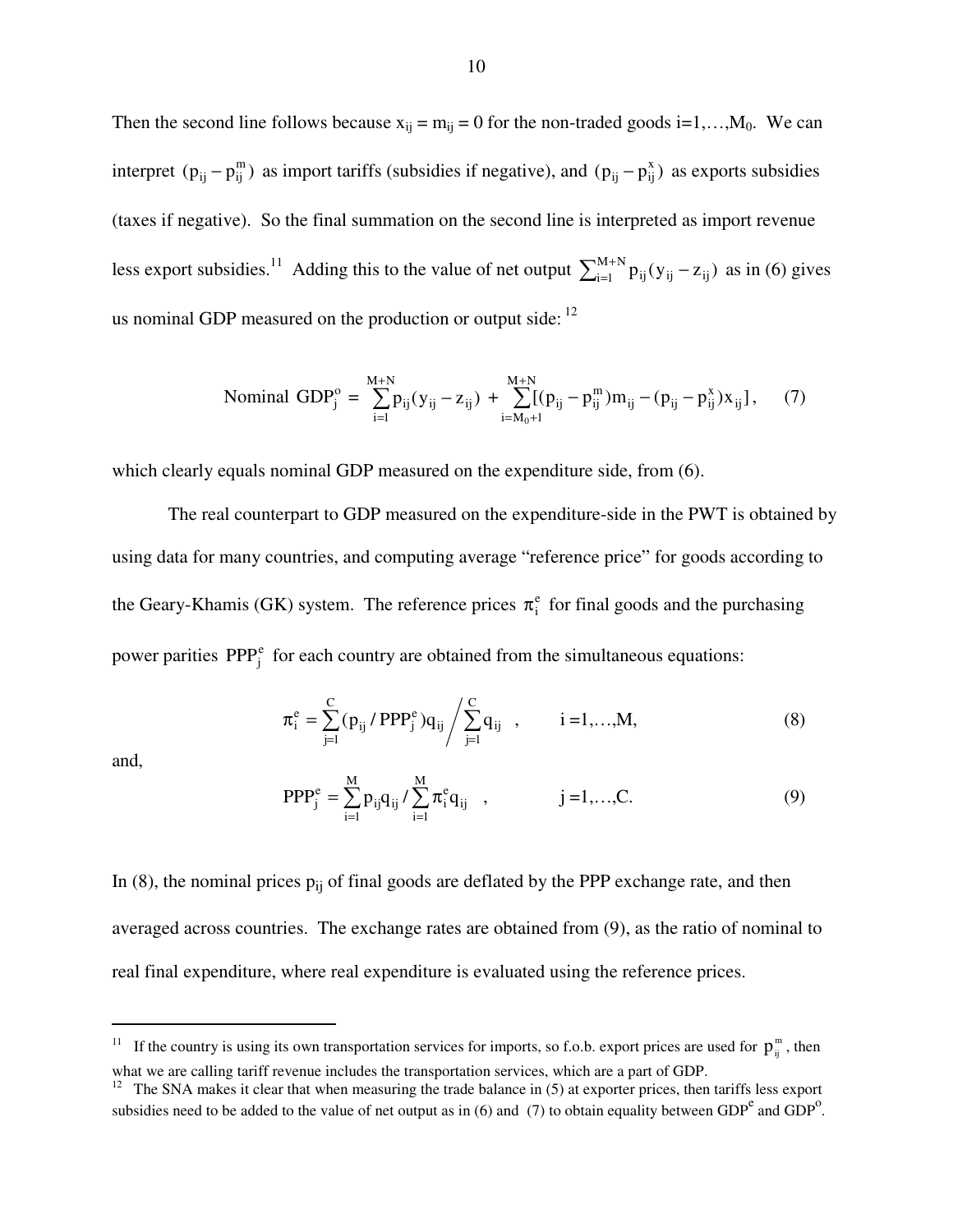The system (8)-(9) are M+C equations, but are linearly dependent: by re-arranging (8) and summing over final goods, or by re-arranging (9) and summing over countries, we obtain:

$$
\sum_{i=1}^{M} \sum_{j=1}^{C} \pi_i^e q_{ij} = \sum_{i=1}^{M} \sum_{j=1}^{C} p_{ij} q_{ij} / PPP_j^e ,
$$
 (10)

so that world real expenditure at the reference prices  $\pi_i$  equals the sum of countries' expenditures deflated by the PPP exchange rates. This is the key *aggregation property* that the GK system is designed to satisfy. Because of this property, the system (8)-(9) has M+C–1 independent equations to determine M+C unknowns, so a normalization must be chosen. We will use the normalization that world real expenditure equals the sum of countries' expenditures converted to dollars using the *nominal* exchange rates.<sup>13</sup> Letting  $E_i$  denote the local currency price of US\$ in each country j, this normalization is:

$$
\sum_{i=1}^{M} \sum_{j=1}^{C} p_{ij} q_{ij} / PPP_{j}^{e} = \sum_{i=1}^{M} \sum_{j=1}^{C} p_{ij} q_{ij} / E_{j} .
$$
 (11)

The fact that  $q_{ij} \ge 0$  in (8)-(9), along with  $\sum_{j=1}^{N} q_{ij} > 0$ , ensures that there is a positive solution for  $\pi_i^e$  and PPP<sub>j</sub><sup>e</sup> (Prasada Rao, 1971, Diewert, 1999). Then a normalization like (11) ensures that the solution in unique.

Subtracting from real expenditure the trade balance deflated by the PPP exchange rate, we obtain what is called real GDP in the PWT, and what we shall call real  $GDP<sup>e</sup>$ :

Real GDP<sub>j</sub><sup>e</sup> = 
$$
\sum_{i=1}^{M} \pi_i^e q_{ij} + (X_j - M_j) / PPP_j^e
$$
. (12)

-

 $13$  Notice that this normalization differs from the one made in PWT 6.1 where the PPP for U.S. GDP was set as the numeraire. Actually, the procedure proposed here is equivalent to setting the PPP for 'world' GDP to unity.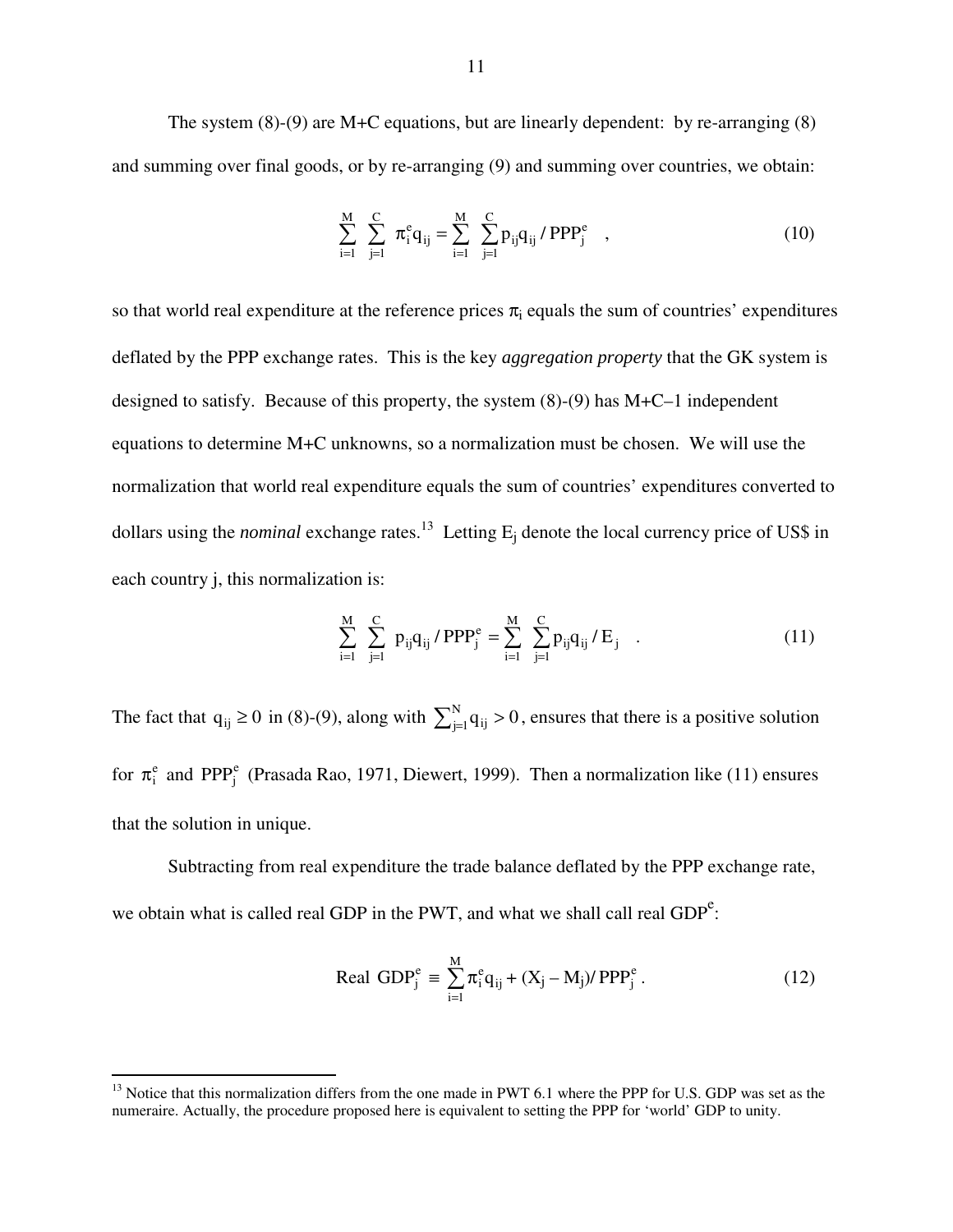The idea of adjusting for the trade balance (evaluated at expenditure prices) is that we are interested in the purchasing power of the economy without borrowing from or lending to the future, i.e. using current resources. We can regard  $(X_i - M_i)$  as an income transfer which is deflated by the PPP for domestic final goods, before evaluating real GDP on the expenditure side. This suggests an alternative normalization to  $PPP_i^e$  to that shown in (11), namely:

$$
\sum_{i=1}^{M} \sum_{j=1}^{C} [p_{ij}q_{ij} + (X_j - M_j)] / PPP_j^e = \sum_{i=1}^{M} \sum_{j=1}^{C} [p_{ij}q_{ij} + (X_j - M_j)] / E_j
$$
 (13)

In (13) we are specifying that world real  $GDP<sup>e</sup>$  equals world nominal GDP, where the latter is evaluated at the nominal exchange rates E<sub>i</sub>. This normalization will be used for measured real  $GDP<sup>e</sup>$  in the remainder of the paper.

### **4. Measurement of Real GDP on the Output Side**

In order to construct the output-side real GDP, it is necessary to deflate the *net domestic output* of goods, i.e.  $(y_{ij} - z_{ij})$  rather than *final consumption* of goods  $q_{ij}$ , i.e. using (7) rather than (5). In general, it is quite difficult to construct "reference prices" for *all goods* (final plus intermediate) across a range of countries, as needed for this type of calculation. This is the task that the International Comparisons of Output and Productivity (ICOP) project at the University of Groningen has undertaken for specific sectors and countries (see van Ark and Timmer, 2001), and it would be a Herculean task to do the same for the entire economies of multiple countries. As an alternative, we shall examine whether the data for final goods (already collected by the ICP and used by the PWT), combined with the additional data for exports and imports, are enough to give us a measure of output-side real GDP, called real  $GDP<sup>o</sup>$ .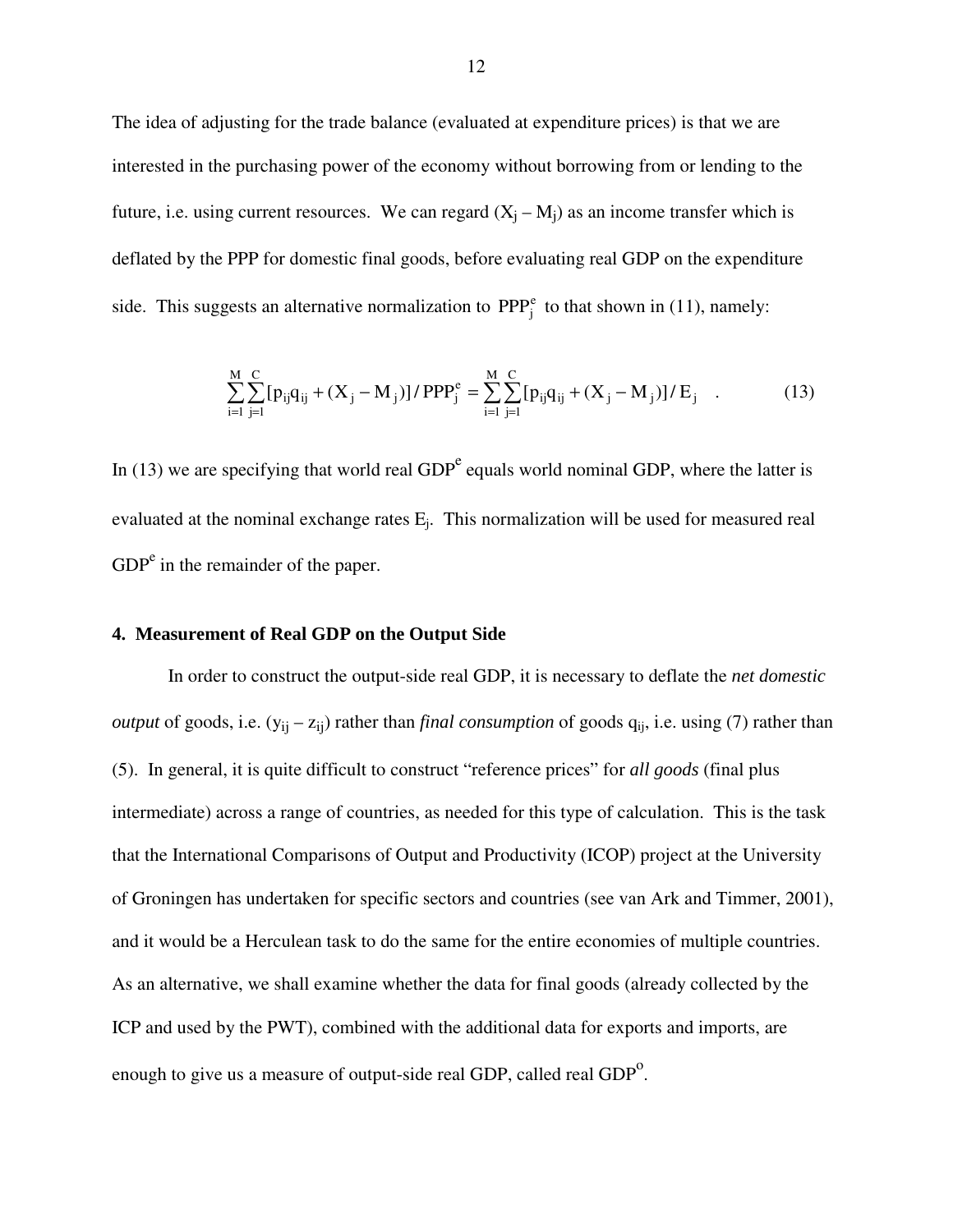We start with nominal  $GDP<sup>o</sup>$  defined in (7). Define real  $GDP<sup>o</sup>$  as the summation of real net output, exports and imports:

Real GDP<sub>j</sub><sup>o</sup> = 
$$
\sum_{i=1}^{M+N} \pi_i^o(y_{ij} - z_{ij}) + \sum_{i=M_0+1}^{M+N} [(\pi_i^o - \pi_i^m) m_{ij} - (\pi_i^o - \pi_i^x) x_{ij}].
$$
 (14)

Notice that on the right of (14) we include hypothetical tariff revenue less export subsidies measured at the reference prices  $\pi_i^o$ ,  $\pi_i^x$  and  $\pi_i^m$ , for net output, exports and imports, respectively. Consider the augmented-GK system to construct these reference prices:

$$
\pi_i^{\circ} = \sum_{j=1}^{C} (p_{ij} / PPP_j^{\circ}) q_{ij} / \sum_{j=1}^{C} q_{ij}, \qquad i = 1,...,M,
$$
 (15)

$$
\pi_i^x = \sum_{j=1}^C (p_{ij}^x / PPP_j^o) x_{ij} / \sum_{j=1}^C x_{ij} , \qquad i = M_0 + 1, ..., M+N,
$$
 (16)

$$
\pi_i^m = \sum_{j=1}^C (p_{ij}^m / PPP_j^o) m_{ij} / \sum_{j=1}^C m_{ij} , \qquad i = M_0 + 1, ..., M+N,
$$
 (17)

and,

$$
PPP_j^o = \frac{\text{Nominal GDP}_i^o}{\text{Real GDP}_i^o}, \quad j = 1, \dots, C. \tag{18}
$$

 In (15) we construct reference domestic prices for the final goods, and in (16) and (17) we construct reference prices for exports and imports. These are used to construct real  $GDP<sub>i</sub><sup>o</sup>$  in (14), and purchasing-power-parity  $PPP_j^o$  is the ratio of nominal to real  $GDP_j^o$ . In order for these definitions to make sense, we make the following assumption, already alluded to above:

#### **Assumption 1**

Quantities are non-negative,  $q_{ij}$ ,  $x_{ij}$ ,  $m_{ij} \ge 0$ , with  $\sum_{i=1}^{M} q_{ij} > 0$ ,  $\sum_{i=M_0+1}^{M+N} x_{ij} > 0$ ,  $\sum_{i=M_0+1}^{M+N} q_{ij} > 0$  $_{=1}^{M}q_{ij} > 0, \ \sum_{i=M_0+1}^{M+N}x_{ij} > 0, \ \sum_{i=M_0+1}^{M+N}m_{ij} > 0$  $i = M_0 + 1$ <sup>III</sup>ij  $M + N$  $i=M_0+1$   $\Lambda$  ij M  $\sum_{i=1}^{M} q_{ij} > 0$ ,  $\sum_{i=M_0+1}^{M+N} x_{ij} > 0$ ,  $\sum_{i=M_0+1}^{M+N} m_{ij} > 0$ .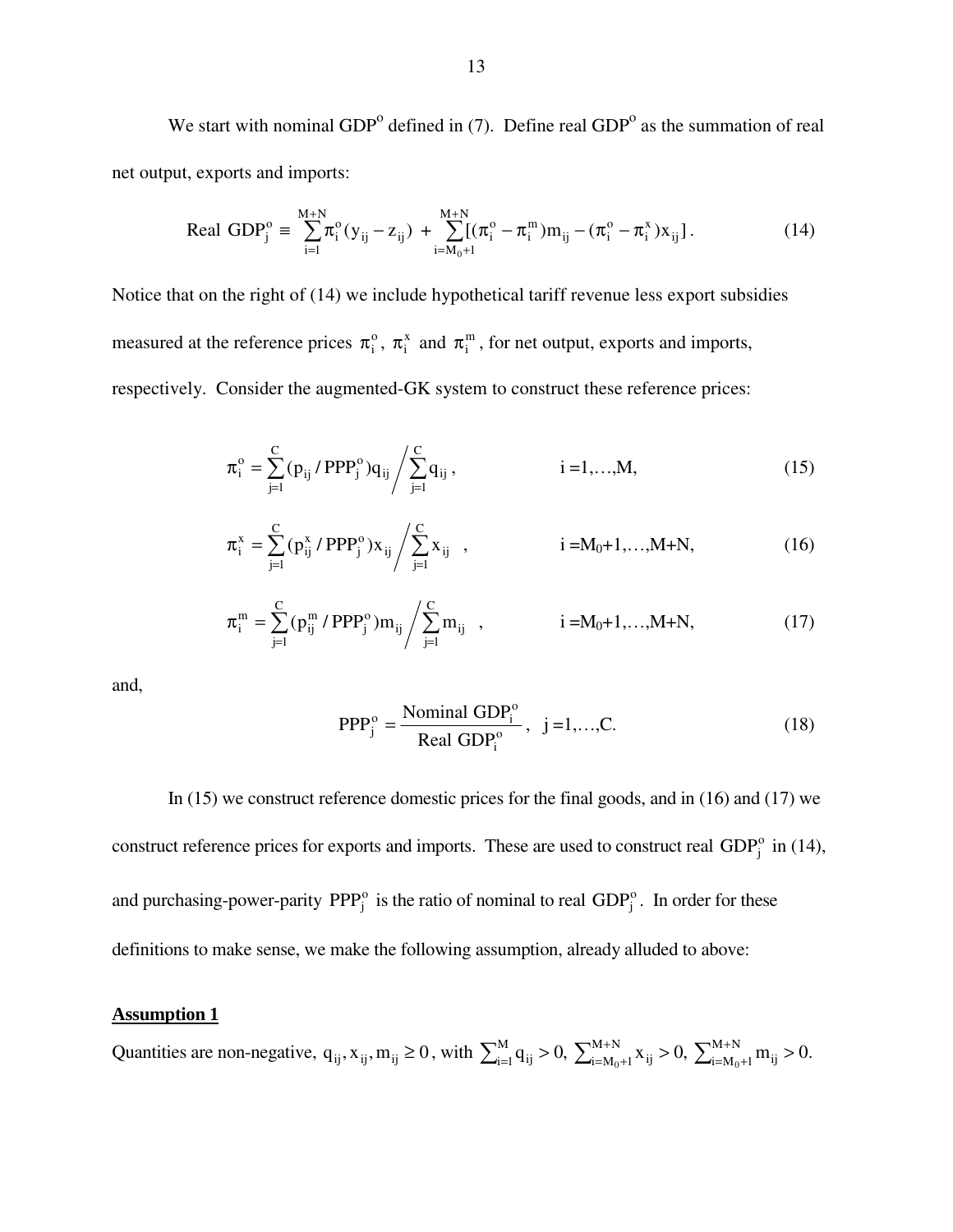As it is written, however, the system (15)-(18) is incomplete because we have not yet specified the domestic reference prices of the intermediate inputs, i.e.  $\pi_i^{\circ}$  for i=M+1,…,M+N. These prices appear in real GDP $_j^{\circ}$  in (14). But fortunately, real GDP $_j^{\circ}$  can be re-written to *exclude* these domestic reference prices for intermediate inputs:

Real GDP<sub>j</sub><sup>o</sup> = 
$$
\sum_{i=1}^{M+N} \pi_i^o(y_{ij} - z_{ij}) + \sum_{i=M_0+1}^{M+N} [(\pi_i^o - \pi_i^m)m_{ij} - (\pi_i^o - \pi_i^x)x_{ij}]
$$
  
\n=  $\sum_{i=1}^{M} \pi_i^o q_{ij} + \sum_{i=M_0+1}^{M+N} (\pi_i^x x_{ij} - \pi_i^m m_{ij})$ , (14')

which follows from (14) and (4), using  $(y_{ij} - z_{ij}) = q_{ij}$  for the non-traded final goods i=1,...,M<sub>0</sub>, while the intermediate inputs have  $q_{ij} = 0$  so that  $(y_{ij} - z_{ij}) = (x_{ij} - m_{ij})$  for  $i=M+1,...,M+N$ . Therefore, to compute real GDP<sup>°</sup> we do not need the domestic reference prices  $\pi$ <sup>°</sup> at all for the intermediate inputs! Also, the second line of  $(14')$  makes it clear that real  $GDP<sub>i</sub><sup>o</sup>$  is evaluated using reference prices  $\pi_i^x$  and  $\pi_i^m$  for traded goods that *do not include* any import tariffs or subsidies to exporters. Using (14'), we can re-write  $PPP_j^o$  in (18) as,

$$
PPP_j^o = \frac{\text{Nominal GDP}_j^o}{\sum_{i=1}^M \pi_i^o q_{ij} + \sum_{i=M_0+1}^{M+N} (\pi_i^x x_{ij} - \pi_i^m m_{ij})}, \ \ j = 1, \dots, C. \tag{19}
$$

The system (15)-(17) and (19) has the same number of equations as unknowns. It can be confirmed that the equations are linearly dependent, in the sense that summing (15)-(17) or alternatively (19), we obtain:

$$
\sum_{j=1}^{C} \left( \sum_{i=1}^{M} \pi_i^{\circ} q_{ij} + \sum_{i=M_0+1}^{M+N} (\pi_i^x x_{ij} - \pi_i^m m_{ij}) \right) = \sum_{j=1}^{C} \left( \sum_{i=1}^{M} p_{ij} q_{ij} + (X_j - M_j) \right) / PPP_j^{\circ} . \tag{20}
$$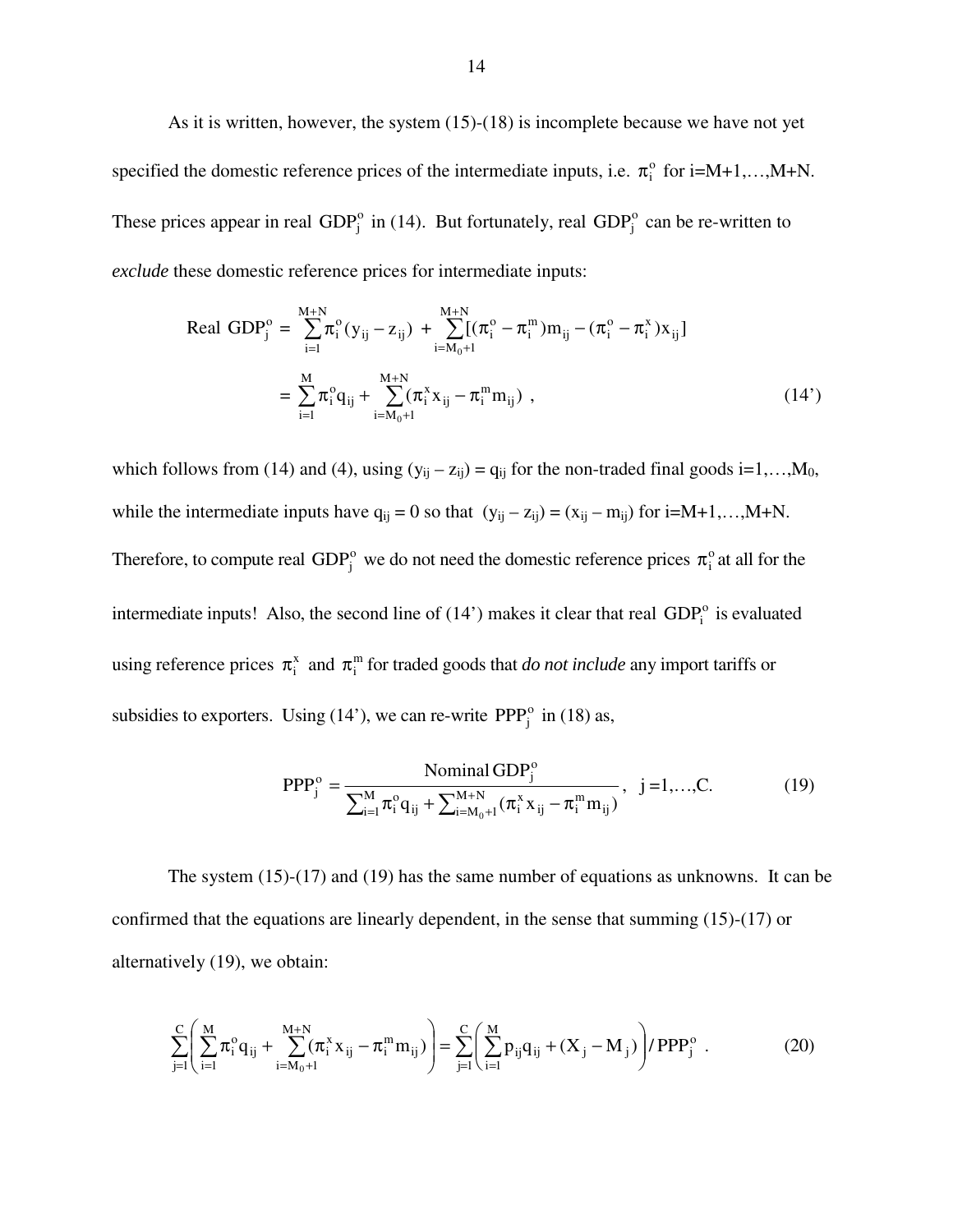Thus, one normalization is needed, and we will specify that world real GDP deflated by the output-based  $PPP_i^o$  equals world GDP evaluated with the nominal exchange rates.

$$
\sum_{i=1}^{M} \sum_{j=1}^{C} [p_{ij}q_{ij} + (X_j - M_j)] / PPP_j^o = \sum_{i=1}^{M} \sum_{j=1}^{C} [p_{ij}q_{ij} + (X_j - M_j)] / E_j
$$
 (21)

From the normalizations in (13) and (21), world real GDP evaluated on the expenditure-side will equal world real GDP evaluated on the output-side.

Summing up, we have shown that the augmented-GK system  $(15)-(17)$ ,  $(19)$  and  $(21)$  can be used to obtain a cross-country measure of the GDP price deflator from the output-side, which is  $PPP_i^o$ . We have therefore achieved our goal of demonstrating that final goods data, in conjunction with export or import data, can be used to construct real GDP<sup>°</sup> on the output side. However, it remains to be shown that this system has a solution. This task is complicated by the fact that real  $GDP_i^{\circ}$ , appearing in (14') and the denominator of (19), is not guaranteed to be positive for all possible reference prices. This can be ruled out by some additional assumptions, as follows.

First, define the *budget shares* for each final, export and import goods as:

$$
\Theta_{ij}^{v} \equiv p_{ij}^{v} v_{ij} / \text{Nominal GDP}_{j}, \quad v = q, x, m,
$$
 (22)

where  $i=1,...,M$  for  $v = q$ ;  $i=M_0+1,...,M+N$  for  $v = x$ , m; and  $j=1,...,C$ . Notice that these budget shares are measured relative to nominal GDP. In addition, define the *market shares* for each good as:

$$
\mu_{ij}^v \equiv v_{ij} / \sum_{k=1}^C v_{ik} , \qquad v = q, x, m,
$$
 (23)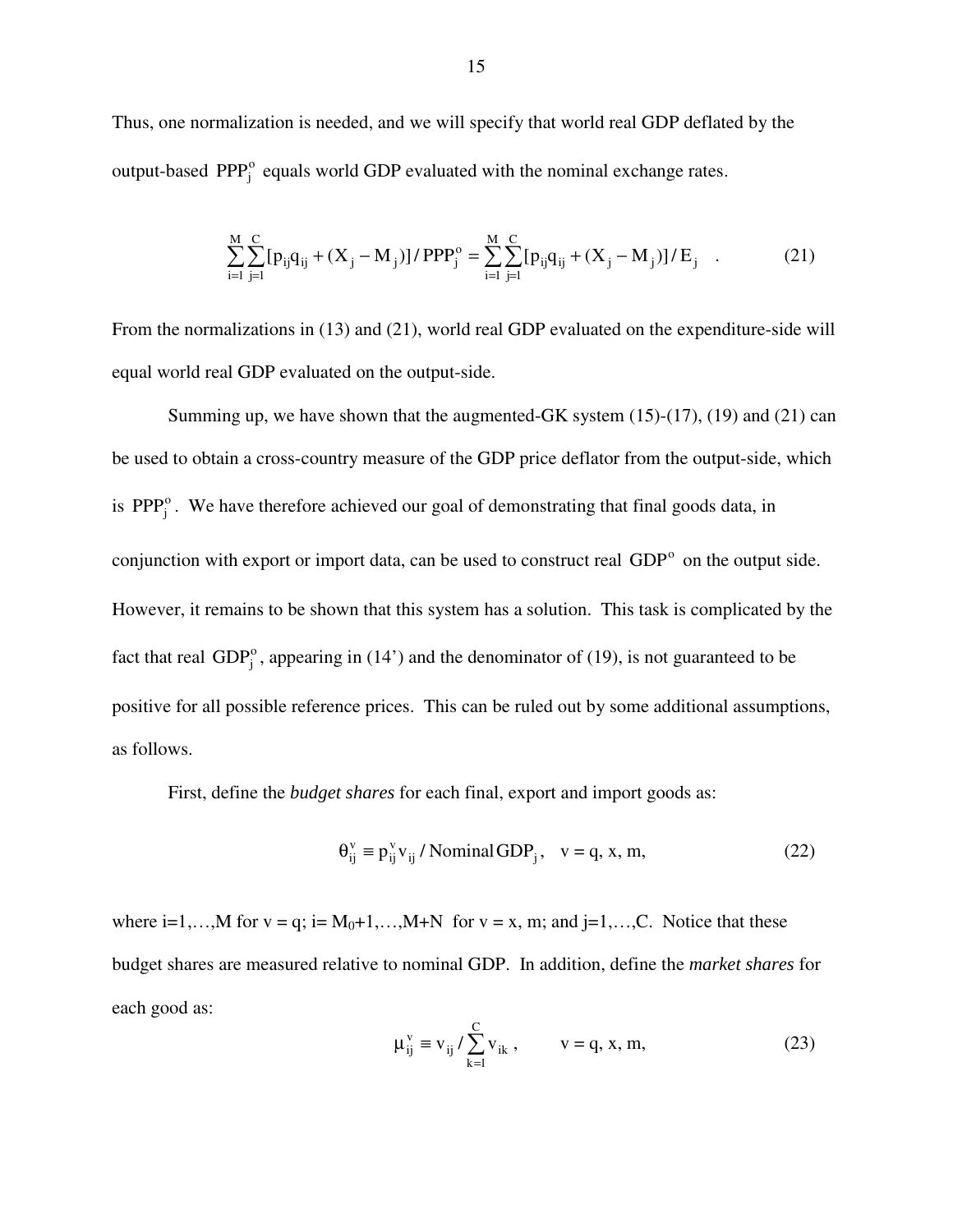where  $i=1,...,M$  for  $v = q$ ; and  $i=M_0+1,...,M+N$  for  $v = x$ , m. The market shares are measured relative to the world quantity of final demand, exports or imports for each good. Denote the column vectors of budget and market shares by  $\theta_j^v$  and  $\mu_j^v$  for  $v = q$ , x, m and country j. Then our second assumption is:

#### **Assumption 2**

For all countries j,  $k = 1,...,C$ , we have:  $w_{jk} \equiv \theta_j^q \mu_k^q + \theta_j^x \mu_k^x - \theta_j^m \mu_k^m > 0$ . m j x k x j q k  $\mathbf{g}_{jk}$  =  $\theta_j^q$ ' $\mu_k^q$  +  $\theta_j^x$ ' $\mu_k^x$  -  $\theta_j^m$ ' $\mu_k^m$  >

Clearly, this assumption limits the size of the import shares  $\theta_{ij}^m$  and  $\mu_{ij}^m$ . It is appropriate to think of w<sub>jk</sub> as "weights" because it is readily shown that  $\sum_{k=1}^{C} w_{jk} = 1$ . While is it easy to construct examples where Assumption 2 is violated for some countries j and k, it is also true that for "reasonable" values of the import budget and market shares, Assumption 2 can hold. (In fact, it will hold for the U.S. and European countries in our sample). Given this, we have:

#### **Theorem**

Under Assumptions 1 and 2, the system (15)-(17) and (19) has a strictly positive solution for m i x i  $\pi_i^{\circ}$ ,  $\pi_i^{\mathsf{x}}$ ,  $\pi_i^{\mathsf{m}}$ , real GDP $_i^{\circ}$  and PPP $_i^{\circ}$ .

It is worth emphasizing that Assumption 2 is a sufficient condition to obtain this result, but is not necessary. In particular, we show in the Appendix that the vector of real  $GDP<sub>j</sub><sup>o</sup>$  across countries is a row eigenvector of the matrix  $W = [w_{ii}]$ , corresponding to an eigenvalue of unity. Under Assumption 2, this is the Frobenius root of W and its corresponding eigenvector is strictly positive, so that real  $GDP_j^o$  is strictly positive along with  $PPP_j^o$  and all the references prices, as stated in the Theorem. However, it is quite possible to obtain a strictly positive eigenvector and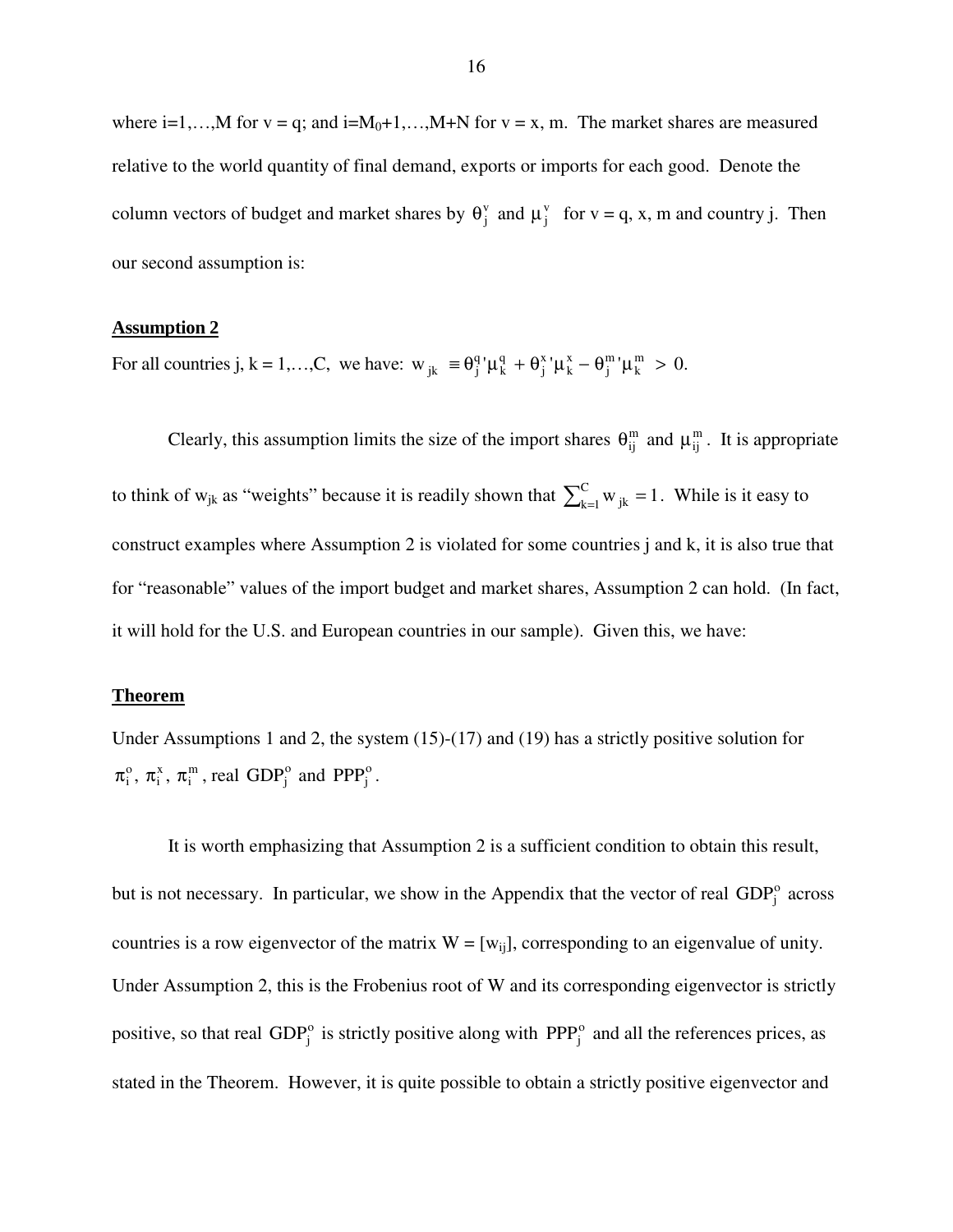therefore a positive solution for real  $GDP_j^o$  even without having all the elements of W positive, and in this sense, Assumption 2 is sufficient but not necessary.

By rewriting real  $GDP_j^o$ , it is possible to give a clear interpretation about the difference between it and real  $GDP_j^e$ . Notice that real  $GDP_j^o$  in (14') can be decomposed as:

Real GDP<sub>j</sub><sup>o</sup> =  
\n
$$
= \left( \frac{\sum_{i=1}^{M} \pi_i^o q_{ij}}{\sum_{i=1}^{M} p_{ij} q_{ij}} \right)_{i=1}^{M} p_{ij} q_{ij} + \left( \frac{\sum_{i=M_0+1}^{M+N} \pi_i^x x_{ij}}{\sum_{i=M_0+1}^{M+N} p_{ij}^x x_{ij}} \right) X_j + \left( \frac{\sum_{i=M_0+1}^{M+N} \pi_i^m m_{ij}}{\sum_{i=M_0+1}^{M+N} p_{ij}^m m_{ij}} \right) M_j.
$$
\n(24)

W can define the three ratios appearing in  $(24)$  as the inverse of the PPP's for final expenditure, exports and imports:

$$
PPP_j^q \equiv \left(\frac{\sum_{i=1}^M p_{ij} q_{ij}}{\sum_{i=1}^M \pi_i^o q_{ij}}\right), \; PPP_j^x \equiv \left(\frac{\sum_{i=M_0+1}^{M+N} p_{ij}^x x_{ij}}{\sum_{i=M_0+1}^{M+N} \pi_i^x x_{ij}}\right), \; PPP_j^m \equiv \left(\frac{\sum_{i=M_0+1}^M p_{ij}^m m_{ij}}{\sum_{i=M_0+1}^M \pi_i^m m_{ij}}\right). \tag{25}
$$

Comparing (12) and (24), it is immediate that the difference between real  $GDP_j^e$  and real  $GDP_i^o$  is due to the deflation of final expenditure, exports and imports:

Real GDP<sub>j</sub><sup>e</sup> – Real GDP<sub>j</sub><sup>o</sup>  
= 
$$
\left(\frac{PPP_j^q}{PPP_j^e} - 1\right) \left(\frac{\sum_{i=1}^M p_{ij}q_{ij}}{PPP_j^q}\right) + \left(\frac{PPP_j^x}{PPP_j^e} - 1\right) \left(\frac{X_j}{PPP_j^e}\right) - \left(\frac{PPP_j^m}{PPP_j^e} - 1\right) \left(\frac{M_j}{PPP_j^m}\right).
$$
 (26)

We could hope that  $PPP_j^e$  and  $PPP_j^q$  are similar, since they are both computed from final expenditures, but with different reference prices. If these two deflators for final expenditure were equal, then either  $PPP_j^*$  >  $PPP_j^e$  or  $PPP_j^e$  is needed to have real  $GDP_j^e$  exceed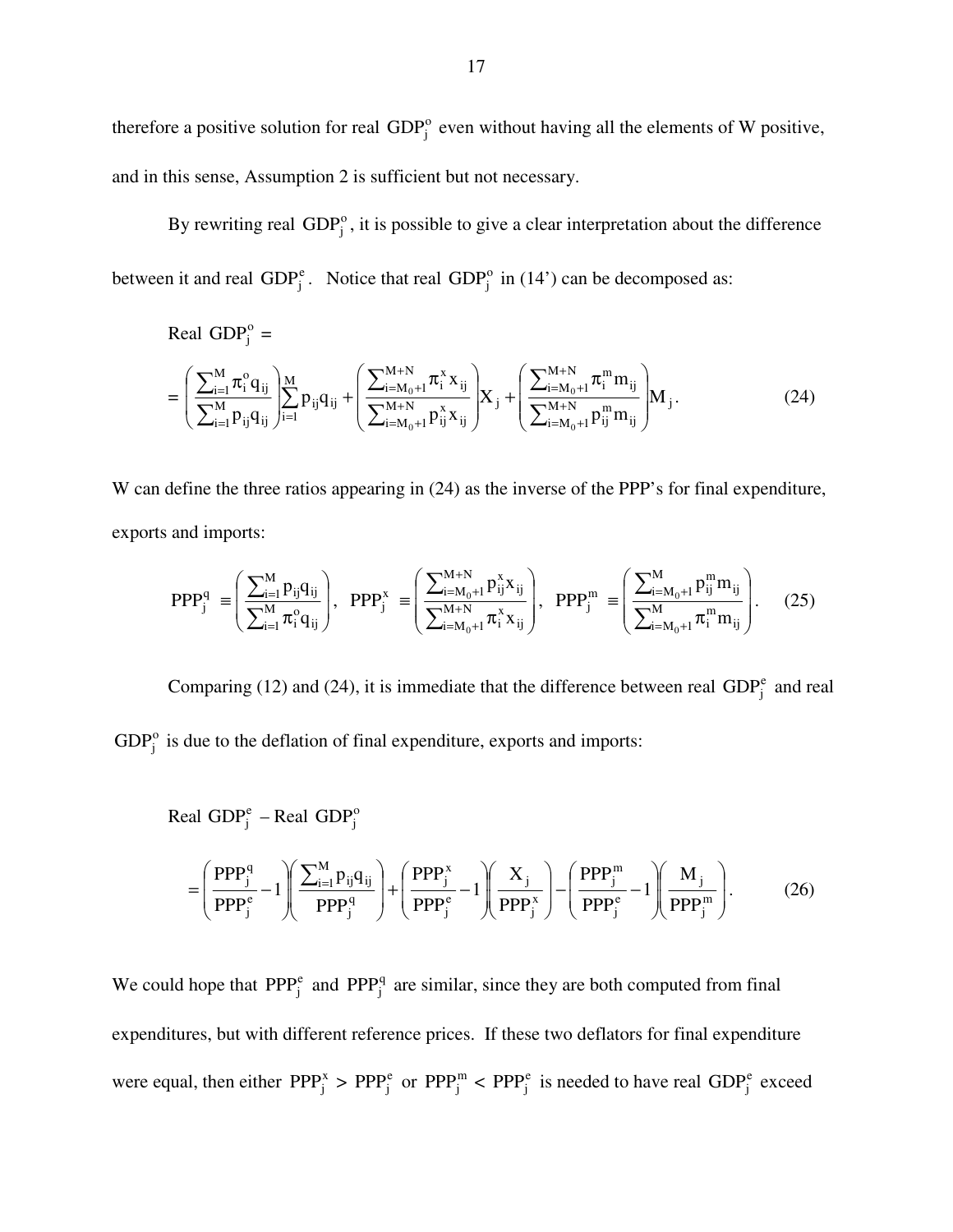real  $GDP<sub>i</sub><sup>o</sup>$ , and both inequalities holding is sufficient for this. To interpret these conditions, it is useful to first convert export and import prices to U.S. dollars using the nominal exchange rate. Then having export prices above their reference level and import prices below their reference level will contribute towards real  $GDP_j^e$  exceeding real  $GDP_j^o$ . For example, proximity to markets that allow for higher export prices would work in this direction, but being distant from markets leading to high import prices would work in the opposite direction, raising  $PPP_i^m$  and tending to make real  $GDP_j^e$  less than real  $GDP_j^o$ .

 We conclude this section with two warnings. First, the difference between our crosscountry measure of real  $GDP_j^e$  and real  $GDP_j^o$  *does not* measure the gains from trade as compared to autarky. Second, it should also not be interpreted as the cost of protection in a country. Instead, the difference between real  $GDP_j^e$  and real  $GDP_j^o$  is a measure of the gains from trade from having export or import prices that *differ* from their reference prices  $\pi_i^x$  and  $\pi_i^m$ . Since  $\pi_i^x$  and  $\pi_i^m$  are themselves *averages* of countries' actual export and import prices, it is impossible for all countries to be gaining (or losing) relative to these averages. What we can expect to find is that some countries – with higher-than-average exports prices or low import prices – will gain in the sense that real  $GDP_j^e$  exceeds real  $GDP_j^o$ , whereas other countries will have real  $GDP_j^e$  less than real  $GDP_j^o$  due to low export prices or high import prices.

The fact that the difference between real  $GDP_j^e$  and real  $GDP_j^o$  does not measure the costs of protection in a country can be seen from a simple example. Suppose that the reference price vectors for final goods are equal,  $\pi_i^e = \pi_i^o$ , and furthermore, the traded goods reference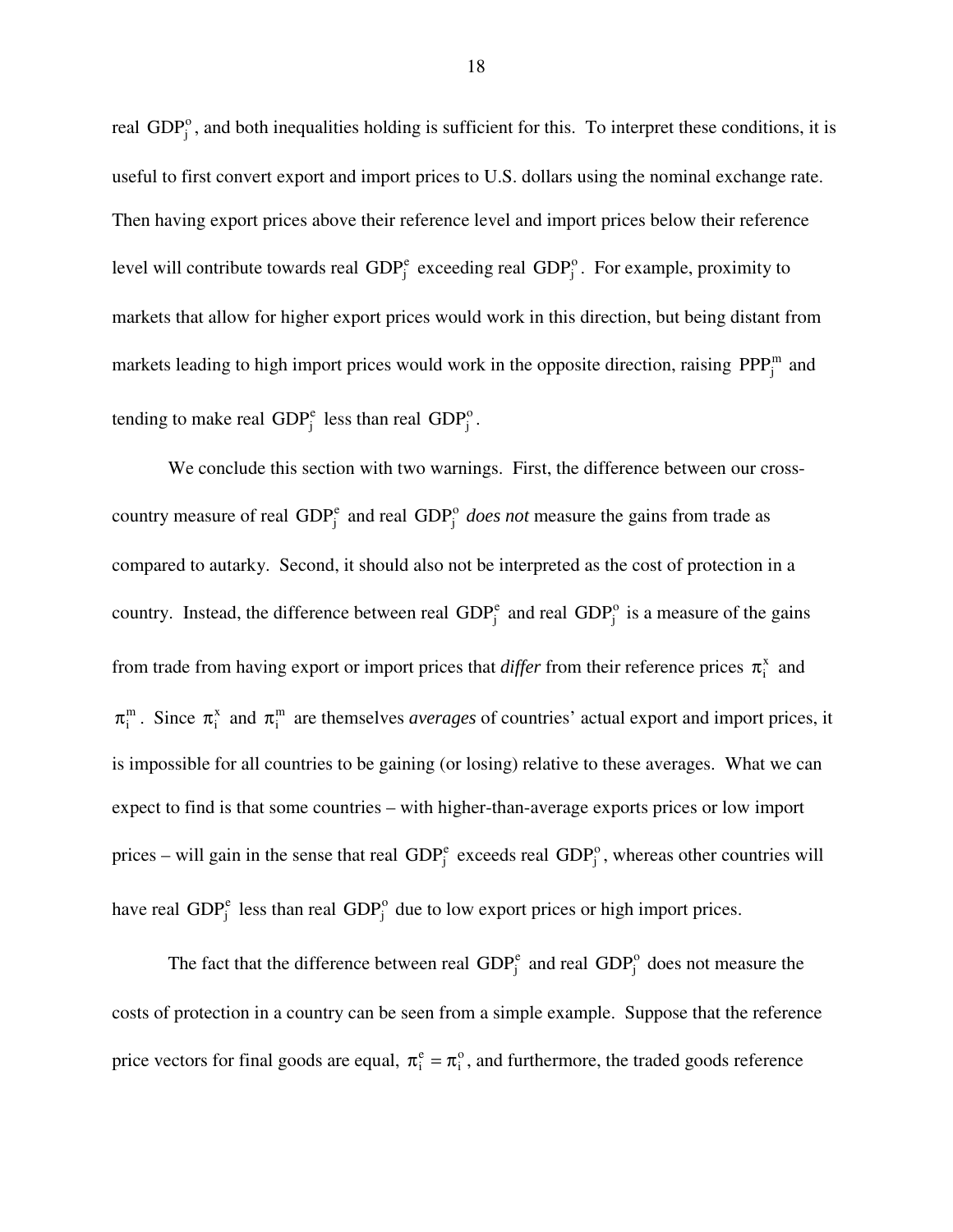prices are proportional to observed prices in country j,  $\pi_i^x = \pi_i^m \approx p_{ij}^x = p_{ij}^m$ x ij m  $\pi_i^x = \pi_i^m \approx p_{ij}^x = p_{ij}^m$ , at which trade is balanced. The example we have in mind is where the domestic reference prices  $\pi_i^e = \pi_i^o$  reflect average import tariffs applied by most countries, but the international reference prices  $\pi_i^x = \pi_i^m$ reflect tariff-free prices. Since trade is balanced at the international reference prices, it is immediate that real GDP $_j^e$  in (12) equals real GDP $_j^o$  in (14'), both of which measure *the value of production or consumption at domestic reference prices.* 

This situation is illustrated in Figure 2 for the case where country j has a tariff on good 2, with production at A and consumption at B. The world relative price of good 1 is shown by the slope by the line  $P_1AC$ , while the domestic relative price is shown by the slopes of  $P_2P_2$  and  $P_3P_3$ . Suppose initially that country j's tariff on good 2 is also applied by all other countries, so the domestic reference prices are proportional to domestic prices,  $\pi_i^e = \pi_i^o \sim p_{ij}$  $\pi_i^e = \pi_i^o \approx p_{ij}$ . Then real  $GDP_j^e$ equal to real GDP $_i^{\circ}$  would both be measured by the budget line P<sub>3</sub>P<sub>3</sub>, which takes domestic revenue of  $P_2P_2$  and adds the tariff revenue. Alternatively, suppose that countries other than j are engaged in free trade, so domestic reference prices  $\pi_i^e = \pi_i^o$  equal international reference prices m  $\pi_i^x = \pi_i^m$ , while only country j has the tariff on good 2. In that case real GDP<sub>j</sub> equals real  $GDP_i^o$  again, and would both be measured by the budget line  $P_1AC$ , which is the value of production or consumption at world prices.

We see from this example that real  $GDP<sup>e</sup>$  can equal real  $GDP<sup>o</sup>$  even when country j's tariffs range from positive (low gains from trade) to zero (highest gains) to negative (possible losses from trade if subsidies are high enough). This means that observed differences between real GDP<sup>e</sup> and real GDP<sup>o</sup> cannot be interpreted as either gains from trade or the costs of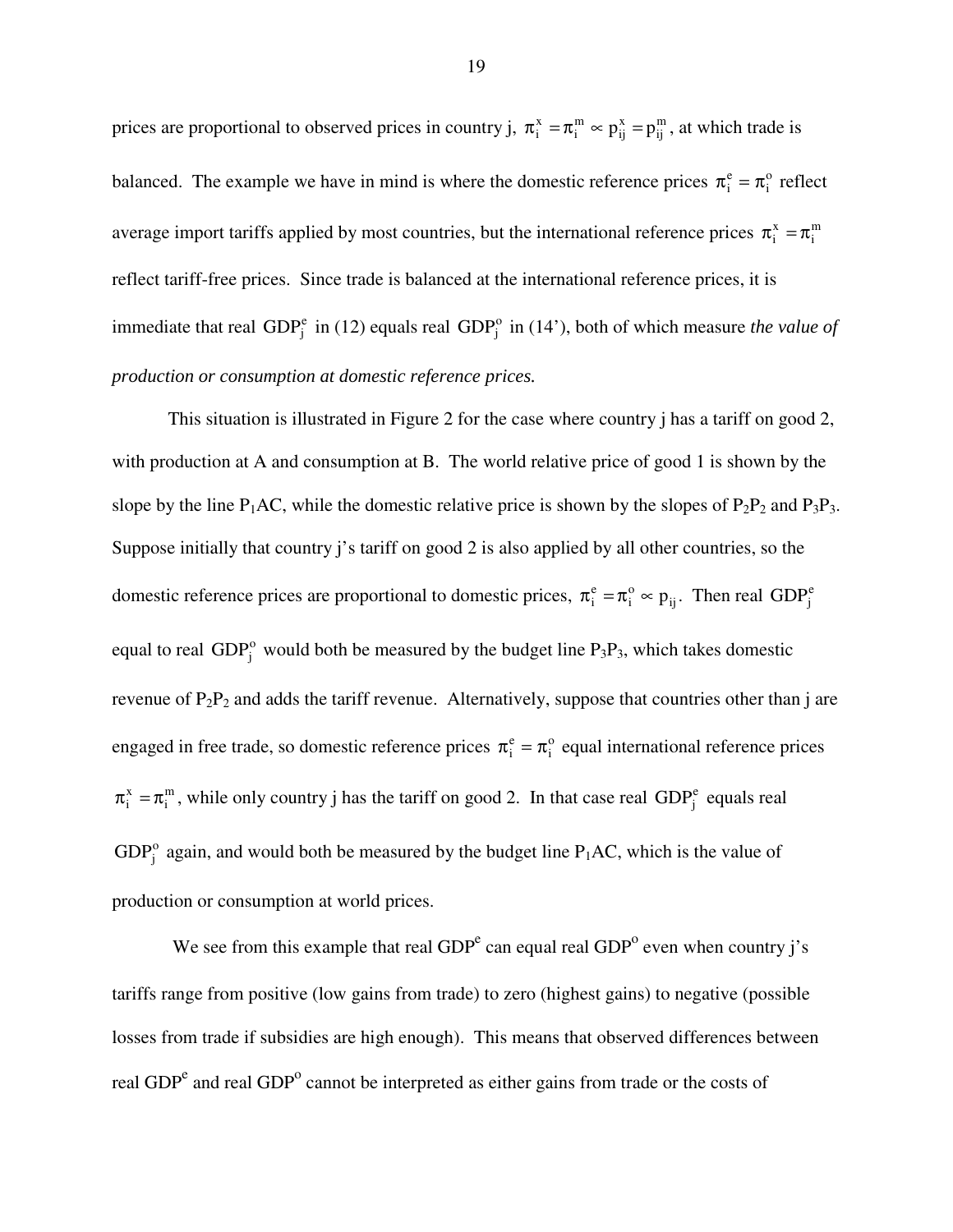protection. The reason for that is that both real  $GDP<sup>e</sup>$  and real  $GDP<sup>o</sup>$  are "fixed weight" indexes, where the quantities do not respond at all to the reference prices. In contrast, Neary (2004) has developed a theoretical PPP index on the expenditure-side whose weights reflect optimal consumer purchases in response to reference prices. For example, with reference prices given by the slope of  $P_1$ AC in Figure 2, then optimal consumption would be at D, and real expenditure to achieve utility  $U_i$  would be given by the budget line  $P_4D$ . It seems possible that a theoretical PPP index on the output-side could also be developed, so that optimal output would occur at B, and real output would be measured by the budget line  $P_5B$ . In this case, real output exceeds real expenditure, and the difference between them reflects the cost of protection. Extending our definitions of PPP and real GDP on the output-side to allow quantities to respond to reference prices, as Neary (2004) does for the consumer, would potentially provide a measure of the costs of protection, but is beyond the scope of this paper. Instead, we turn next to an empirical application of our results.

#### **5. Application to Europe and the U.S.**

-

 To illustrate our formulas, we use a dataset for trade in 1996 and 1999 for 14 European countries and the United States. The source for the European data is the Prodcom dataset of Eurostat. This database contains specific product data classified according the 8-digit PRODCOM product list.<sup>14</sup> Using the value and quantity, we constructed unit-values for exports and imports. There are 4,560 products in total, but for many of these the unit-values are not available or they are not traded by the European nations. As a check on the unit-values, we corrected some obvious errors in the units of quantity and then removed outliers. Outliers were

<sup>&</sup>lt;sup>14</sup> The headings of the PRODCOM list are derived from the Harmonized System or the Combined Nomenclature, which thus enables comparisons to be made between production statistics and foreign trade statistics.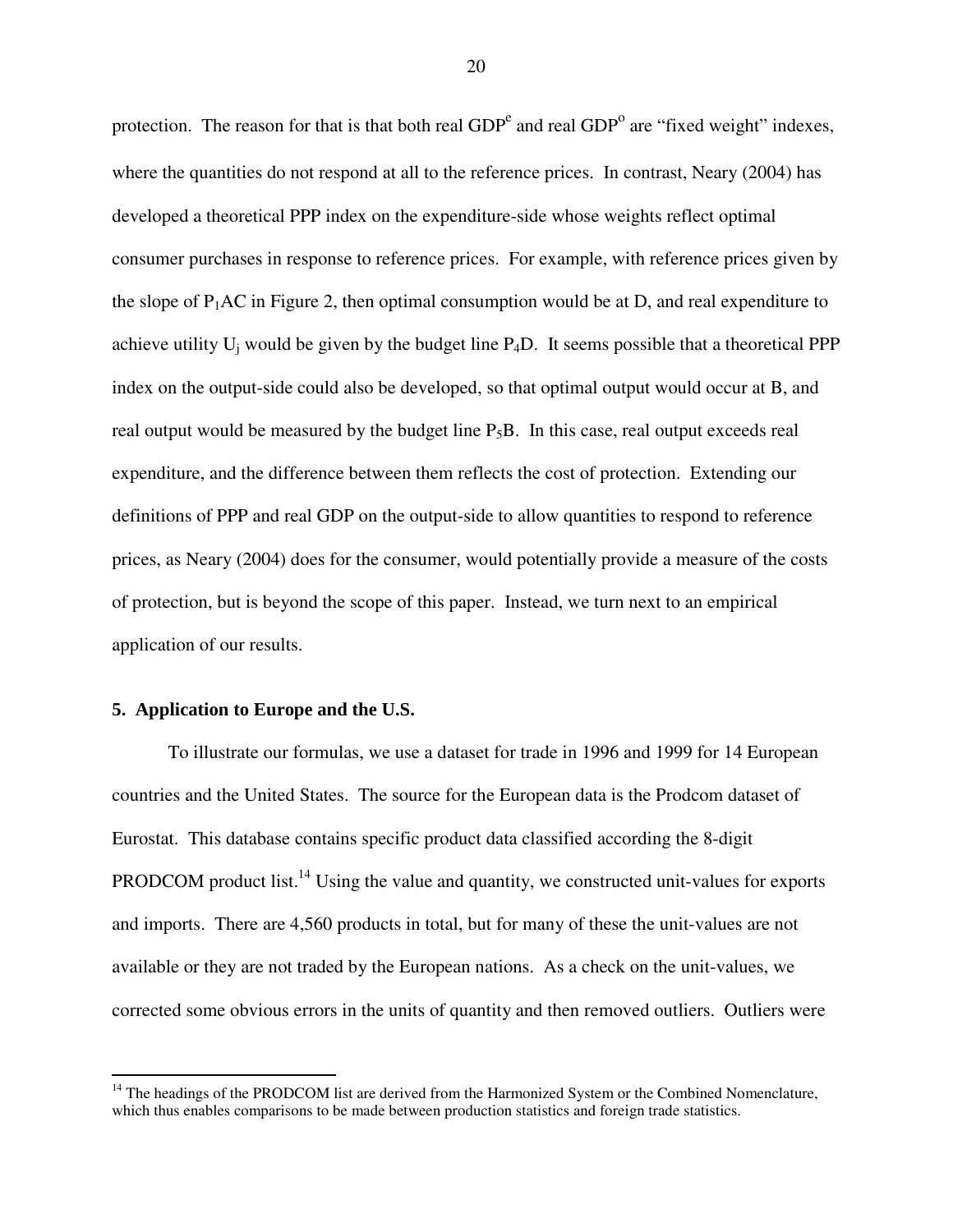defined as those unit-values which are greater than twice or less than half as much as the European average unit-value.<sup>15</sup> The resulting cleaned dataset has  $3,240$  products in 1999, with an average of about 1,900 products exported by each country and 2,350 products imported. Another 200 agricultural products were added from FAO trade data.

 For the United States, export and imports for 1996 and 1999 are available on the Harmonized System (HS) basis, as described in Feenstra, Romalis and Schott (2002). Using a concordance between the 8-digit Prodcom codes and the 6-digit Harmonized System (HS) classification, we converted the U.S. export and import data to the Prodcom codes. On the export side in 1999, 47% of merchandise exports corresponded to a Prodcom code in the cleaned European dataset (the remaining trade was not exported by Europe or did not have adequate unitvalues there). Some of these products had differing units of measurement in the U.S. and Europe, so correcting for these we ended up with 42% of U.S. exports, where the unit-values in the U.S. and Europe could be compared. For imports in 1999, 55% of merchandise imports corresponded to a Prodcom code in the cleaned European dataset, and after correcting for different units of measurement, we obtained 49% of U.S. imports. The United States exports somewhat more products than the average European country in this dataset, and imports about the same number of products.<sup>16</sup>

For  $PPP_i^e$  we make use of the parities for about 200 expenditure categories provided by the OECD , in 1996 and 1999. Specifically, we compute the "expenditure price levels" for each country, defined as:

<u>.</u>

<sup>&</sup>lt;sup>15</sup> We also experimented with the looser criterion that outliers have unit-values which are greater than five times or less than one-fifth as much as the European average. Using this looser criterion did not have much impact on the countries PPP<sup>o</sup> or real GDP<sup>o</sup>, except for the case of Ireland, as discussed in note 19.

<sup>&</sup>lt;sup>16</sup> We also excluded U.S. products where the unit-value for exports or imports was greater than twice or less than one-half the average European unit-value. Excluding these products for the U.S. has a very small effect on the PPP's for any of the countries.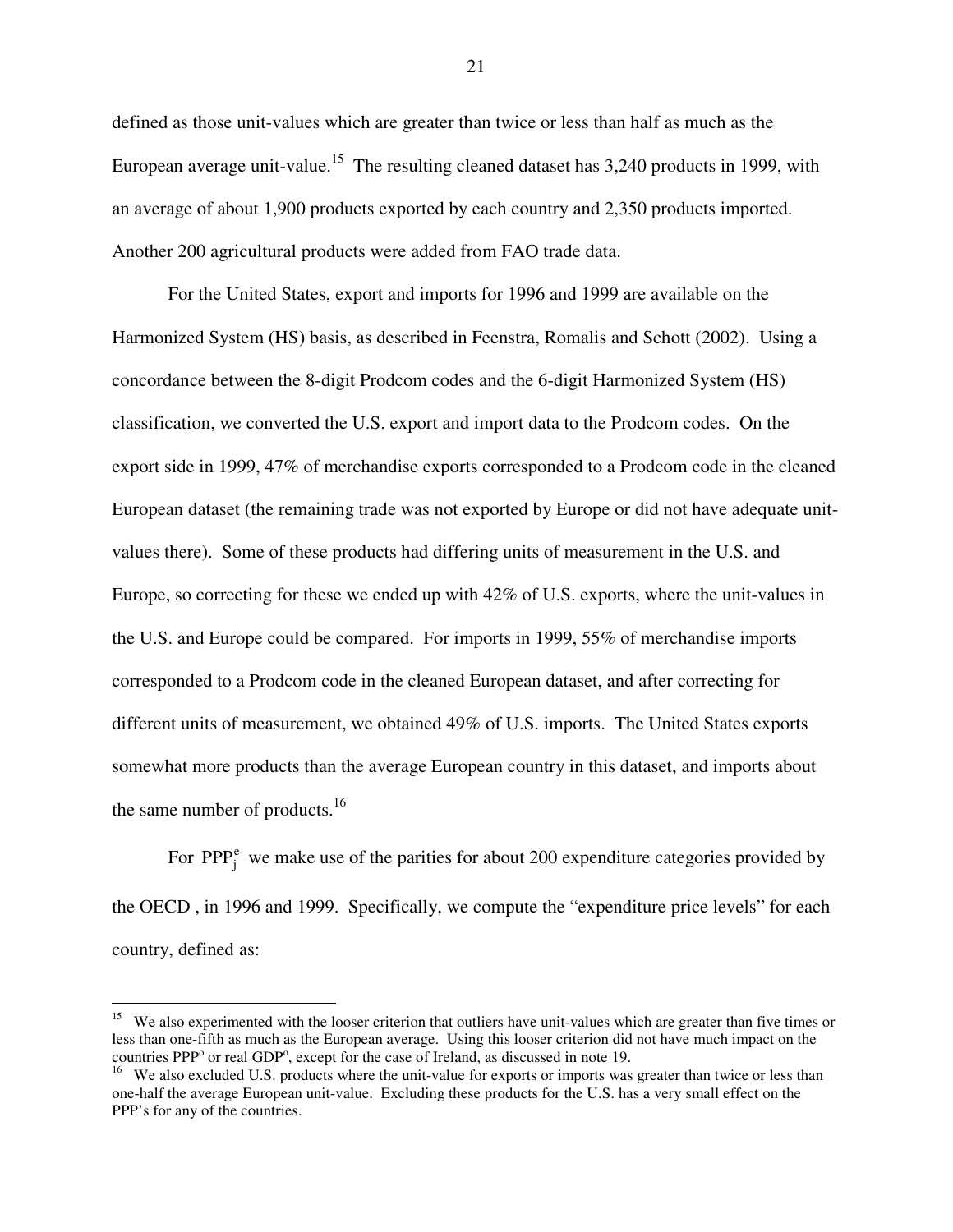$$
PL_j^e \equiv PPP_j^e / E_j = \sum_{i=1}^M (p_{ij} / E_j) q_{ij} / \sum_{i=1}^M \pi_i^e q_{ij} ,
$$
 (27)

where  $E_i$  denotes the local currency price of US\$ in each country j. Unlike the PPP's, the price levels are unit free, and indicate how the nominal prices in each country (converted to dollars with the nominal exchange rate) compare to the reference prices (also in dollars). These price levels are reported in columns (1) and (2) of Table 1 for 1996 and 1999. Note that between these two years there was a depreciation of all European currencies against the dollar, except for the British pound, as reported in column (3). This change let to a substantial fall in the price levels for European countries when converted to US\$, or  $(p_{ij}/E_i)$  in (27). This reflects the well-known observation that domestic prices do not change as rapidly as nominal exchange rates.<sup>17</sup>

In columns (4) and (5) of Table 1 we report the relative output price level  $PL_i^o$  for 1996 and 1999, computed as the output-based PPPs divided by the nominal exchange rate, or  $PPP_j^o / E_j$ . Note that the normalization used in these columns is identical to that in columns (1) and (2), i.e. the value of real GDP among the 15 countries equals the nominal value of GDP in US\$. As can be shown from (13) and (21), this means that a weighted average of the price levels sums to unity. The variance in output price levels are slightly greater than that in expenditure price levels. As to be expected, output and expenditure price levels are close for big countries such as the U.S., U.K. and France. But in small open economies like the Netherlands and Ireland, differences are bigger.

 In Tables 2 and 3 output price levels are decomposed for the years 1996 and 1999, respectively. They are decomposed into price levels for final goods, exports and imports, that is:

-

 $17$  The results are close to those found when using PWT 6.1 data, see Appendix Table 1. Differences are caused by the fact that PPPs in PWT are based on a much larger set of countries, including non-OECD, than used here.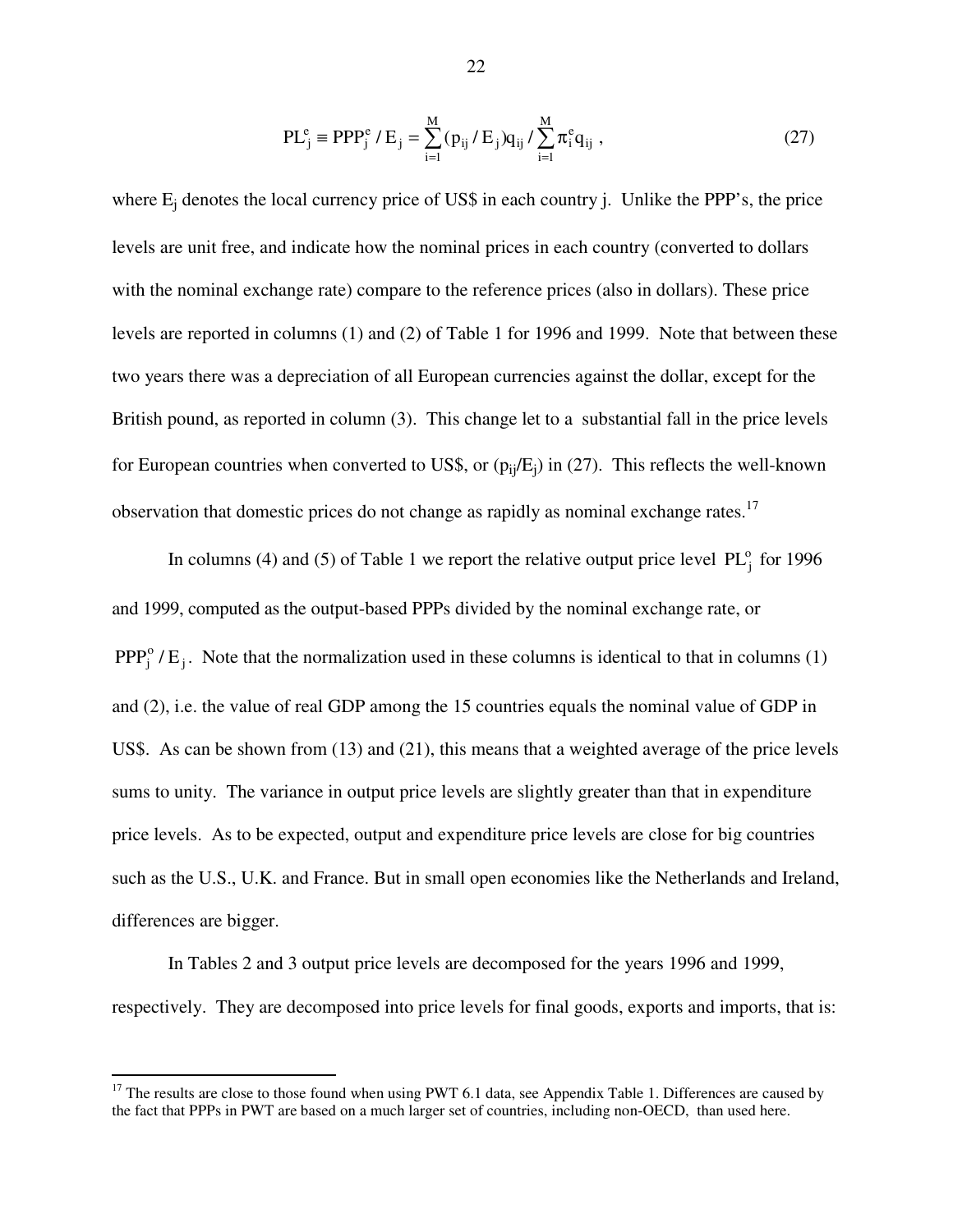$$
PL_j^q \equiv PPP_j^q / E_j = \sum_{i=1}^M (p_{ij} / E_j) q_{ij} / \sum_{i=1}^M \pi_i^q q_{ij} ,
$$
 (28)

$$
PL_j^x \equiv PPP_j^x / E_j = \sum_{i=M_0+1}^{M} (p_{ij} / E_j) x_{ij} / \sum_{i=1}^{M} \pi_i^x x_{ij} ,
$$
 (29)

$$
PL_j^m \equiv PPP_j^m / E_j = \sum_{i=M_0+1}^{M} (p_{ij} / E_j) m_{ij} / \sum_{i=1}^{M} \pi_i^m m_{ij} .
$$
 (30)

These price levels are reported in columns (1) to (3) The ratio of  $PL_j^x/PL_j^m$  is reported as the terms of trade for each country in column (4):

$$
TOT_j \equiv PL_j^x / PL_j^m , j = 1,...,N.
$$
 (31)

Finally, in columns (5)-(7) we report real  $GDP<sup>e</sup>$ , real  $GDP<sup>o</sup>$ , and nominal GDP measured in US\$ for each year.

A number of observations can be made. First, the output price levels for final goods in column (1) appear to be very close to the expenditure price levels given in Table 1, which is encouraging. It indicates that the use of a different set of reference prices for final goods does not influence the estimation of a PPP for final goods:  $PPP_j^q$  is almost equal to  $PPP_j^e$ . The choice for output prices for final goods  $\pi_i^q$  or expenditure prices  $\pi_i^e$ , where the former is influenced indirectly by exports and imports via the simultaneous system (15)-(19) but the latter is not, is inconsequential.

Second, export price levels are highly correlated with the price levels of final goods, although the variance is much less. In 1996, the highest relative export price levels could be found in Sweden and Germany, while the lowest in Greece, Portugal and Spain. A similar pattern exists in 1999, except that now relative export prices in the U.S. are the highest of all. The latter finding is indicative of a lack of price response by U.S. exporters to the strengthening of the US\$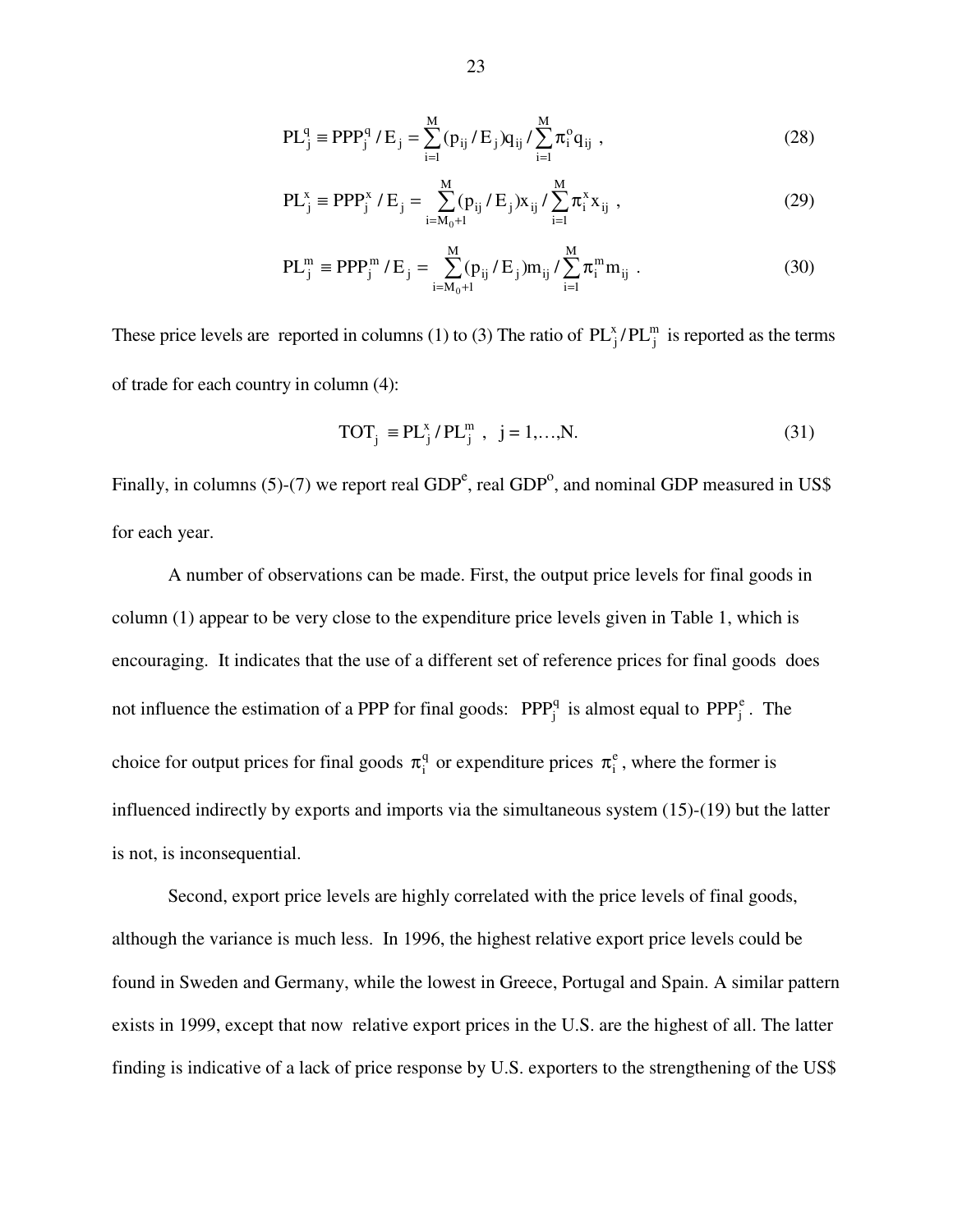vis-à-vis the European currencies over the period from 1996 to 1999. Apart from exchange rates, other factors play an important role in explaining differences in export prices faced by various countries. It is well known that under imperfect competition, exporters can and do charge different prices in various destination markets (Knetter 1989, 1993). Such market segmentation can arise in response to changes in nominal exchange rates, or trade policies of the importer. In addition, it is becoming recognized that countries differ systematically in their qualities and bundles of export goods (Schott, 2004). This would also create differences in the relative unit-value of their exports. We would hope that the differences in export prices level shown in Table 2 and 3 are driven primarily by actual price rather than quality differences across countries, but have no way to control for this in our data (other than deleting outliers). We return to this topic in section 6, where we discuss directions for further research.

Import price levels of countries shown in Table 2 and 3 are much closer to each other than either export or final goods prices – the standard deviation of import price levels are about one-half that for exports, and nearly one-third of that for final goods. This might be related to the fact that import baskets are much more similar across countries than export baskets. Dividing the export and import price level, we obtain the terms of trade for each country. These are especially low for countries like Greece, Portugal and Spain, indicating that their export PPPs are lower than their import PPPs, in contrast to Germany, U.K. and the U.S. who have the reverse pattern of high export PPPs. Generally, countries with higher per-capita GDP have higher terms of trade, as shown in Figure 3 where we graph the terms of trade in 1996 and 1999 against real GDP<sup>o</sup> in 1996.<sup>18</sup>

-

<sup>&</sup>lt;sup>18</sup> Corresponding to the depreciation of their currencies, a number of European countries have a fall in their terms of trade between 1996 and 1999. This can be explained by export prices (in domestic currency) that were rising less than import prices, due to incomplete pass-through of exchange rates. This pattern does not hold for all countries, however.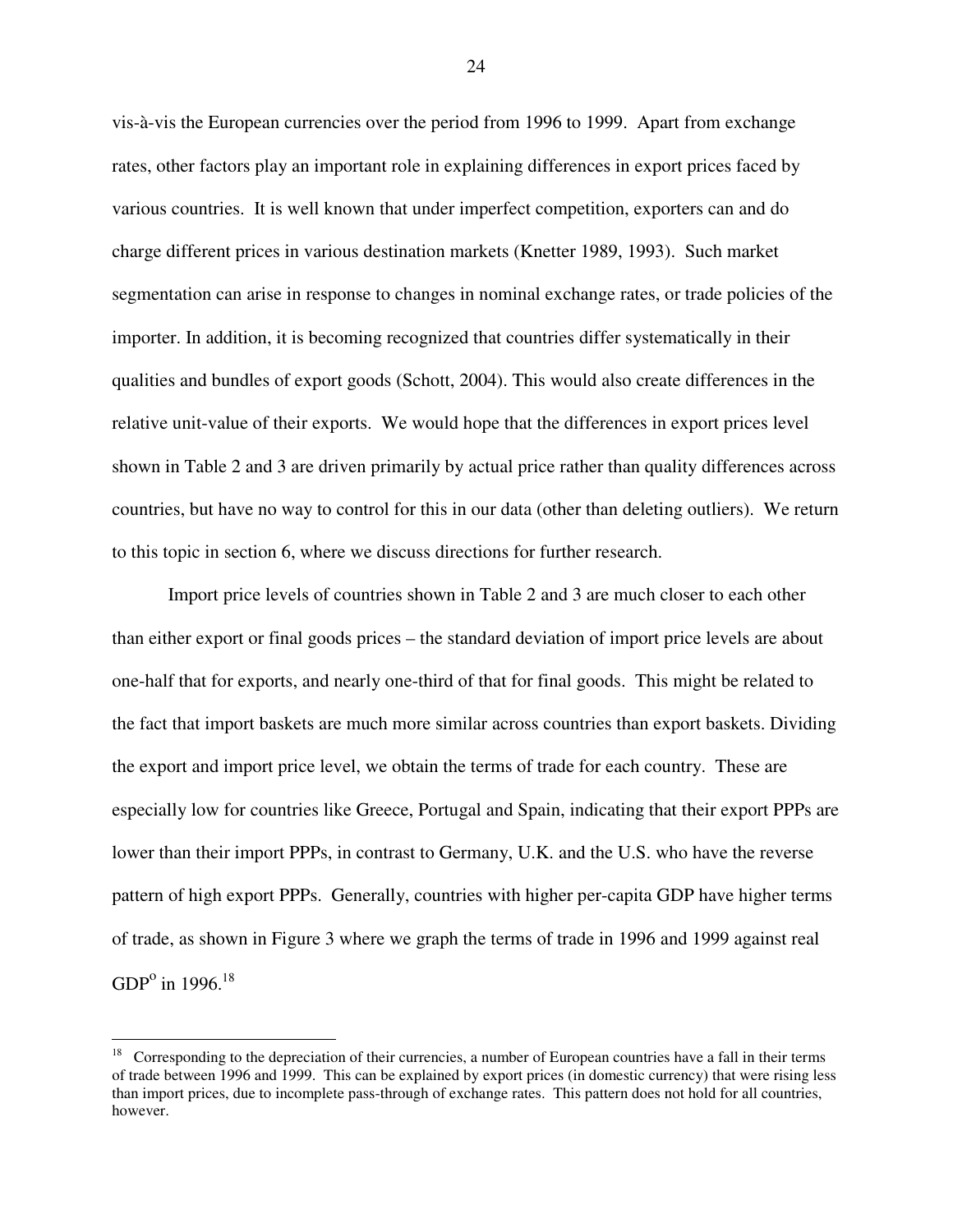The pattern shown in Figure 3, whereby countries with higher per-capita GDP have higher terms of trade, carries over the to comparison of real  $GDP<sup>o</sup>$  and real  $GDP<sup>e</sup>$ . As shown in Figure 4, wealthier countries have real  $GDP<sup>e</sup>$  exceeding  $GDP<sup>o</sup>$ , due to their high terms of trade. This pattern can also be seen from comparing columns (5) and (6) of Table 2 and 3. Portugal and Greece both have real GDP<sup>e</sup> levels that are lower than real GDP<sup>o</sup>, by at least 4% in 1996 and 1999. Ireland also had a low terms of trade in 1996, with real  $GDP<sup>e</sup>$  nearly 9% below real  $GDP<sup>o</sup>$ , but its rapid growth in the export PPP narrowed the gap between these two GDP measures by 1999.<sup>19</sup> Austria (in 1999), Belgium, the Netherlands (in 1999) and Spain are other examples of countries in which real  $GDP<sup>e</sup>$  is at least 2% lower than real  $GDP<sup>o</sup>$ . Germany and the U.K. are prominent examples of the reverse pattern with real output GDP bigger than real expenditure GDP, due to relative advantageous terms of trade.

In general, one can say that countries with lower levels of GDP per capita (evaluated at either expenditure or output prices), also have disadvantageous terms of trade and hence higher differences between real GDP measured from the expenditure and output side. Stated another way, countries with lower level of GDP per capita are more productive when measured in terms of real  $GDP<sup>o</sup>$  than real  $GDP<sup>e</sup>$  (since real  $GDP<sup>e</sup>$  reflects both productivity and terms of trade). These findings have clear implications for much of the cross-country regression literature based on GDP measures at international prices from the PWT. For example, in the convergence

<u>.</u>

<sup>&</sup>lt;sup>19</sup> The change in the terms of trade for Ireland, and the reduction in its gap between real GDP<sup>e</sup> and real GDP<sup>o</sup>, is sensitive to the outliers that are omitted from the dataset. We have excluded unit-values of export and imports that are more than twice or less than one-half the European average. If instead we use the looser criterion that unit-value are excluded if they are more than five times or less than one-fifth the European average, then the terms of trade improvement for Ireland becomes so large that it is implausible: the terms of trade improvement overwhelms the rise in real GDP<sup>e</sup>, and means that real GDP<sup>o</sup> actually falls between 1996 and 1999. For this reason, we do not accept the results for Ireland obtained with the looser criterion for outliers in the trade unit-values.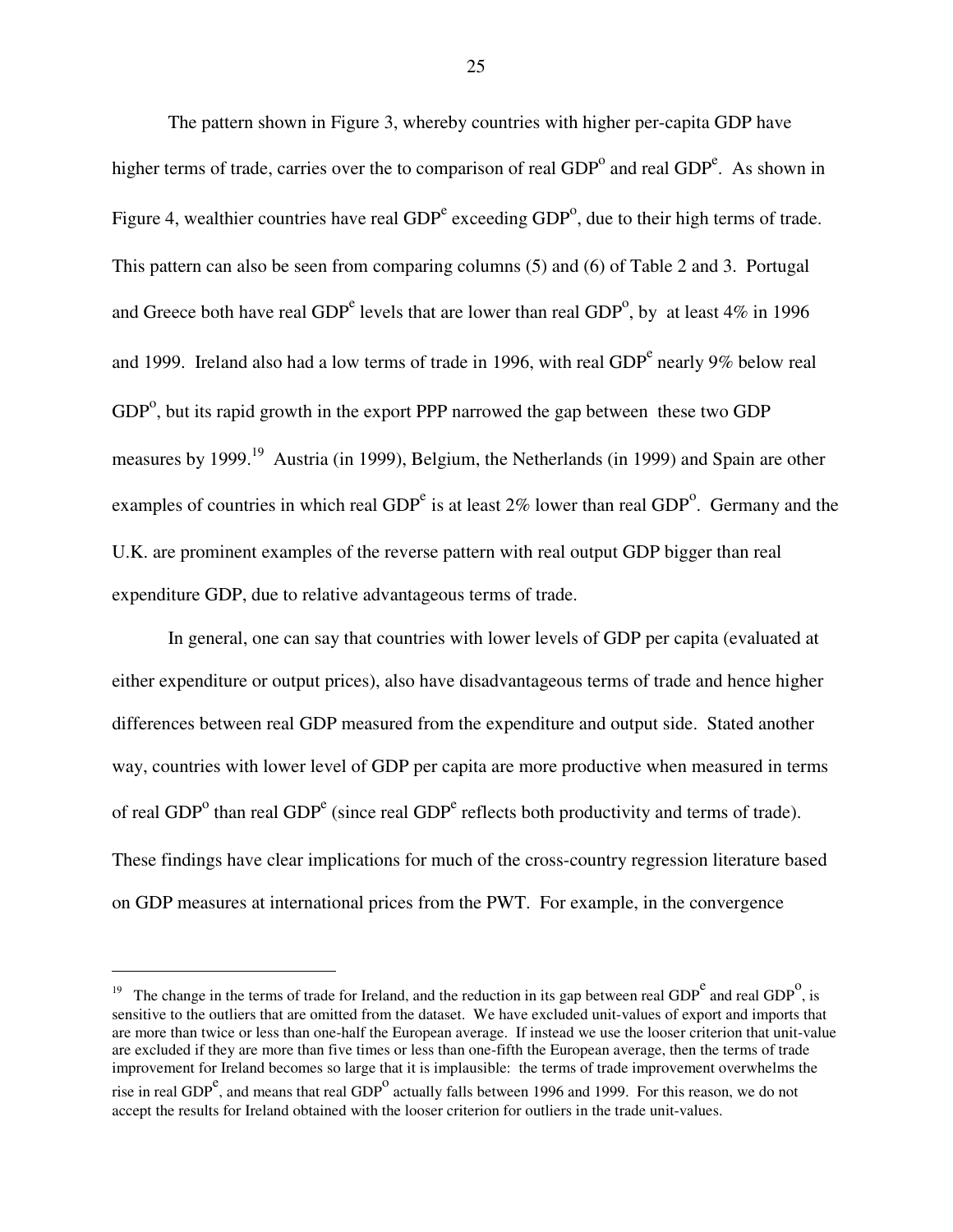literature changes in GDP per capita are regressed on initial levels of GDP per capita. A standard result is that the conditional rate of convergence is about 2% per year. However, our results suggest that this rate might be overestimated. Cross-country differences in GDP per capita levels are less when measuring real GDP from the output side than from the expenditure side, as can be seen from the standard deviations reported in Tables 2 and 3. It is the former which is the right concept for convergence analysis, while the latter concept is actually being used in exercises based on PWT data.

In addition, our results suggest that the difference between real GDP measured from the expenditure and output side diminishes when countries become richer, as terms of trade are improving. This finding lends little support to the model by Acemoglu and Ventura (2002) in which convergence is being driven by declining export prices for countries that grow faster. They claim that specialization and trade introduce *de facto* diminishing returns: countries that accumulate capital faster than average experience a worsening of the terms of trade, depressing rates of return to capital and discouraging further accumulation. In contrast, our results suggest that countries which grow faster often enjoy improved terms of trade, hence international trade might be a driver of divergence in the world income distribution. However, before any conclusive statement can be made on this issue our approach need to be applied to a larger set of countries and a longer time period. This is one area for further research, as discussed in the next section.

### **6. Conclusions and Directions for Further Research**

 In this paper, it has been shown that there is a fundamental difference between real GDP measured from the output side or from the expenditure side in international comparisons. The difference between the two concepts is in the treatment of the terms of trade. Real GDP from the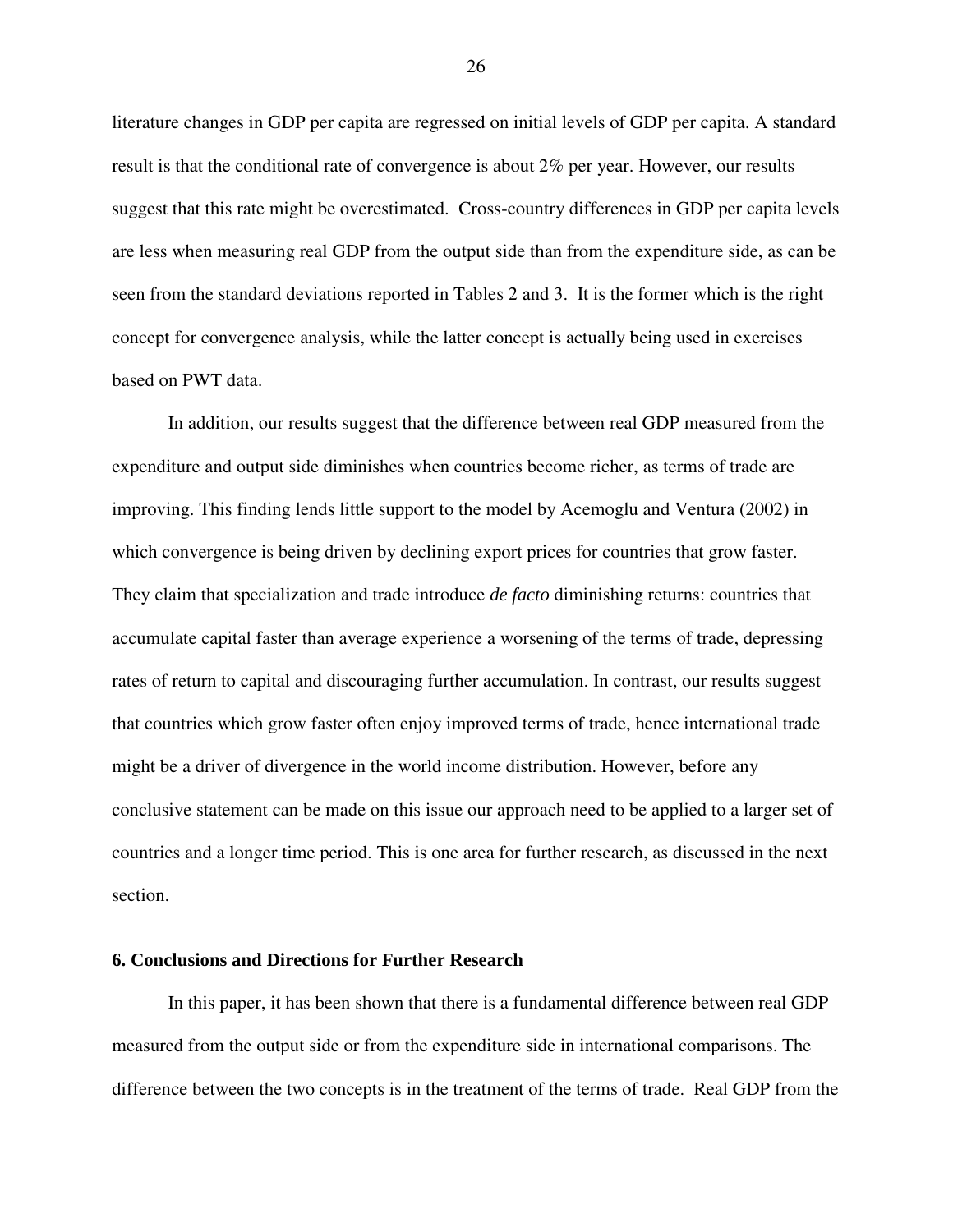expenditure side represents the ability to purchase goods and services while real GDP from the output-side measures the production possibilities of the economy. It is the latter concept of real GDP which is of interest to many studies of growth and convergence in the world economy. However, available data from the OECD or the Penn World Tables is based on a mix of crosscountry expenditure-side measures of real GDP for benchmark years with national growth rates of real GDP based on output-side measures.

In this paper a clear-cut distinction between the two measures is made. It is shown that real GDP from the output-side can be measured using an augmented-Geary-Khamis system of international comparisons. The augmented-GK system includes reference price and PPPs not only for domestic final goods, but also for export and imports. It is shown that this expanded system has a strictly positive solution under mild assumptions. An application of the extended GK-system to 14 European countries and the U.S. shows that the quantitative differences between real GDP measured from the output- or expenditure-side are not of a second order. Real GDP<sup>e</sup> can overstate real GDP<sup>o</sup> by as much as 9%, and the difference is especially large in small and open economies. It also appears that this difference diminishes when countries become richer, as terms of trade are higher in more advanced countries.

These findings can have serious implications for studies on growth and divergence in the world economy which currently are based on measures of GDP from the expenditure-side, but conceptually refer to measures of GDP from the output-side. However, before any conclusive statement can be made on this issue our approach need to be applied to a larger set of countries and a longer time period, which will be one topic of further research. Using international trade data from the United Nations which covers the period from 1962 to 2000, and a much wider set of countries, more will be known about the differences in the effects of terms of trade between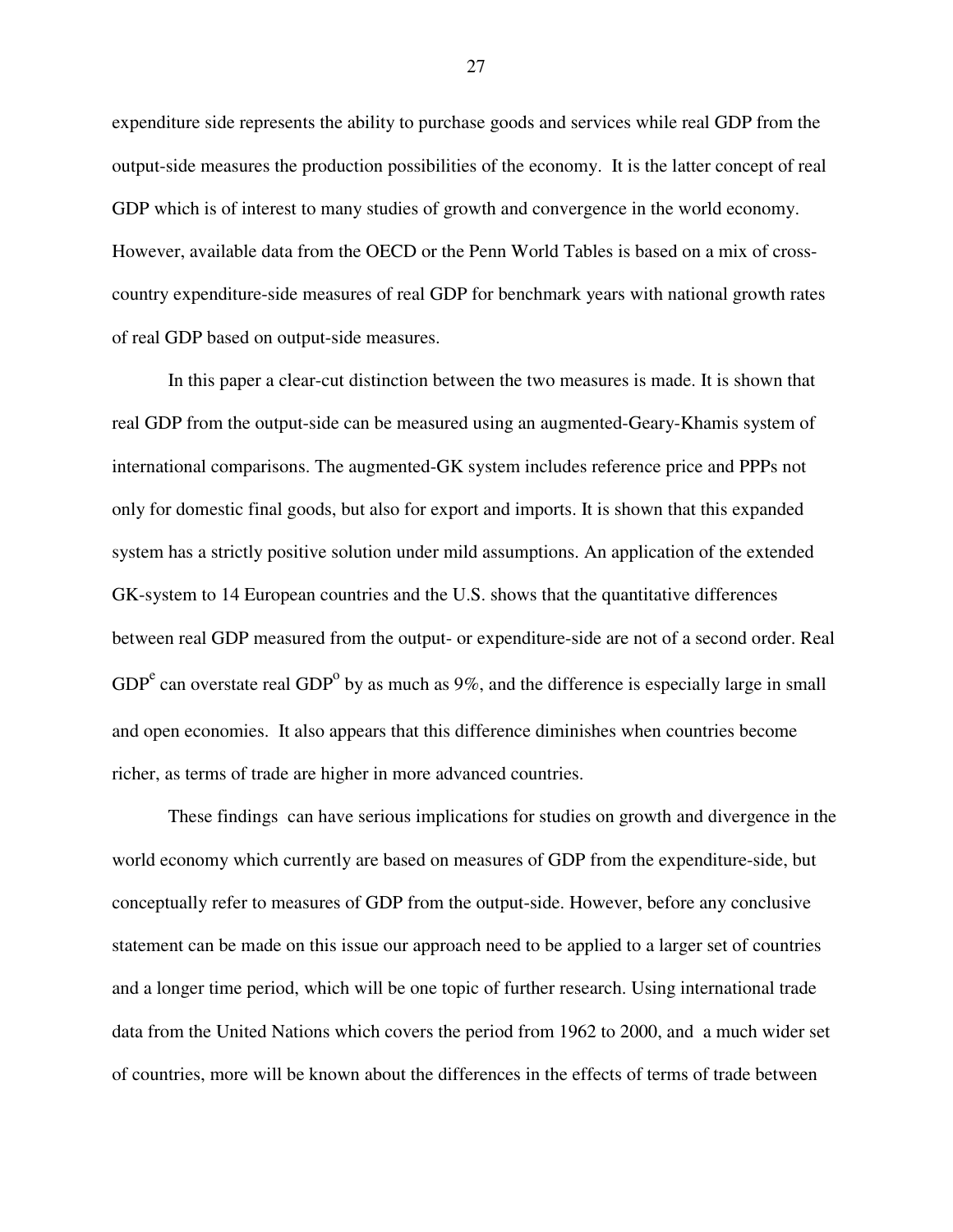countries and over time. Our goal for future research is to implement the approach in this paper to provide reliable measures of real GDP both from the output-side and expenditure-side in the new benchmark version of the Penn World Tables.

To achieve goal, we will need to address the problem of unit-values in exports and imports. It is impossible to avoid using these unit-values as measures of price (since no dataset exists for comparing actual trade prices across countries), but we should at least attempt to correct the unit-values for differences in quality across countries. To this end, we believe that a statistical approach will be required, and propose to adapt the "country-product-dummy" (CPD) methodology. Originally due to Summers (1973), the CPD methodology is a regression of prices on dummy variables for the product ( $\pi$ <sub>i</sub>) and the country (PPP<sub>i</sub>):

$$
\ln p_{ij} = \ln \pi_i + \ln \text{PPP}_j + \varepsilon_{ij}, \quad i=1,...,M+N, j=1,...,C.
$$
 (32)

where  $\varepsilon_{ii}$  is a random error. Using different weights in this regression, we can obtain various formula for the reference prices  $\pi_i$  (Diewert, 2002, Prasada Rao, 2004). This regression methodology can be viewed as an alternative to the GK system to obtain reference prices.

 When the prices appearing in (32) are import or export unit-values, we can consider expanding the CPD method to control for quality differences. For example, if theory predicts that skilled-labor abundant countries produce high-quality goods, then labor endowment could be included in (32) as controls, with "true" prices measured as the predicted prices *not including* the impact of labor endowments. More generally, any variable affecting quality could be included in (32) as a control. This is analogous to conventional hedonic regressions, where the contribution of observed characteristics is subtracted from prices to obtain "quality-adjusted" prices. Ideally, we want to use such "quality-adjusted" prices to measure export and imports PPPs across countries, and therefore obtain real GDP on the output-side.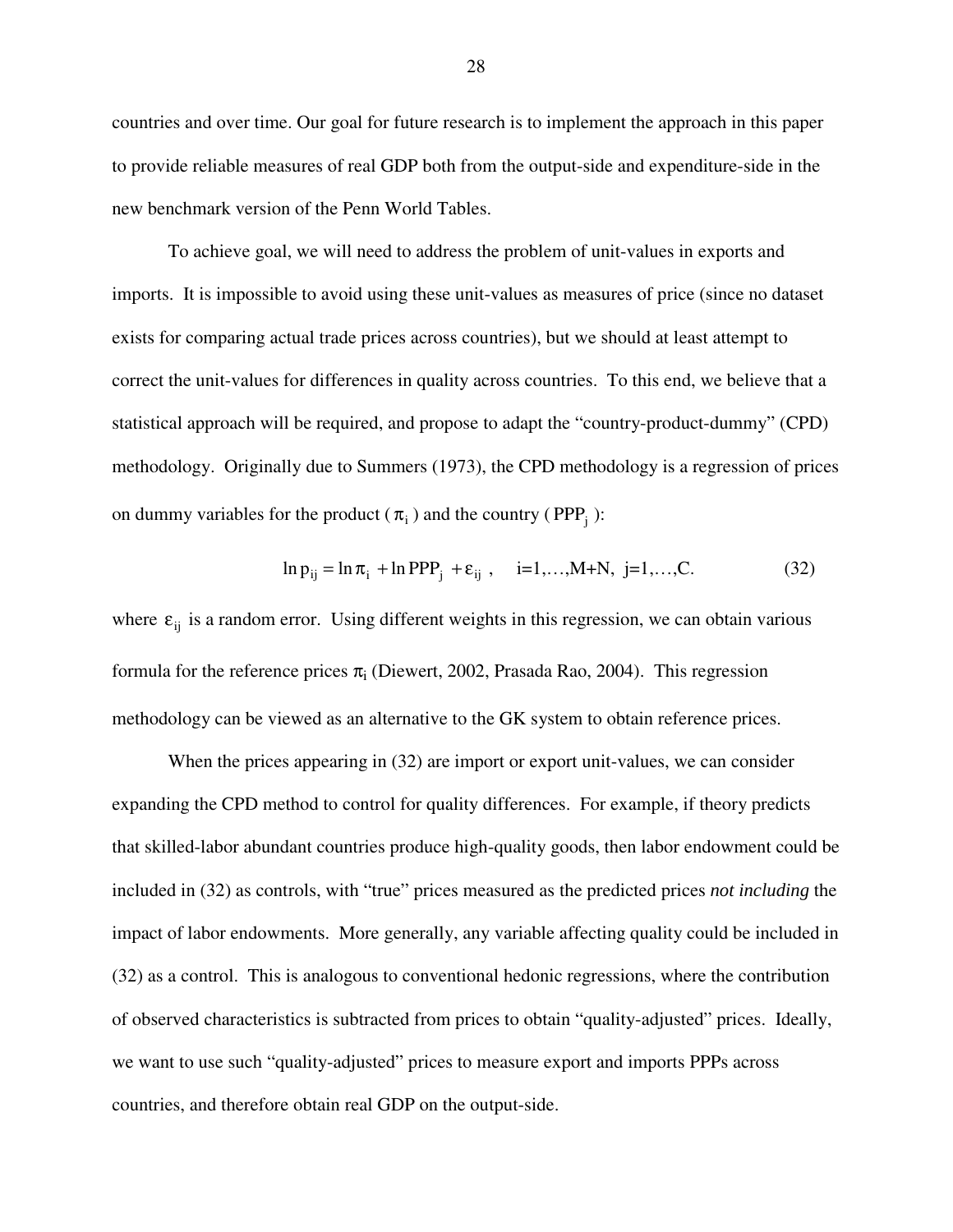A final area for future research, mentioned in section 4, is to provide a firmer theoretical basis for the alternative measures of real GDP proposed here. Neary (2004) has shown how the GK system on the expenditure side can be reformulated to allow the consumer to optimally choose new quantities at the reference prices.<sup>20</sup> In that way, he obtains PPPs that equal the ratio of consumer expenditure functions – at observed and reference prices. These expenditure-side PPPs can be interpreted as true cost-of-living indexes. Likewise, we would like to obtain an economic interpretation of the output-side real GDP proposed here, by allowing firms to respond to the reference prices. The output-side PPP would then reflect the value of production at two prices vectors, holding the production possibilities fixed. We expect that a comparison of such theoretical measures of expenditure and output-side real GDP would allow us to infer not only the impact of terms of trade, but also the costs of protection and other distortions, leading to differences between a country's production possibilities and consumer well-being.

<u>.</u>

 $20$  Prasada Rao and Salazer-Carillo (1988) propose a similar extension of the GK system.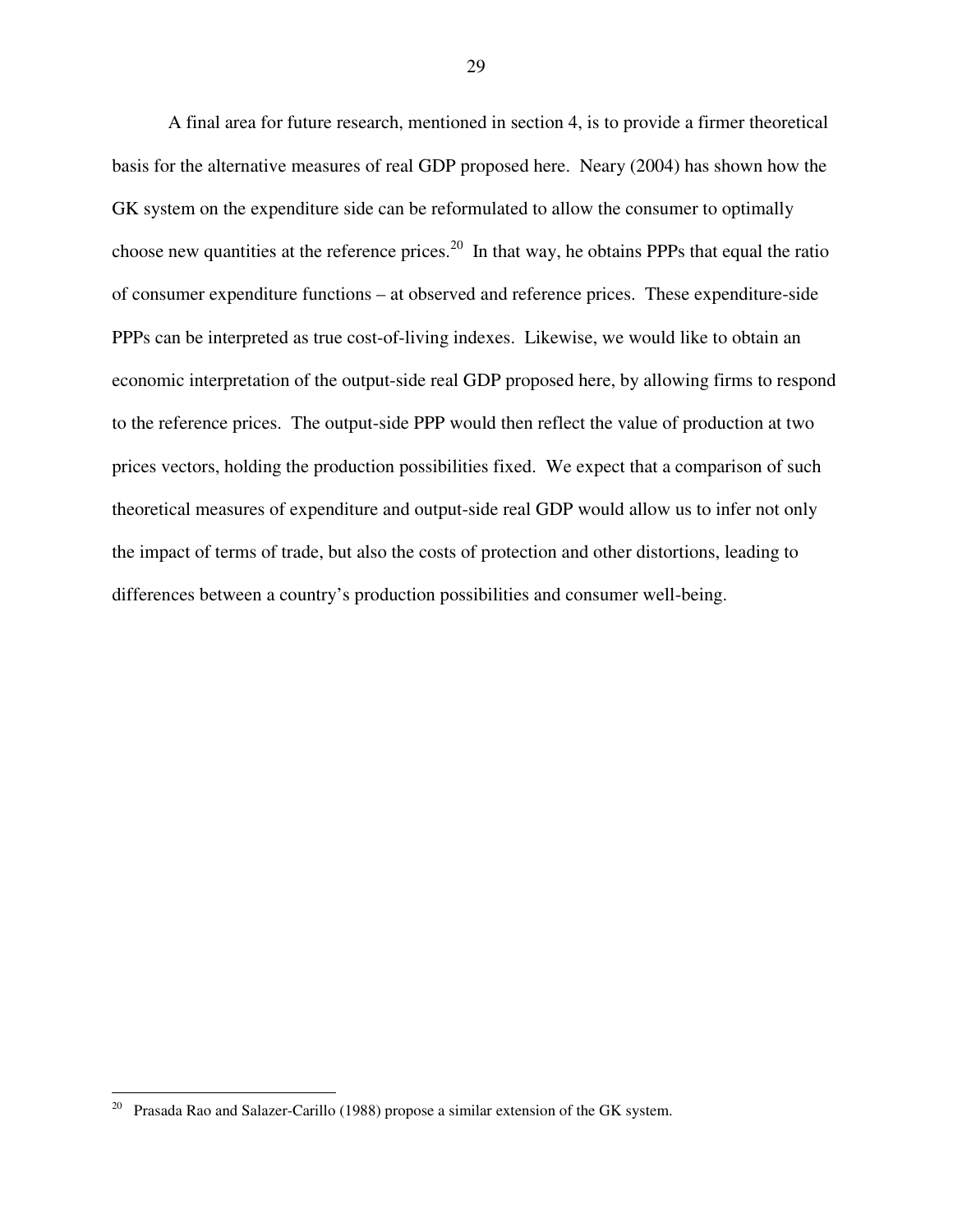#### **References**

- Acemoglu, Daron and Jaume Ventura, 2002, "The World Income Distribution," *Quarterly Journal of Economics*, 117, May, 659-694.
- Bernard, Andrew and Charles Jones, 1996, "Comparing Apples to Oranges: Productivity Convergence and Measurement Across Industries and Countries," *American Economic Review*, December, 86, 1216-1238.

Clark, Colin, 1940, *The Conditions of Economic Progress*. London: Macmillan.

- Diewert, W. Erwin, 1999, Axiomatic and Economic Approaches to International Comparisons," in Alan Heston and Robert E. Lipsey, eds., *International And Interarea Comparisons of Income, Output and Prices*, Studies in Income and Wealth vol. 61, Chicago: Univ. of Chicago and NBER, 13-87.
- Diewert, W. Erwin and Catherine J. Morrison, 1986, "Adjusting Outputs and Productivity Indexes for Changes in the Terms of Trade," *Economic Journal,* 96, 659-679.
- Diewert, Erwin, 2002, "Weighted Country Product Dummy Variable Regressions and Index Number Formula," Discussion Paper no. 02-15, University of British Columbia.
- Feenstra, Robert, John Romalis and Peter Schott, 2002, "U.S. Imports, Exports and Tariff Data, 1989-2001," NBER Working Paper no. 9387.
- Geary, R.C., 1958, "A Note on the Comparison of Exchange Rates and Purchasing Powers Between Countries," *Journal of the Royal Statistical Society*, series A, 121, 97-99.
- Gilbert, Milton and Irving B. Kravis, 1954, An International Comparison of National Products and the Purchasing Power of Currencies: A Study of the United States, The United Kingdom, France, Germany and Italy. Paris: OEEC.
- Jones, Charles I. and Robert E. Hall, 1999, "Why Do Some Countries Produce So Much More Output Per Worker Than Others?" *Quarterly Journal of Economics*, 116(1), 83-116.
- Khamis, S., 1970, "Properties and Condition for the Existence of a New Class of Index Numbers," *Sankhya,* series B, 32, 81-98.
- Khamis, S., 1972, "A new system of index numbers for national and international purposes," *Journal of the Royal Statistical Society*, series A, 135.
- Knetter, Michael M., 1989, "Price Discrimination by U.S. and German Exports," *American Economic Review,* 79(1), March, 198-210.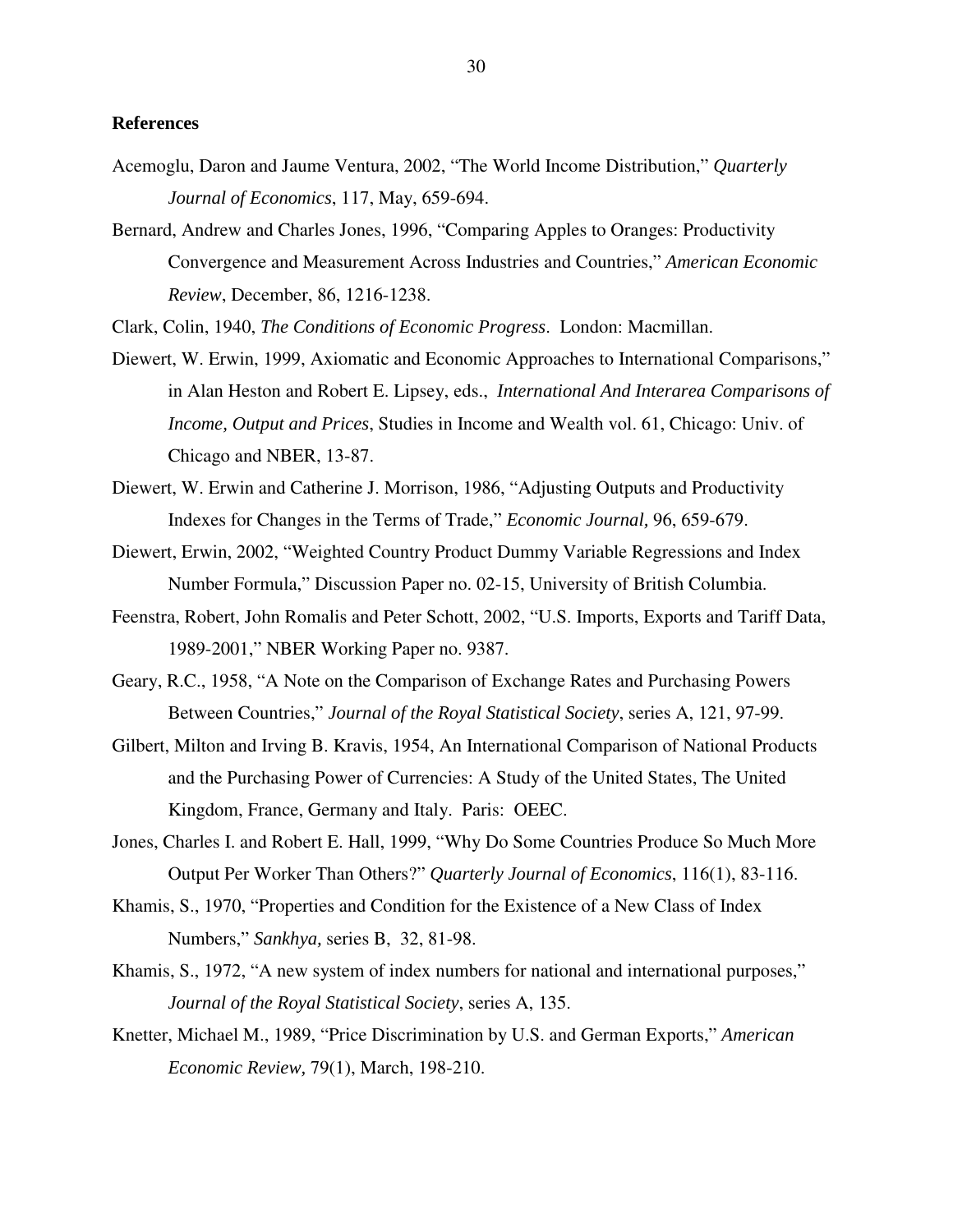- Knetter, Michael M., 1993, "International Comparisons of Pricing-to-Market Behavior," *American Economic Review,* 83(3), June, 473-486.
- Kohli, Ulrich R., 2004, "Real GDP, Real Domestic Income, and Terms-of-Trade Changes," *Journal of International Economics,* 62(1), January, 83-106.
- Kravis, Irving, Alan Heston and Robert Summers, 1982, *World Product and Income.* Baltimore: John Hopkins University Press.
- Neary, Peter, 1997, "R.C. Geary's contributions to economic theory," in D. Conniffe (ed.): *Roy Geary, 1896-1983: Irish Statistician*, Dublin: Oak Tree Press and ESRI, 93-118.
- Neary, Peter, 2004, "True Multilateral Indexes for International Comparisons of Real Incomes," University College Dublin, *American Economic Review,* forthcoming.
- Paige, D. and G. Bombach, 1959, *A Comparison of National Output and Productivity in the United Kingdom and the United States.* Paris: OEEC.
- Prasada Rao, D.S., 1971, "Existence and Uniqueness of a New Class of Index Numbers," *Sankhya,* series B, 33, 341-354.
- Prasada Rao, D.S., 1976, "Existence and Uniqueness of a System of Consistent Index Numbers," *Economic Review,* 27(2), 212-218.
- Prasada Rao, D.S. and J. Salazer-Carillo, 1988, "A General Equilibrium Approach to the Construction of Multilateral Index Numbers," in J. Salazer-Carillo and D.S. Prasada Rao, eds., *World Comparison of Incomes, Prices and Product.* Amsterdam: North-Holland, 19-37.
- Prasada Rao, D.S., 2004, "The Country-Product-Dummy Method: A Stochastic Approach to the Computation fo Purchasing Power Parities in the ICP," presented at the SSHRC conference on Index Numbers and Productivity Measurement, Jun 30 – July 4, 2004, Vancouver, Canada.
- Sala-i-Martin, Xavier X., 1997, "I Just Ran Two Million Regressions," *American Economic Review, Papers and Proceedings,* May, 178-183.
- Schott, Peter, 2004, "Across-Product versus Within-Product Specialization in International Trade," *Quarterly Journal of Economics,* May, 119(2), 647-678.
- Summers, Robert and Alan Heston, 1991, "The Penn World Table (Mark 5): An Expanded Set of International Comparisons, 1950-1988," *Quarterly Journal of Economics,* May, 327-368.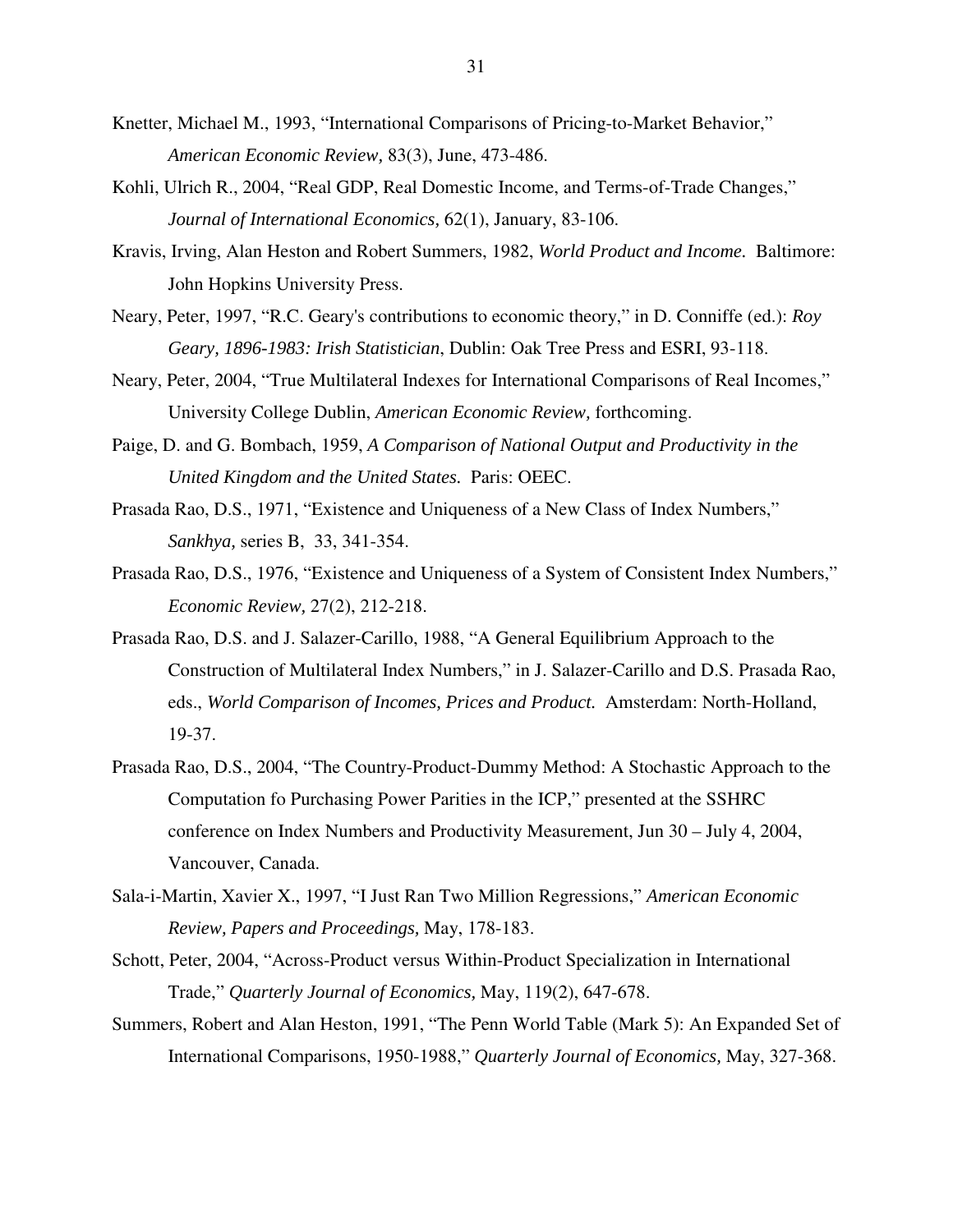- Summers, Robert, 1973, "International Comparisons with Incomplete Data," *Review of Income and Wealth,* 29(1), 1-16.
- van Ark, Bart and Marcel Timmer, 2001, "PPPs and International Productivity Comparisons: Bottlenecks and New Directions," paper for joint OECD-World Bank seminar on Purchasing Power Parities, 30 January – 2 February 2001, Washington, D.C.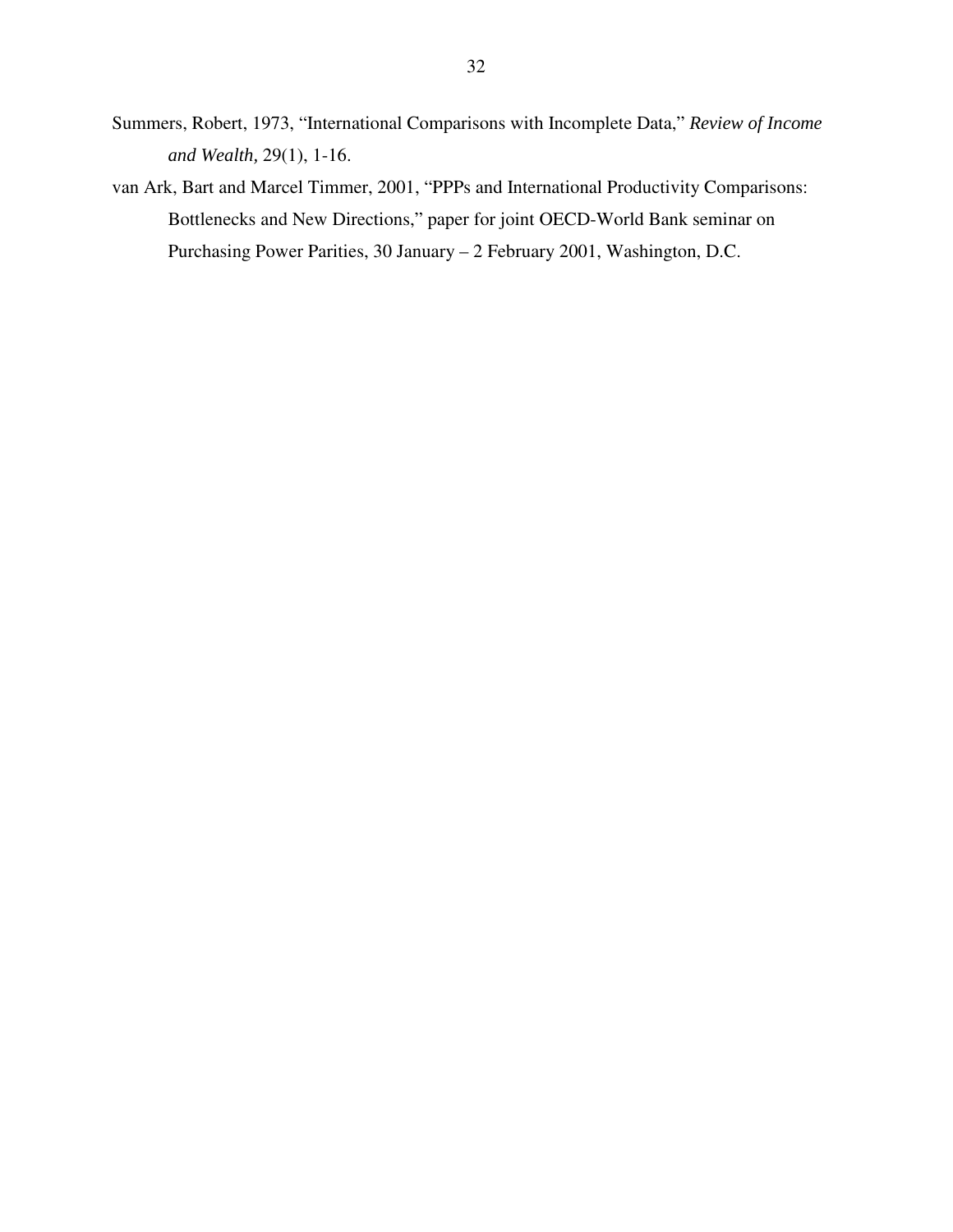#### **Appendix**

#### **Proof of Theorem:**

Denoting nominal GDP<sub>j</sub> by G<sub>j</sub> and real GDP<sub>j</sub><sup>o</sup> by R<sub>j</sub><sup>o</sup>, j = 1,...,C, we can substitute PPP<sub>j</sub><sup>o</sup> =

 $R_j^{\circ}/G_j$  in (15)-(17) to obtain the reference prices,

$$
\pi_i^o = \sum_{j=1}^C R_j^o \theta_{ij}^q / \sum_{j=1}^C q_{ij}, \qquad i = 1,...,M,
$$
 (A1)

$$
\pi_{i}^{x} = \sum_{j=1}^{C} R_{j}^{\circ} \theta_{ij}^{x} / \sum_{j=1}^{C} x_{ij} , \qquad i = M_{0} + 1,..., M+N, \qquad (A2)
$$

$$
\pi_{i}^{m} = \sum_{j=1}^{C} R_{j}^{\circ} \theta_{ij}^{m} / \sum_{j=1}^{C} m_{ij} , \qquad i = M_{0} + 1,...,M+N, \qquad (A3)
$$

where we are making use of the definitions of budget shares in (22). Also using the market shares in (23), real  $GDP_j^o$  can be computed from (14') as,

$$
R_{k}^{\circ} = \sum_{i=1}^{M} \pi_{i}^{\circ} q_{ik} + \sum_{i=M_{0}+1}^{M+N} (\pi_{i}^{x} x_{ik} - \pi_{i}^{m} m_{ik})
$$
  
\n
$$
= \sum_{j=1}^{C} \sum_{i=1}^{M} R_{j}^{\circ} \theta_{ij}^{q} \mu_{ik}^{q} + \sum_{j=1}^{C} \sum_{i=M_{0}+1}^{M+N} R_{j}^{\circ} (\theta_{ij}^{x} \mu_{ik}^{x} - \theta_{ij}^{m} \mu_{ik}^{m})
$$
  
\n
$$
= \sum_{j=1}^{C} R_{j}^{\circ} (\theta_{j}^{q} \mu_{k}^{q} + \theta_{j}^{x} \mu_{k}^{x} - \theta_{j}^{m} \mu_{k}^{m}).
$$
\n(A4)

Define  $w_{jk}$  as the term in parentheses in the last line of (A4),  $W = [w_{jk}]$  as the corresponding CxC matrix, and  $R^{\circ}$  as the row vector  $(R_1^{\circ},...,R_C^{\circ})$  $_1^0$ ,...,  $R_C^0$ ). Then (A4) can be re-written as:

$$
R^{o}W = R^{o}, \qquad (A5)
$$

so that the  $R^{\circ}$  is a row eigenvector of the matrix W.

It is readily checked that each row of W sums to unity: summing  $w_{jk}$  over  $k = 1,...,C$ , the market shares  $\mu_k^q$ ,  $\mu_k^x$  and  $\mu_k^m$  each sum to a column vector  $(1,...,1)$ ', while post-multiplying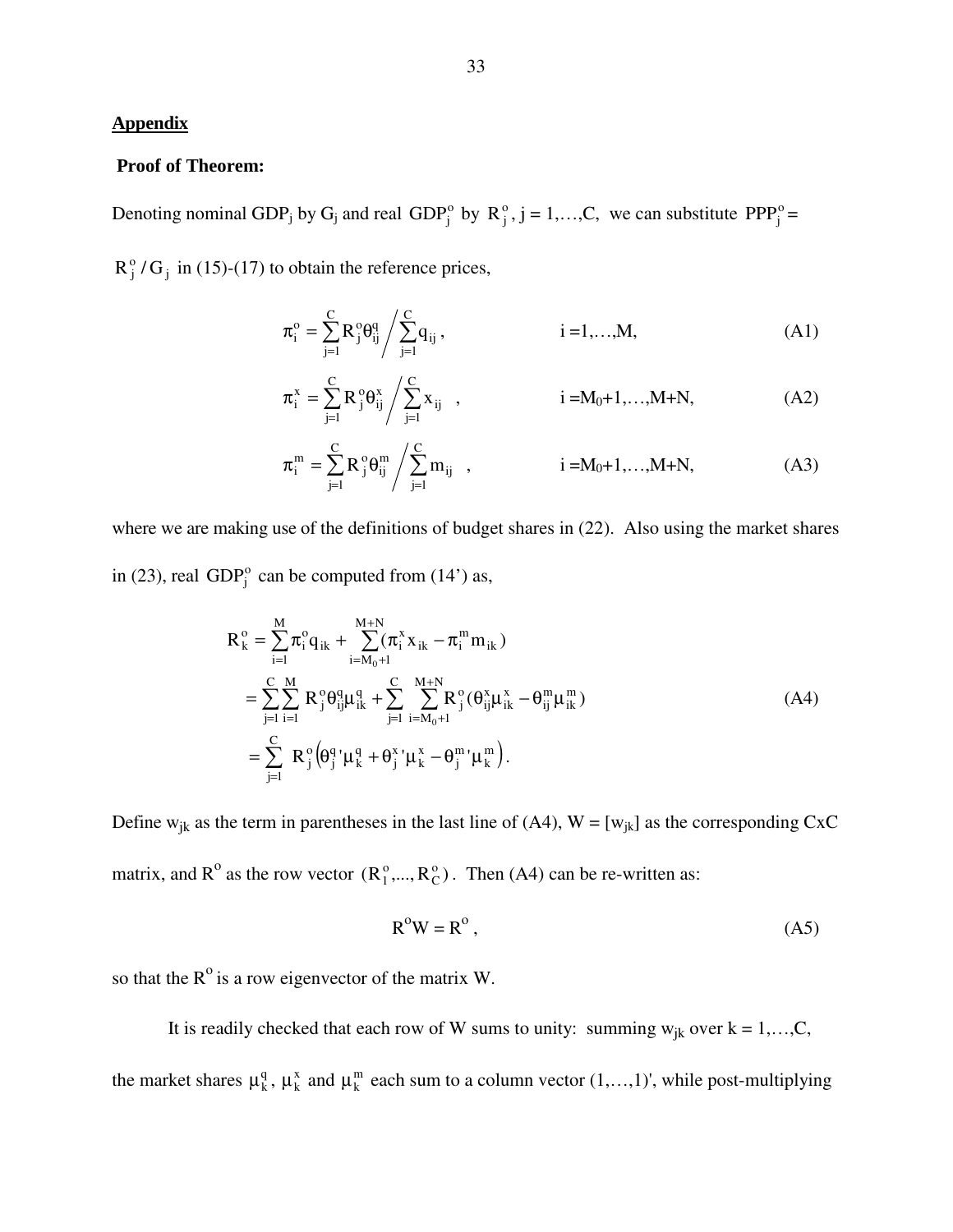the budget shares by this vector we obtain  $\sum_{i=1}^{M} \theta_{ij}^q + \sum_{i=M_0+1}^{M+N} (\theta_{ij}^x - \theta_{ij}^m) =1$ m ij x ij M  $i = 1$  $\sum_{i=1}^{M} \theta_{ij}^q + \sum_{i=M_0+1}^{M+N} (\theta_{ij}^x - \theta_{ij}^m) = 1$  for each  $j = 1,...,C$ , by definition of the budget shares in (22). Since W is strictly positive by Assumption 2, from the Frobenius theorem it has a positive eigenvalue that lies in-between the minimum and maximum of its row sums, and the associated row or column eigenvector is strictly positive. Since the row sums are all unity, then the Frobenius eigenvalue also equals one, and  $R^{\circ}$  is the strictly positive row eigenvector corresponding to that eigenvalue. Using this in (15)-(18) we obtain strictly positive solutions for  $PPP_j^o$  and the reference prices. QED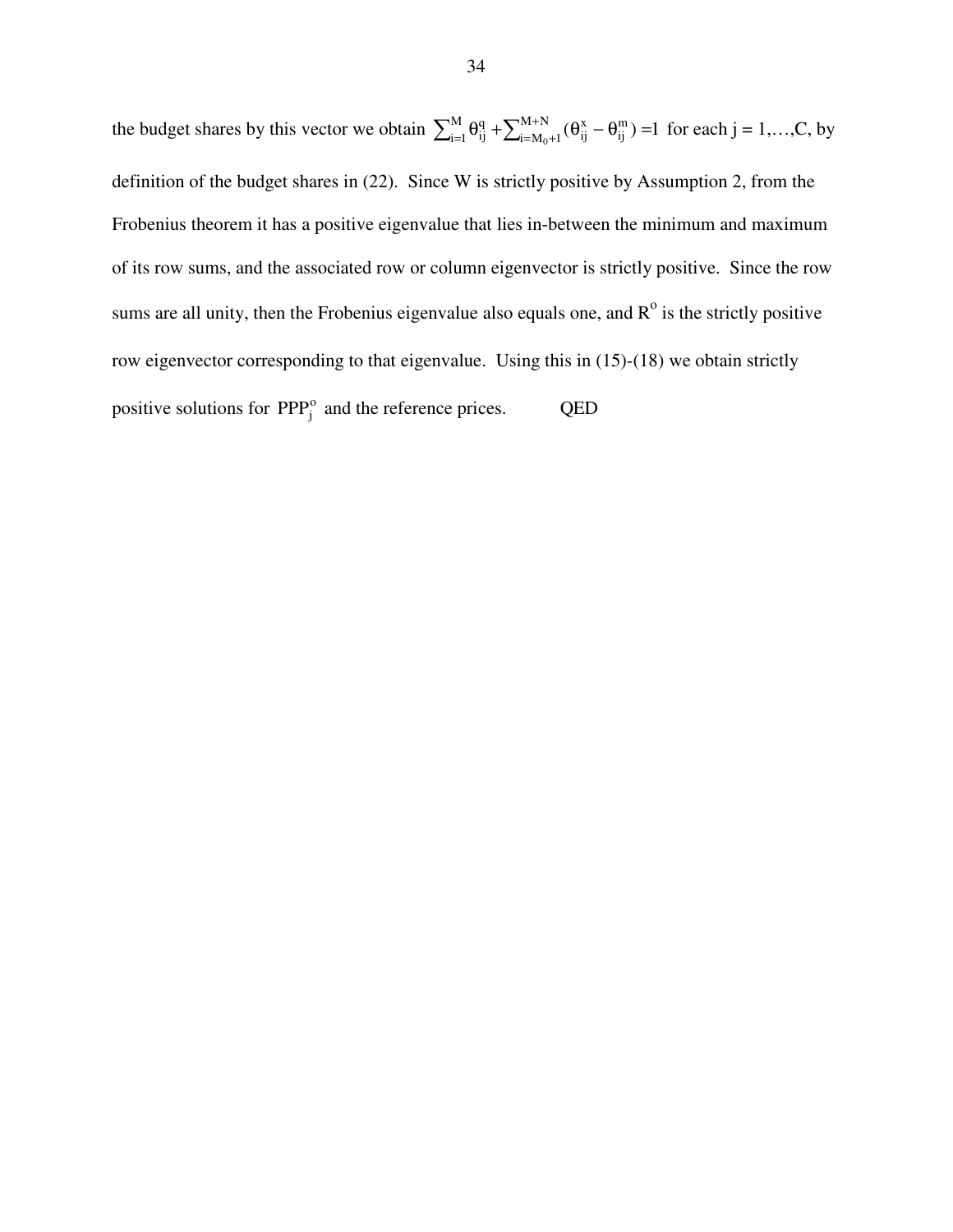

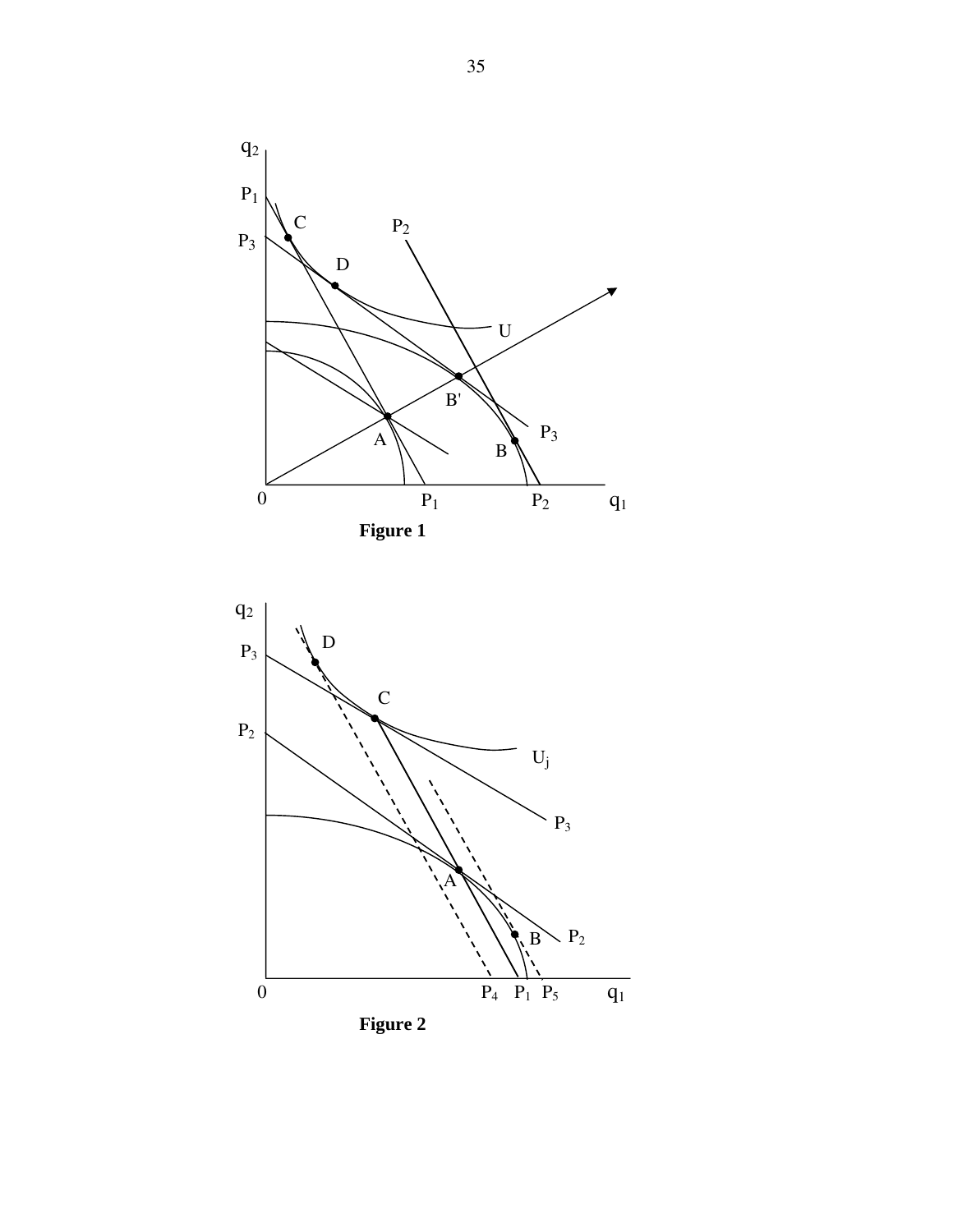

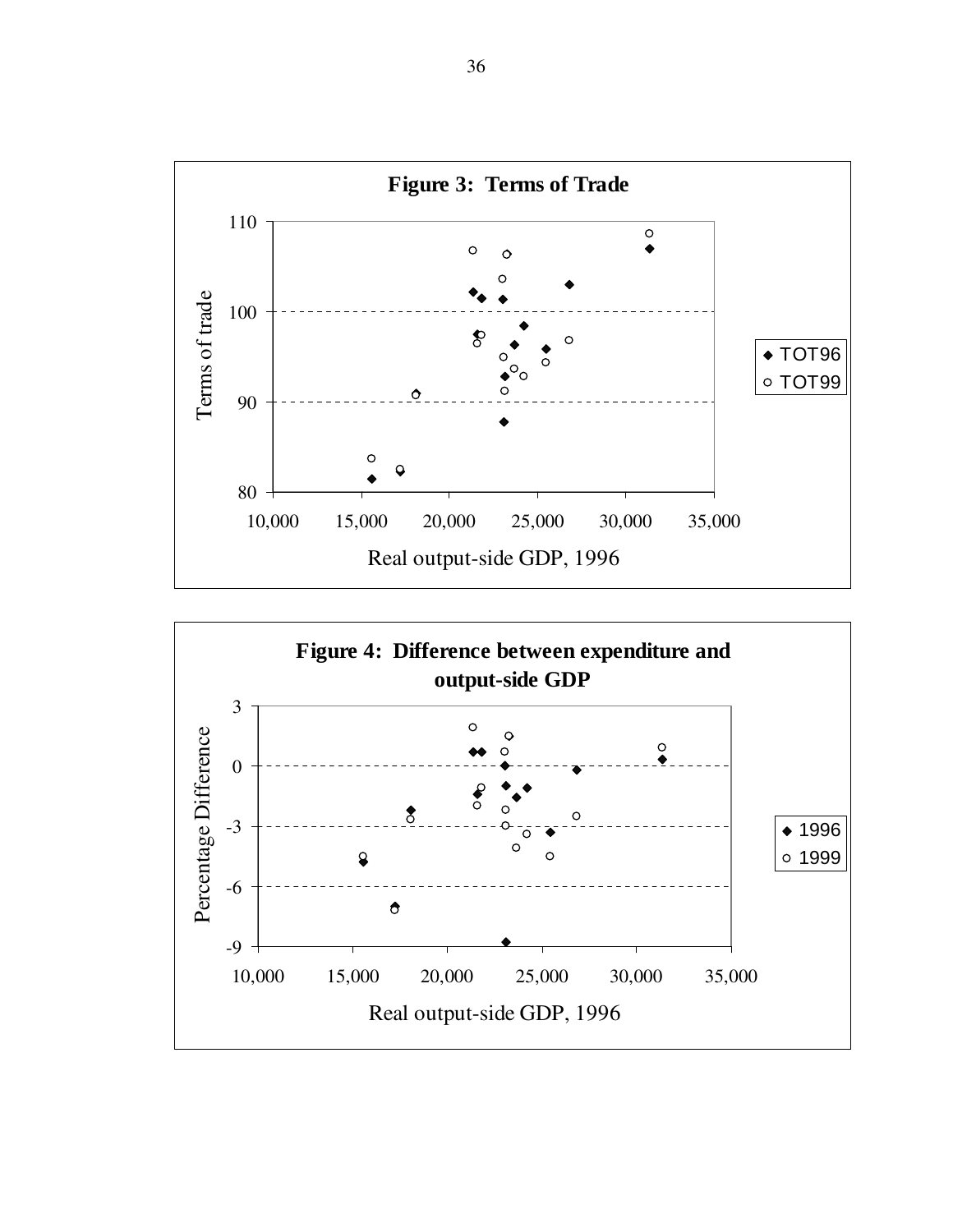|                    | <b>Expenditure</b><br><b>Price Levels</b> |       | Deprecia-<br>tion of<br><b>Currency</b> | Output<br><b>Price Levels</b> |       |
|--------------------|-------------------------------------------|-------|-----------------------------------------|-------------------------------|-------|
|                    | 1996                                      | 1999  | 1996-99                                 | 1996                          | 1999  |
|                    | (1)                                       | (2)   | (3)                                     | (4)                           | (5)   |
| Austria            | 118.5                                     | 103.3 | $-19.8$                                 | 117.5                         | 99.8  |
| Belgium            | 106.9                                     | 98.7  | $-20.1$                                 | 103.4                         | 94.2  |
| Denmark            | 129.2                                     | 117.9 | $-18.5$                                 | 129.4                         | 114.9 |
| Finland            | 116.5                                     | 107.0 | $-19.4$                                 | 114.4                         | 104.9 |
| France             | 117.2                                     | 105.1 | $-18.5$                                 | 117.2                         | 103.9 |
| Germany            | 121.0                                     | 105.1 | $-19.8$                                 | 122.8                         | 106.7 |
| Greece             | 79.2                                      | 73.0  | $-23.9$                                 | 75.4                          | 69.7  |
| Ireland            | 95.9                                      | 101.1 | $-16.7$                                 | 87.6                          | 98.1  |
| Italy              | 93.0                                      | 86.1  | $-16.3$                                 | 91.6                          | 84.2  |
| <b>Netherlands</b> | 106.7                                     | 95.2  | $-20.4$                                 | 104.3                         | 91.2  |
| Portugal           | 67.8                                      | 64.7  | $-19.8$                                 | 63.1                          | 60.0  |
| Spain              | 86.6                                      | 80.5  | $-20.9$                                 | 84.5                          | 78.3  |
| Sweden             | 132.3                                     | 116.0 | $-20.9$                                 | 131.6                         | 116.8 |
| U.K                | 94.0                                      | 108.7 | 3.6                                     | 94.3                          | 110.7 |
| U.S.               | 94.1                                      | 101.1 | 0.0                                     | 94.7                          | 102.0 |
| Stan. Dev.         | 18.7                                      | 15.2  |                                         | 20.1                          | 16.4  |

# **Table 1: Price Levels (PPP/nominal exchange rate)**

# **Notes:**

Columns (1) and (2) are normalized so that the real value of GDP across countries equals the

nominal value of GDP in US\$.

Column (3) from IMF, *International Finance Statistics*

Columns (4) and (5) have the same normalization as columns (1) and (2).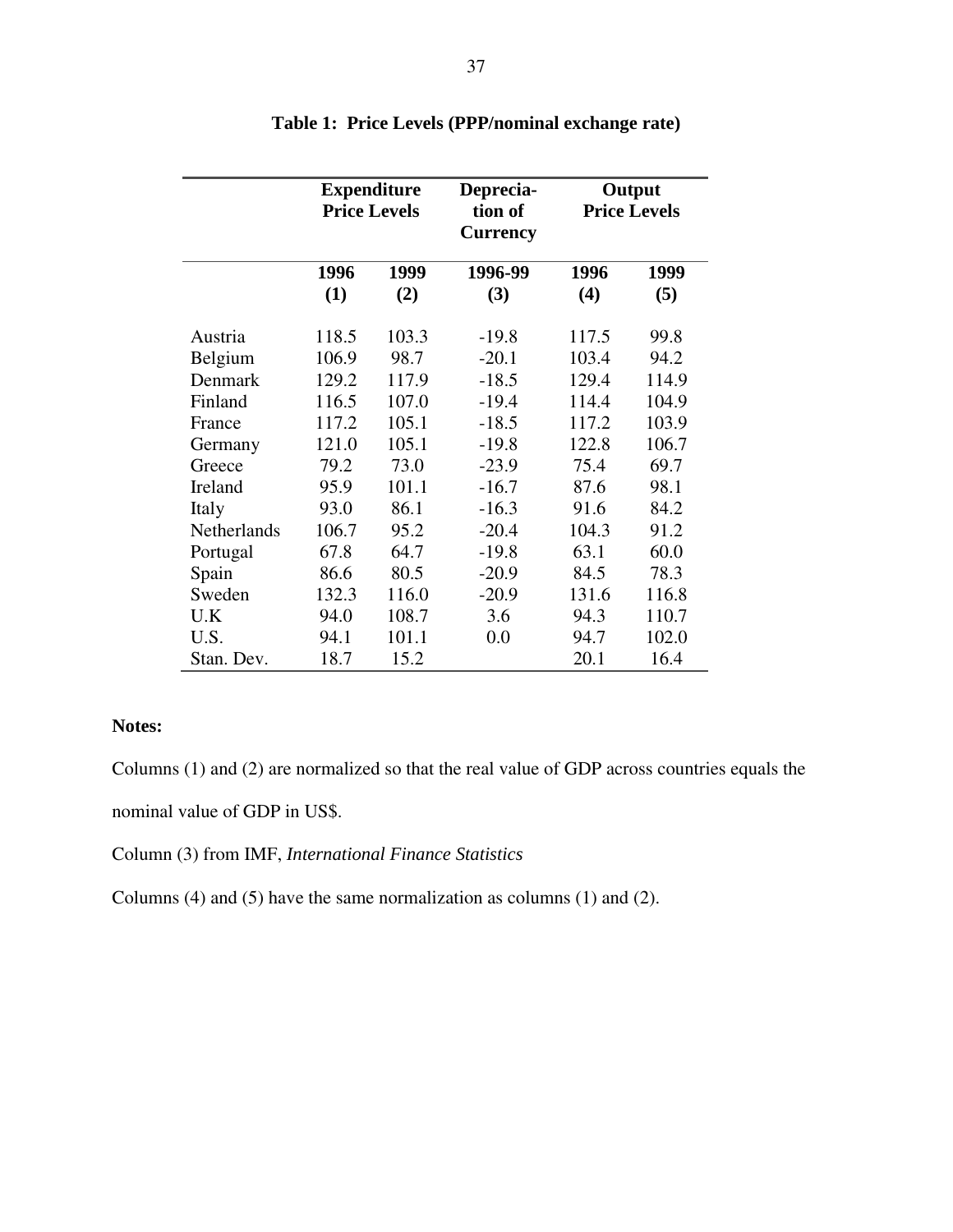|             | <b>Output-side</b><br>Price Levels, 1996 |                |                |                                 | Real GDP <sup>c</sup> and GDP <sup>o</sup> per-capita |                          |                    |                         |
|-------------|------------------------------------------|----------------|----------------|---------------------------------|-------------------------------------------------------|--------------------------|--------------------|-------------------------|
|             | <b>Final</b><br>Goods                    | <b>Exports</b> | <b>Imports</b> | <b>Terms</b> of<br><b>Trade</b> | Real<br>GDP <sup>e</sup>                              | Real<br>GDP <sup>o</sup> | <b>Diff</b><br>(%) | <b>Nominal</b><br>\$GDP |
|             | (1)                                      | (2)            | (3)            | (4)                             | (5)                                                   | (6)                      | (7)                | (8)                     |
| Austria     | 118.2                                    | 113.4          | 115.3          | 98.4                            | 23,984                                                | 24,246                   | $-1.1$             | 28,621                  |
| Belgium     | 106.7                                    | 100.9          | 105.3          | 95.8                            | 24,637                                                | 25,479                   | $-3.3$             | 26,485                  |
| Denmark     | 129.0                                    | 113.5          | 110.2          | 103.0                           | 26,788                                                | 26,829                   | $-0.2$             | 34,755                  |
| Finland     | 116.2                                    | 105.9          | 108.6          | 97.5                            | 21,314                                                | 21,618                   | $-1.4$             | 24,884                  |
| France      | 117.0                                    | 106.1          | 104.7          | 101.4                           | 21,996                                                | 21,835                   | 0.7                | 25,962                  |
| Germany     | 120.8                                    | 115.3          | 108.4          | 106.4                           | 23,651                                                | 23,291                   | 1.5                | 28,785                  |
| Greece      | 79.0                                     | 81.0           | 99.5           | 81.4                            | 14,857                                                | 15,598                   | $-4.8$             | 11,871                  |
| Ireland     | 95.7                                     | 90.2           | 102.8          | 87.7                            | 21,071                                                | 23,117                   | $-8.8$             | 20,330                  |
| Italy       | 92.7                                     | 96.6           | 104.1          | 92.8                            | 22,912                                                | 23,135                   | $-1.0$             | 21,480                  |
| Netherlands | 106.5                                    | 101.9          | 105.8          | 96.3                            | 23,307                                                | 23,678                   | $-1.6$             | 25,034                  |
| Portugal    | 67.6                                     | 85.5           | 104.0          | 82.2                            | 16,014                                                | 17,227                   | $-7.0$             | 10,978                  |
| Spain       | 86.3                                     | 86.6           | 95.3           | 90.9                            | 17,712                                                | 18,114                   | $-2.2$             | 15,526                  |
| Sweden      | 132.0                                    | 118.1          | 116.5          | 101.3                           | 23,048                                                | 23,043                   | 0.0                | 30,613                  |
| U.K         | 93.8                                     | 100.6          | 98.5           | 102.1                           | 21,515                                                | 21,358                   | 0.7                | 20,249                  |
| U.S.        | 94.1                                     | 100.6          | 94.1           | 106.9                           | 31,476                                                | 31,379                   | 0.3                | 29,442                  |
| Stan. Dev.  | 18.7                                     | 11.5           | 6.5            | 8.0                             | 4,102                                                 | 3,867                    | 3.0                | 18.7                    |

Table 2: Price Levels, Real GDP<sup>e</sup> and Real GDP<sup>o</sup> per-capita, 1996

### **Notes:**

Columns (1)-(3) decompose the price level taken from Table 1, column (6).

Column (4) equals  $(2)/(3)$ .

Columns (5) and (6) are computed according to equations (12) and (14'), respectively.

Column (7) equals  $[(5)-(6)]/(5)$ .

Column (8) reports nominal GDP per capita converted to US\$ with the nominal exchange rate.

The sums of real  $GDP<sup>e</sup>$ , real  $GDP<sup>o</sup>$  and nominal \$GDP across countries are identical, by choice of normalization.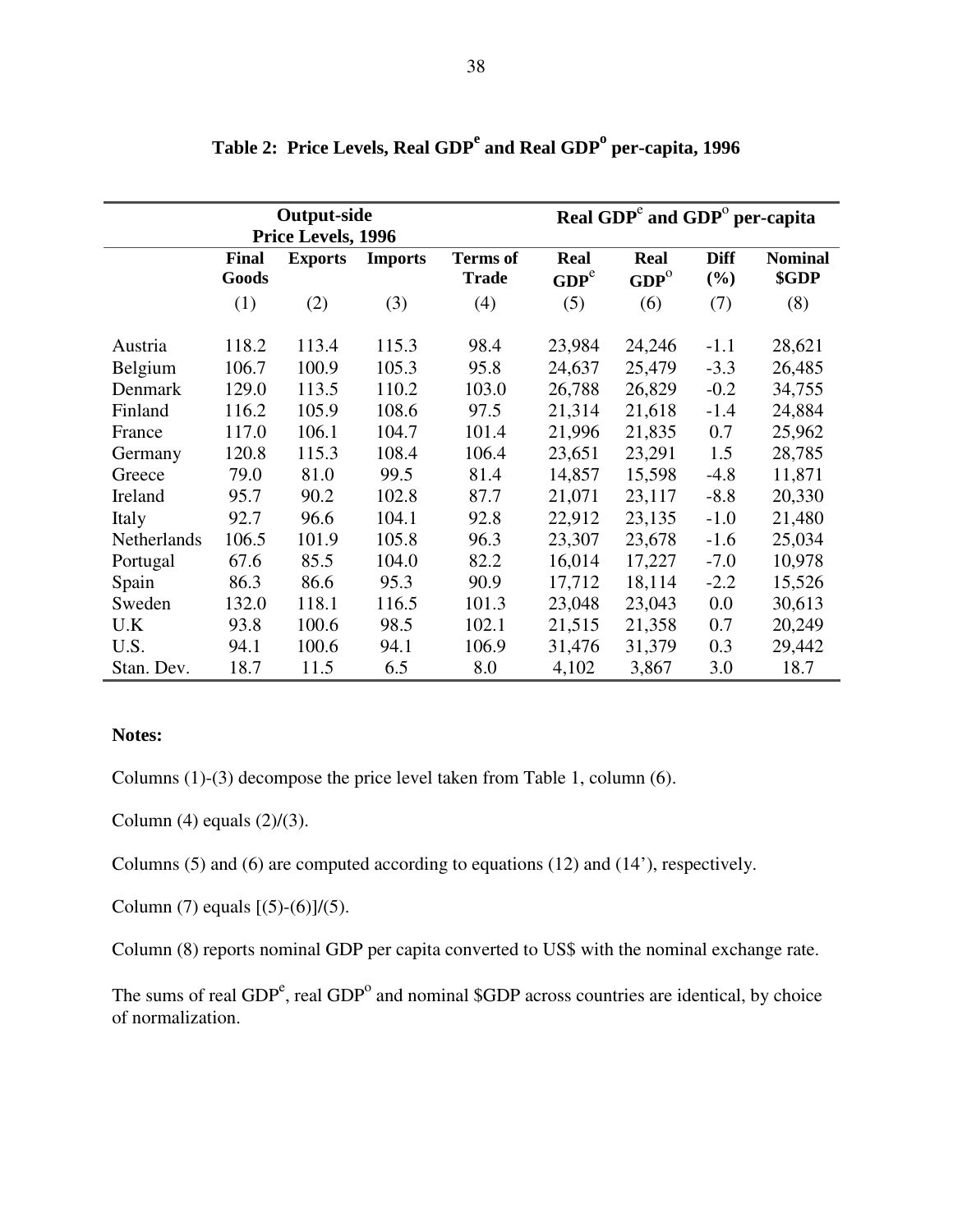|             |                | <b>Output-side</b><br>Price Levels, 1999 |                | Real GDP <sup>c</sup> and GDP <sup>o</sup> per-capita |                          |                          |                    |                         |
|-------------|----------------|------------------------------------------|----------------|-------------------------------------------------------|--------------------------|--------------------------|--------------------|-------------------------|
|             | Final<br>Goods | <b>Exports</b>                           | <b>Imports</b> | <b>Terms</b> of<br><b>Trade</b>                       | Real<br>GDP <sup>e</sup> | Real<br>GDP <sup>o</sup> | <b>Diff</b><br>(%) | <b>Nominal</b><br>\$GDP |
|             | (1)            | (2)                                      | (3)            | (4)                                                   | (5)                      | (6)                      | (7)                | (8)                     |
| Austria     | 103.2          | 100.7                                    | 108.5          | 92.8                                                  | 25,147                   | 26,039                   | $-3.4$             | 25,976                  |
| Belgium     | 98.4           | 94.5                                     | 100.2          | 94.3                                                  | 24,930                   | 26,110                   | $-4.5$             | 24,606                  |
| Denmark     | 117.5          | 98.4                                     | 101.7          | 96.7                                                  | 27,604                   | 28,305                   | $-2.5$             | 32,534                  |
| Finland     | 106.7          | 99.2                                     | 102.9          | 96.4                                                  | 23,472                   | 23,942                   | $-2.0$             | 25,113                  |
| France      | 104.8          | 94.7                                     | 97.3           | 97.4                                                  | 22,846                   | 23,107                   | $-1.1$             | 24,004                  |
| Germany     | 104.8          | 107.0                                    | 100.7          | 106.3                                                 | 24,435                   | 24,068                   | 1.5                | 25,689                  |
| Greece      | 72.9           | 73.0                                     | 87.3           | 83.6                                                  | 16,369                   | 17,138                   | $-4.5$             | 11,942                  |
| Ireland     | 100.9          | 107.0                                    | 112.8          | 94.9                                                  | 25,217                   | 25,993                   | $-3.0$             | 25,498                  |
| Italy       | 85.9           | 87.4                                     | 96.0           | 91.1                                                  | 23,780                   | 24,324                   | $-2.2$             | 20,485                  |
| Netherlands | 94.9           | 89.9                                     | 96.0           | 93.6                                                  | 26,503                   | 27,648                   | $-4.1$             | 25,218                  |
| Portugal    | 64.6           | 79.4                                     | 96.2           | 82.5                                                  | 18,000                   | 19,399                   | $-7.2$             | 11,645                  |
| Spain       | 80.4           | 79.6                                     | 87.7           | 90.7                                                  | 18,894                   | 19,425                   | $-2.7$             | 15,207                  |
| Sweden      | 115.7          | 107.7                                    | 104.0          | 103.5                                                 | 24,447                   | 24,285                   | 0.7                | 28,367                  |
| U.K         | 108.4          | 103.1                                    | 96.6           | 106.7                                                 | 22,607                   | 22,194                   | 1.9                | 24,577                  |
| U.S.        | 101.1          | 107.7                                    | 99.2           | 108.6                                                 | 33,574                   | 33,280                   | 0.9                | 33,951                  |
| Stan. Dev.  | 15.2           | 11.3                                     | 6.7            | 7.8                                                   | 4,128                    | 3,983                    | 2.6                | 6,488                   |

Table 3: Price Levels, Real GDP<sup>e</sup> and Real GDP<sup>o</sup> per-capita, 1999

# **Notes:**

Columns (1)-(3) decompose the price level taken from Table 1, column (6).

Column  $(4)$  equals  $(2)/(3)$ .

Columns (5) and (6) are computed according to equations (12) and (14'), respectively.

Column (7) equals  $[(5)-(6)]/(5)$ .

Column (8) reports nominal GDP per capita converted to US\$ with the nominal exchange rate.

The sums of real  $GDP<sup>e</sup>$ , real  $GDP<sup>o</sup>$  and nominal \$GDP across countries are identical, by choice of normalization.